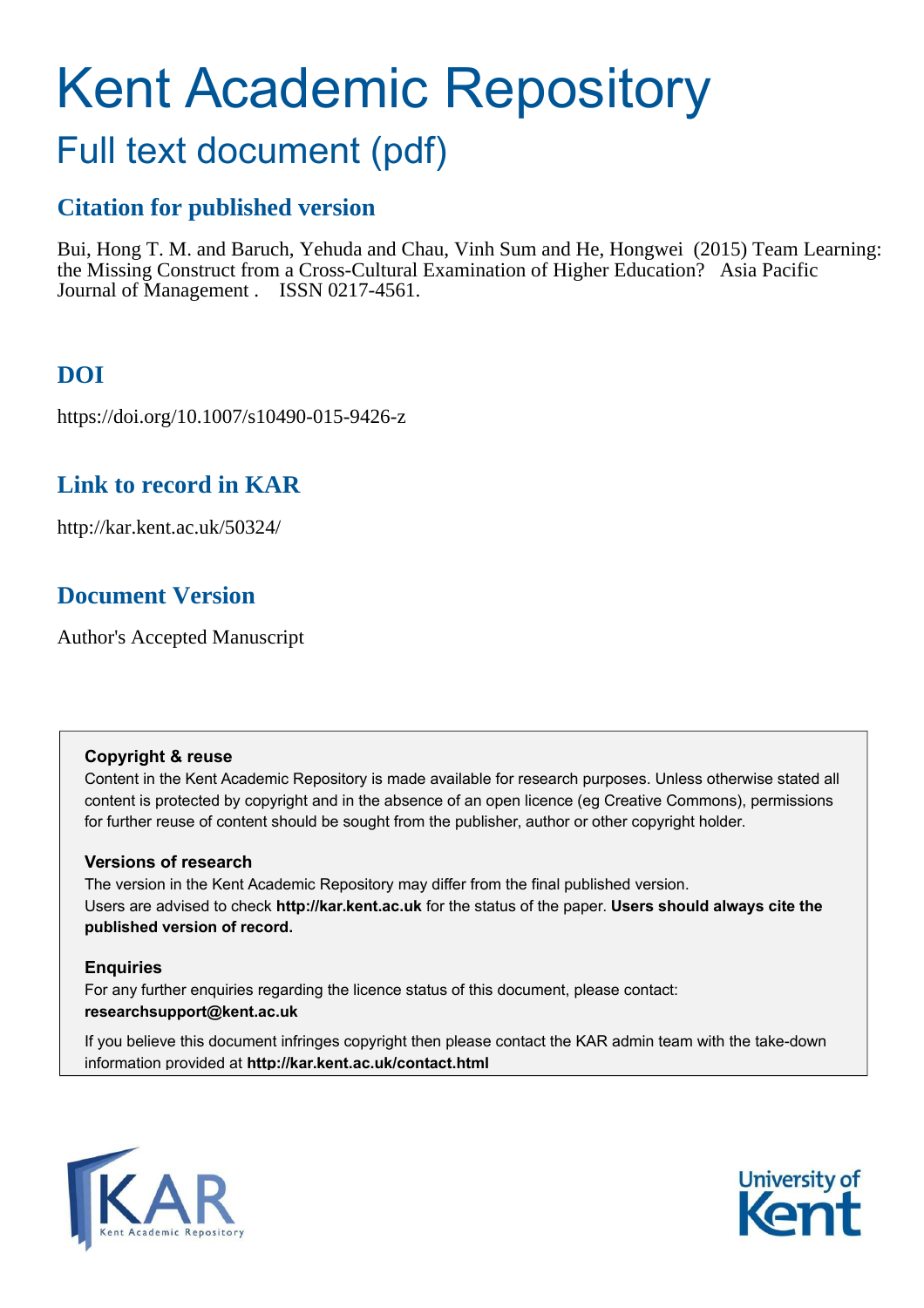Asia Pacific Journal of Management DOI 10.1007/s10490-015-9426-z Hong T. M. Bui & Yehuda Baruch & Vinh S. Chau &Hong-Wei He

## **Team learning: the missing construct from a cross-cultural examination of higher education**

#### ABSTRACT

Team learning should be an important construct in organizational management research because team learning can enhance organizational learning and overall performance. However, there is limited understanding of how team learning works in different cultural contexts. Using an international comparative research approach, we developed a framework of antecedents and outcomes in the higher education context and tested it with samples from the UK and Vietnam. The results show that a common framework is applicable in the two different contexts, subject to slight modifications. However, this study does not find that team learning (measured via the proxy of 'attitude towards team learning') exhibits any statistically significant relationship as a predictor of the proposed outcomes. Other findings from this study on educational contexts are important not only to scholars in this field, but also for practicing managers, particularly those who study and operate in the extensive global market.

#### **Key Words:**

Team learning; organizational culture; people management; leadership; Vietnam; United Kingdom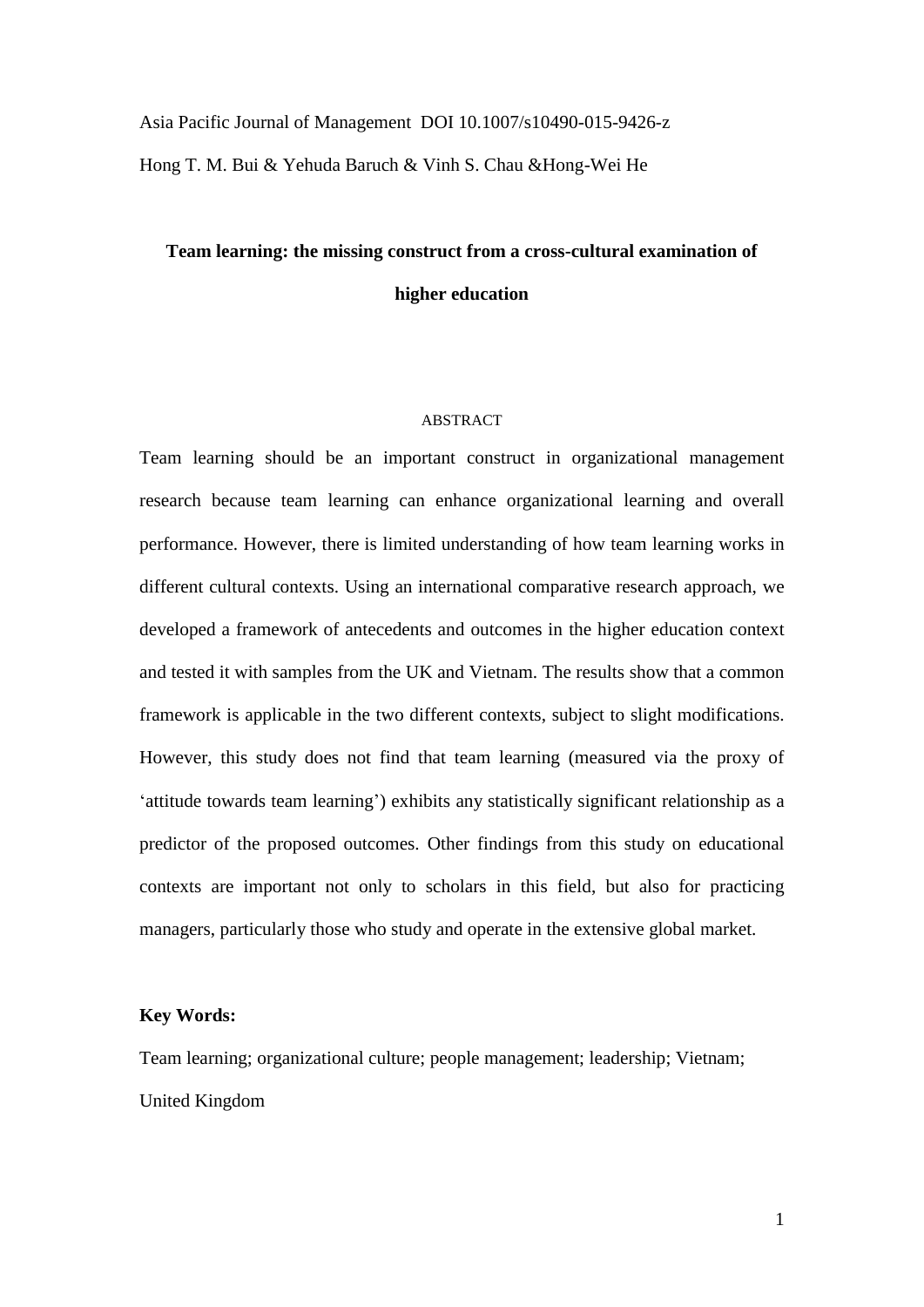#### **Introduction**

Individual learning and collective learning demonstrate the potential for and significance of double-loop transformational changes in organizations [\(Bresman &](#page-25-0)  [Zellmer-Bruhn, 2013;](#page-25-0) [Kostopoulos & Bozionelos, 2011;](#page-29-0) [Kostopoulos, Spanos, &](#page-29-1)  [Prastacos, 2013;](#page-29-1) [Seo, 2003\)](#page-32-0). Over the past decades, team learning has become the subject of considerable empirical and theoretical attention in the extant literature. Research and theorizing in this area have highlighted the importance of team learning in improving performance, generating knowledge, and sustaining competitive advantage [\(Ely, Padavic, & Thomas, 2012;](#page-27-0) [Hirst, Van Knippenberg, & Zhou, 2009;](#page-27-1) [Li, Chun, Ashkanasy, & Ahlstrom, 2012\)](#page-29-2). In a recent meta-analysis, Hülsheger, Anderson and Salgado (2009) show evidence of the strong link between team process variables and individual and team innovation.

 Team learning - and for this study we use specifically 'attitude towards team learning' as its close proxy - is an important construct in executing organizational research as it is understood to enhance organizational learning and performance [\(Edmondson, 2002;](#page-26-0) [Kostopoulos et al., 2013;](#page-29-1) [Nonaka & Takeuchi, 1995\)](#page-30-0) and employee creativity [\(Hirst et al., 2009\)](#page-27-1). A learning team can continuously foster other learning teams by inculcating the knowledge and skills of team learning more widely [\(Senge, 2006\)](#page-32-1): yet there is no consensus on its definition. One dominant definition of team learning is "the process of aligning and developing the capacity of a team to create the results its members truly desire" (Senge, 2006, p. 236) which signifies it as a fundamental process within organizations. Elsewhere, team learning is defined as "a change in the group's repertoire of potential behavior" (Wilson, Goodman & Cronin, 2007, p. 1043). These definitions each focus on different components – process and behaviors. Combining the two, and building on Gibson and Vermeulen (2003) who,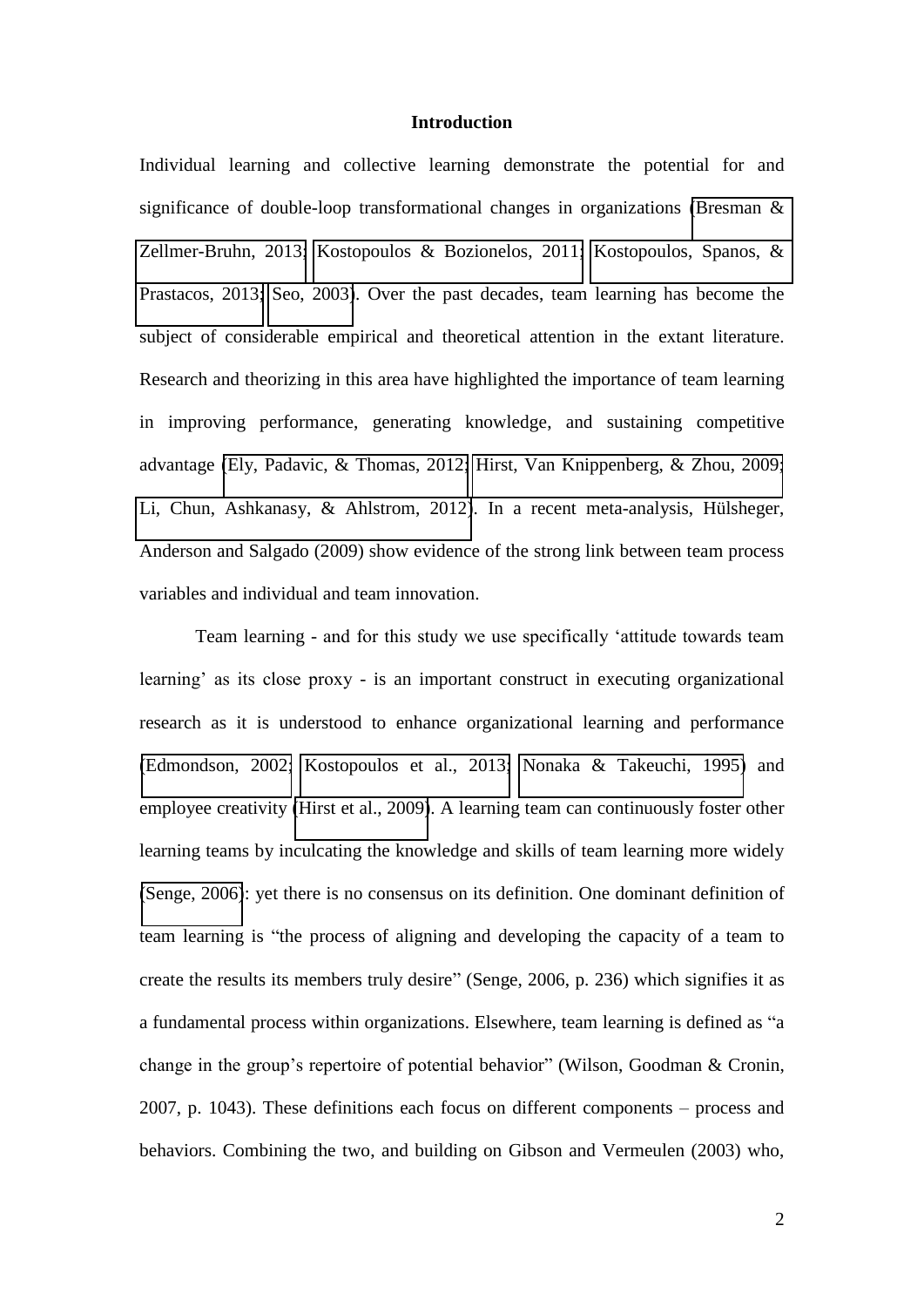within in the context of team learning behavior, see it as "a cycle of experimentation, reflective communication, and codification" (p.202), we employ the following definition for our study: team learning is the process by which combined efforts and involvement of team members improve their ability to perform, leading to a change in their actions and outcomes.

 There are two outstanding observations in the literature that are of particular relevance to this study. On the one hand, while most scholarly attention has focused on the study of team learning in business sectors, more work is needed in the public sector, particularly in higher education. On the other hand, while team learning is an established research area in the context of developed countries, it remains underdeveloped in the context of developing countries. In particular, comparative research on team learning across cultures is rare. We consider these two points as follows.

 The first point is the importance of people management for transformation and innovation within the higher education sector. The dynamic competition in the higher education sector has moved from domestic to global labor markets (Baruch, 2013). Some critics view universities as 'centers of non-learning', which fail to transform knowledge from academics to students and outsiders [\(Kinchin, Lygo-Baker, & Hay,](#page-28-0)  [2008\)](#page-28-0); such a failure could be prevented if academics collaborate as a community. The process of learning and knowledge creation has moved towards newer, more flexible forms of operation involving teams, highlighting the special importance of learning and working within teams to achieve higher levels of knowledge and skills [\(Bacon & Blyton, 2003;](#page-24-0) [Prichard & Ashleigh, 2012\)](#page-31-0) to cope with constant changes at work. This trend poses challenges for human resource (HR) managers within the higher education sector.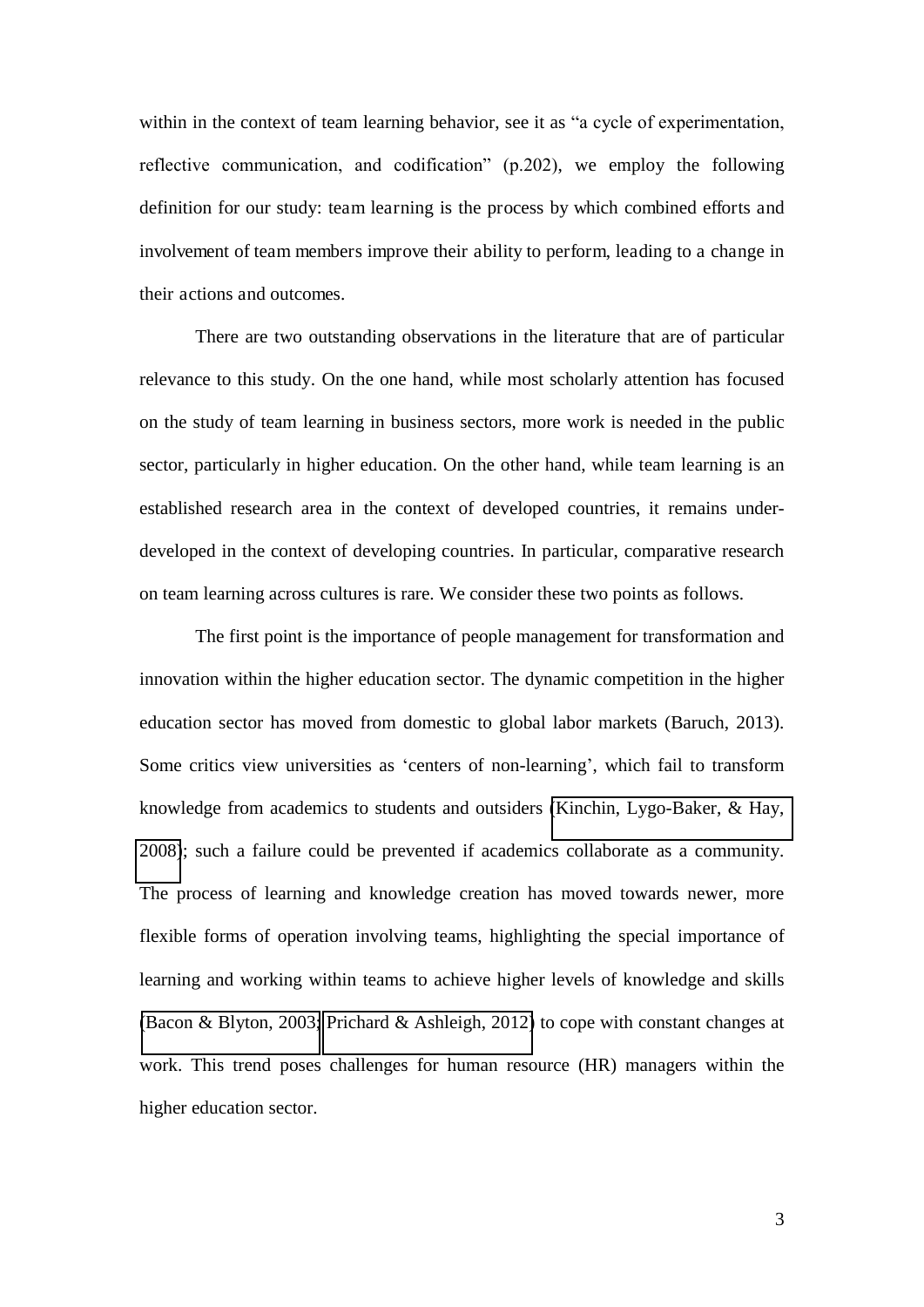Current research on team learning in higher education has mainly focussed on students [\(Chen, Donahue, & Klimoski, 2004;](#page-26-1) [Jassawalla, Sashittal, & Malshe, 2009;](#page-28-1) [Tashchian, Forrester, & Kalamas, 2014\)](#page-33-0) and top management [\(Quian, Cao, &](#page-32-2)  [Takeuchi, 2013;](#page-32-2) [Raes, Bruch, & De Jong, 2013;](#page-32-3) [Woodfield & Kennie, 2008\)](#page-34-0). Team learning among employees in higher education is an under-studied area of inquiry [\(Nissala, 2005\)](#page-30-1), particularly in less developed countries. Team learning challenges leaders and managers in how to enable talented individuals to work together to achieve a collective vision in the context of a highly competitive and increasingly globalized environment [\(Baruch & Hall, 2004;](#page-25-1) [Milia & Birdi, 2010\)](#page-30-2). In addition, team learning is widely recognized as making a significant contribution to organizational changes and successes [\(Edmondson, Bohmer, & Pisano, 2001;](#page-27-2) [Senge, 2006\)](#page-32-1), and individual creativity [\(Hirst et al., 2009\)](#page-27-1).

 The second point is the paradoxical difference between the contexts of developed and developing countries in which team learning is typically been studied. Team learning has been investigated for more than three decades in the developed countries [\(De Geus, 1988;](#page-26-2) [Senge, 1990\)](#page-32-4) but remains merely an emerging topic in the context of developing countries. One such study is that of Tjosvold, Yu and Hui [\(2004\)](#page-33-1) who highlight aspects of team learning in China that are not covered in Western literature, particularly in relation to 'blame'. Another exception is the study by Ooi, Cheah, Lin and Teh [\(2012\)](#page-30-3), in which they employ Malaysian middle managers to show a strong link between team learning and knowledge sharing. Research on team learning in the Asian context is fragmented. One clear contextual difference is that developed countries, such as the US and those in Europe, where team learning has been well-developed, tend to have individualist cultures, while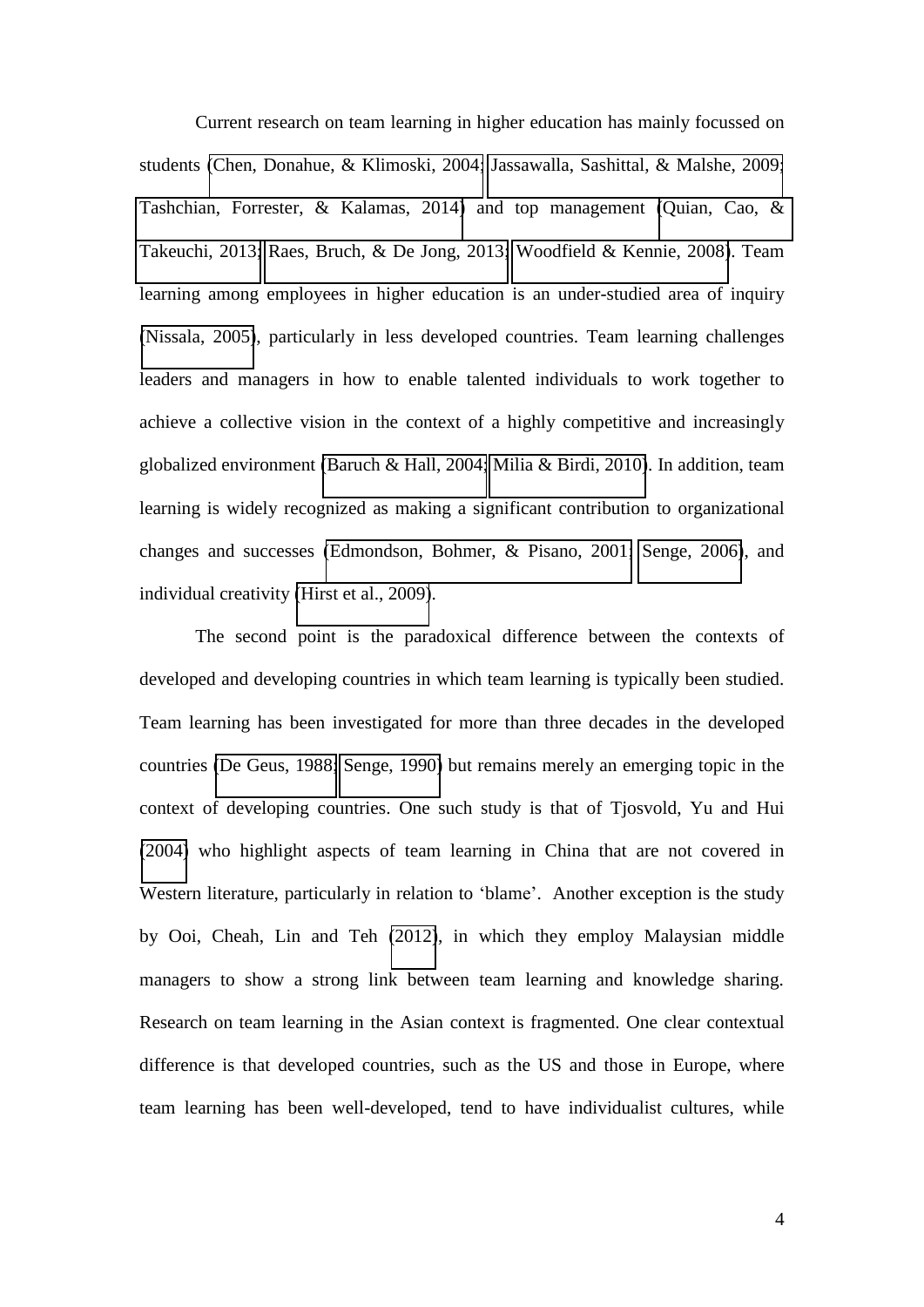developing countries tend to have collectivist cultures [\(Hofstede, 2001;](#page-28-2) [House,](#page-28-3)  [Hanges, Javidan, Dorfman, & Gupta, 2004;](#page-28-3) Wang, Tjosvold, Chen, & Luo, 2014).

 Why collective learning is well-nurtured in individualist cultures, but less so in collectivist cultures, is an interesting direction for future research. We provide a new angle for understanding possible differences within the scope of the present study. Moving from 'gap-spotting' to 'path-setting' [\(Alvesson & Sandberg, 2013\)](#page-24-1) and responding to the call of the Asia Pacific Journal of Management [\(Ahlstrom, 2012\)](#page-24-2), we develop and test a model of team learning with a set of antecedents and outcomes. We test the antecedents' impact on the outcomes through the mediation of team learning. To test for its validity, we collected empirical data from two well-established universities, one in Vietnam and one in the United Kingdom (UK). The reason for this choice is to compare different countries with varied characteristics, following calls for study of people management in a wider global context [\(Collings, Morley, & Gunnigle,](#page-26-3)  [2008;](#page-26-3) [Yang, Sun, Lin, & Peng, 2011\)](#page-34-1).

 The UK is a developed country and, in terms of cultural dimensions, is very high in individualism and masculinity and low in power distance and uncertainty avoidance [\(Hofstede, 1984,](#page-28-4) [2001\)](#page-28-2). From a market flow perspective, the UK is a globally significant exporter of higher education – as a commodity, higher education services such as university degrees and specific/specialist training, are in high demand from overseas customers. In contrast, Vietnam, a developing country, has a collectivist culture, and its people appreciate harmonious relationships [\(Smith &](#page-32-5)  [Pham, 1996;](#page-32-5) [Thêm, 1999;](#page-33-2) Vương, 2001; [Vuong, Thanh, Ben, Dzung, & Anh, 1999\)](#page-34-3). From a market flow perspective, Vietnam is a large importer of higher education – its citizens typically purchasing higher education services supplied by other, mostly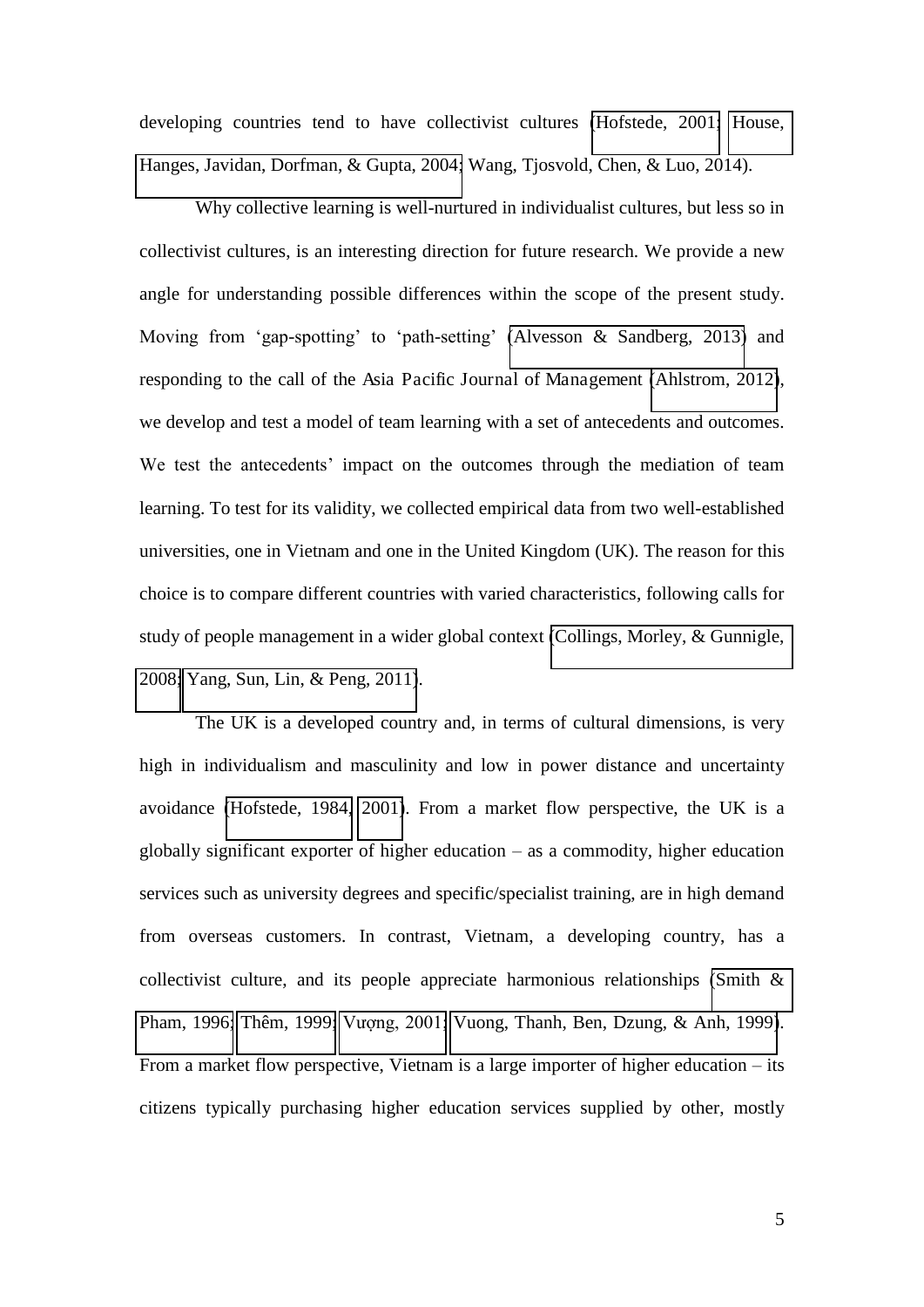Western, countries. In both countries, universities are in the public sector, and an issue of consideration for human resource management (Pichault, 2007).

 The different cultural contexts of team learning theory and their influences on individuals' development may be better understood through developing and testing them within a conceptual model of international comparative research design. It is also of benefit to understand how individuals and organizations can support team learning across cultures, particularly during internationalization and globalization processes (Tsai, Baugh, Fang, & Lin, 2014). As crossing West-East boundaries has become more frequent and easier than ever before, this study offers a new perspective on team learning at work and as a tool for organizational use within a possible integrated process. We propose the following research framework (Figure 1), based on gaps identified in the team learning literature within the context of higher education.

> ---------------------------------- Insert Figure 1 about here ----------------------------------

#### **Hypothesis Development**

#### **Antecedents of Team Learning and Knowledge Sharing**

Team learning is deemed "a concerted effort" in improving participation in innovation processes [\(Molnar & Mulvihill, 2003, p. 172\)](#page-30-4). Team members learn together and manifest a level of collective intelligence that is greater than the sum of the intelligence of the individual members [\(Senge, 2006\)](#page-32-1). We employ a similar approach of multilevel and cross-level relationships to adaptive performance investigated by Han and Williams [\(2008\)](#page-27-3) and Kostopoulos et al. [\(2013\)](#page-29-1). The individual level consists of motivation and team commitment. The organizational level includes developmental leadership as well as training and development. This is not the only study that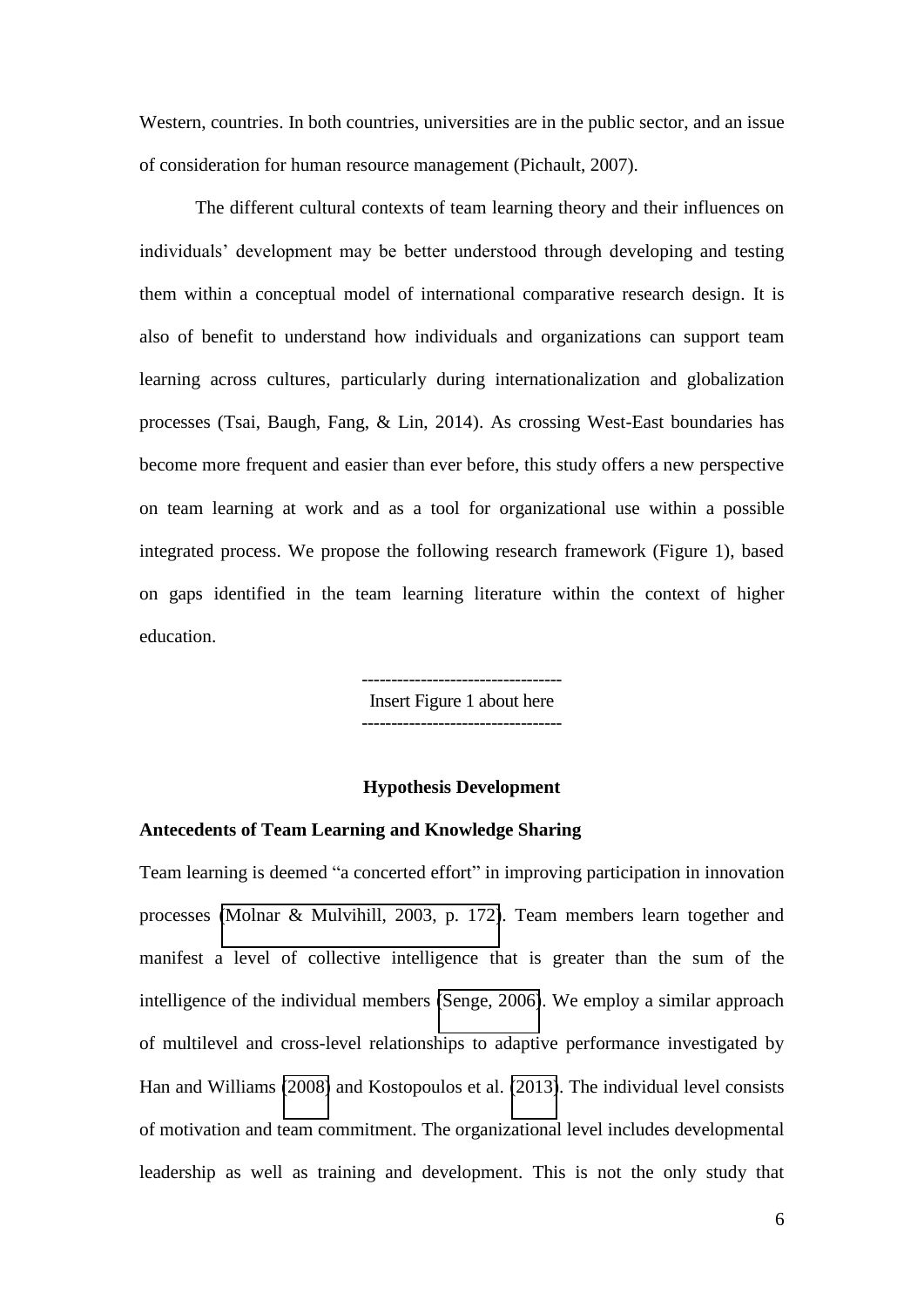develops a framework for team learning. Akgun, Lynn, Keskin and Dogan [\(2013\)](#page-24-3) develop antecedents and outcomes of team learning in IT implementation projects; similarly, Bresman and Zellmer-Bruhn [\(2013\)](#page-25-0) structure team learning in self-managed pharmaceutical research and development teams. Alongside those studies, we suggest a more comprehensive understanding of team learning components by offering a different perspective on team learning that is more relevant in the higher education sector in particular and in the public sector in general. This is called for because the components of team learning vary significantly, depending on different sectors and possibly context (Akgun et al., 2013; Bresman & Zellmer-Bruhn 2013), and the type of competition within the team (He, Baruch, & Lin, 2014).

 The merits of knowledge sharing are similar and well documented in the extant literature. It provides a link between the level of individual employees where the knowledge resides with other levels of the organization where competitive advantage is created and sustained, and and this has been extensively researched, particularly in how knowledge sharing can be facilitated by the use of technology (for example, see Hendriks, 1999). Other industries of extensive research in knowledge sharing include hospitality (Srivastava, Bartol & Locke, 2006), information technology (Faraj & Sproull, 2000) and engineering (Lee, Gillsepie, Mann & Wearing, 2010), but there is little documented in education.

#### Training and development

Team skills include both generic and specific components [\(Prichard, Stratford, &](#page-31-1)  [Bizo, 2006\)](#page-31-1), and are considered important for successful learning [\(Bowen, 1998;](#page-25-2) [Graen, Hui, & Taylor, 2006\)](#page-27-4). They are not taken for granted; rather, substantial training and development is required. Collaborative learning is enhanced through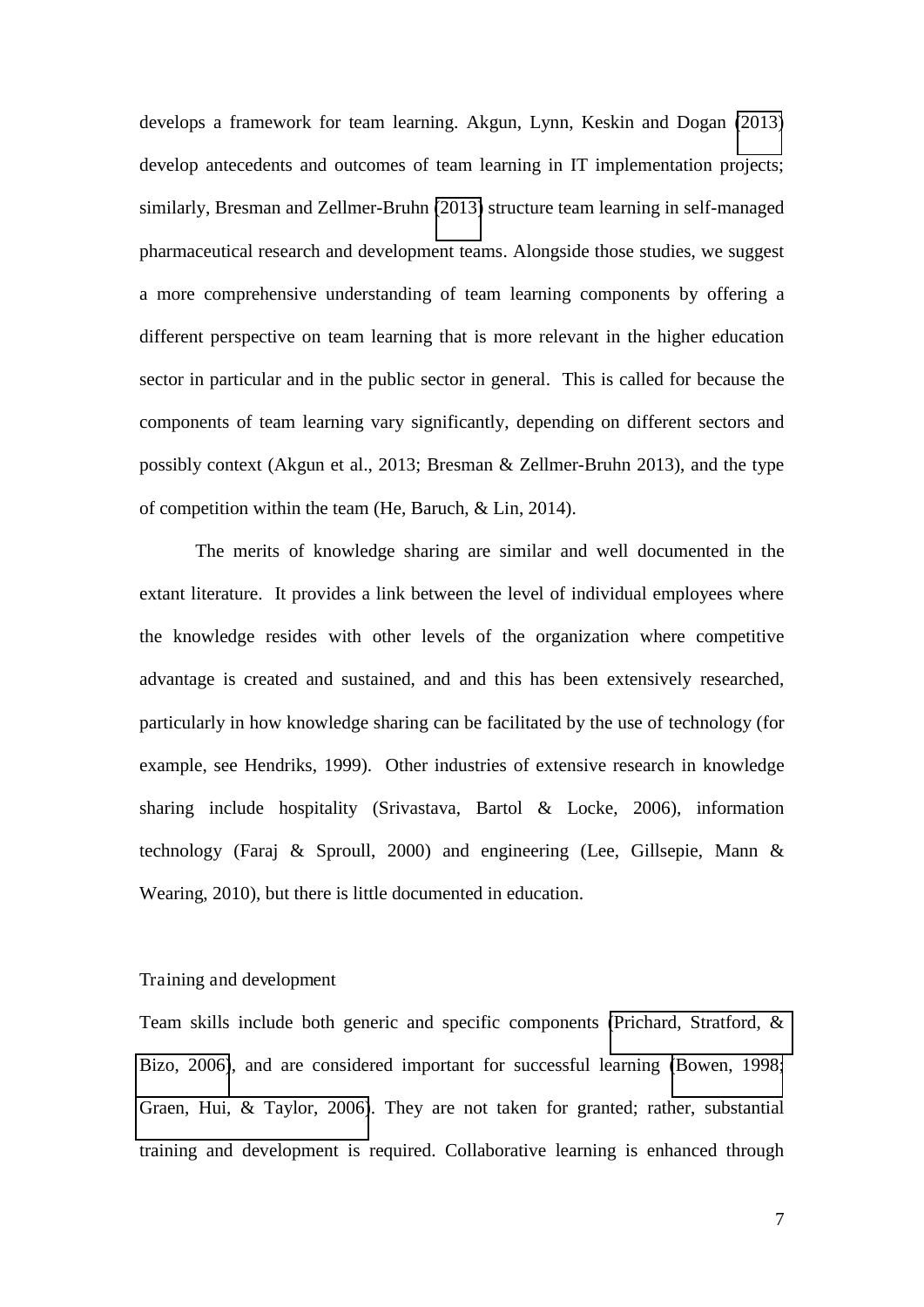team skills training [\(Prichard et al., 2006\)](#page-31-1), and team learning entails increased amounts of training and development [\(Bacon & Blyton, 2003\)](#page-24-0). Research on team training has focussed primarily on task knowledge but little attention has been paid to the role of social knowledge [\(Chen et al., 2004;](#page-26-1) [Edmondson, 1999\)](#page-26-4). While the UK places on-job training as a top priority for improved performance [\(Dalin, 1998\)](#page-26-5), it remains under-researched in the context of Vietnam [\(Nguyen, Truong, & Dirk, 2011\)](#page-30-5).

 The full extent of knowledge sharing is dependent on how well the systems in place support the process in order to enhance organizational effectiveness – Mehrabani and Mohamed (2011) studied this in the context of Malaysia. It is generally assumed that such training schemes are less utilized in developing countries. Thus, a marginal increase in these is likely to have a greater effect on the ability to knowledge-share in Vietnam than in the UK. Hence, we posit the following two hypotheses:

H1a Investment in training and development is positively associated with team learning, and that the relationship is moderated by the culture.

H1b Investment in training and development is positively associated with knowledge sharing, and that the relationship is moderated by the culture.

#### Leadership

Organizational leaders need to be engaged in a constant learning process [\(Hogan &](#page-28-5)  [Warrenfeltz, 2003;](#page-28-5) [Li, Chen, Loiu, & Peng, 2012\)](#page-29-3). Edmondson, Bohmer and Pisano [\(2004\)](#page-26-6) show that the most successful teams have leaders who proactively manage team learning efforts. Leadership in education is about culture building that allows educators and students to be part of a team that learns collectively [\(Sackney &](#page-32-6)  [Walker, 2006\)](#page-32-6). This reflects developmental leadership. Effective leaders will inspire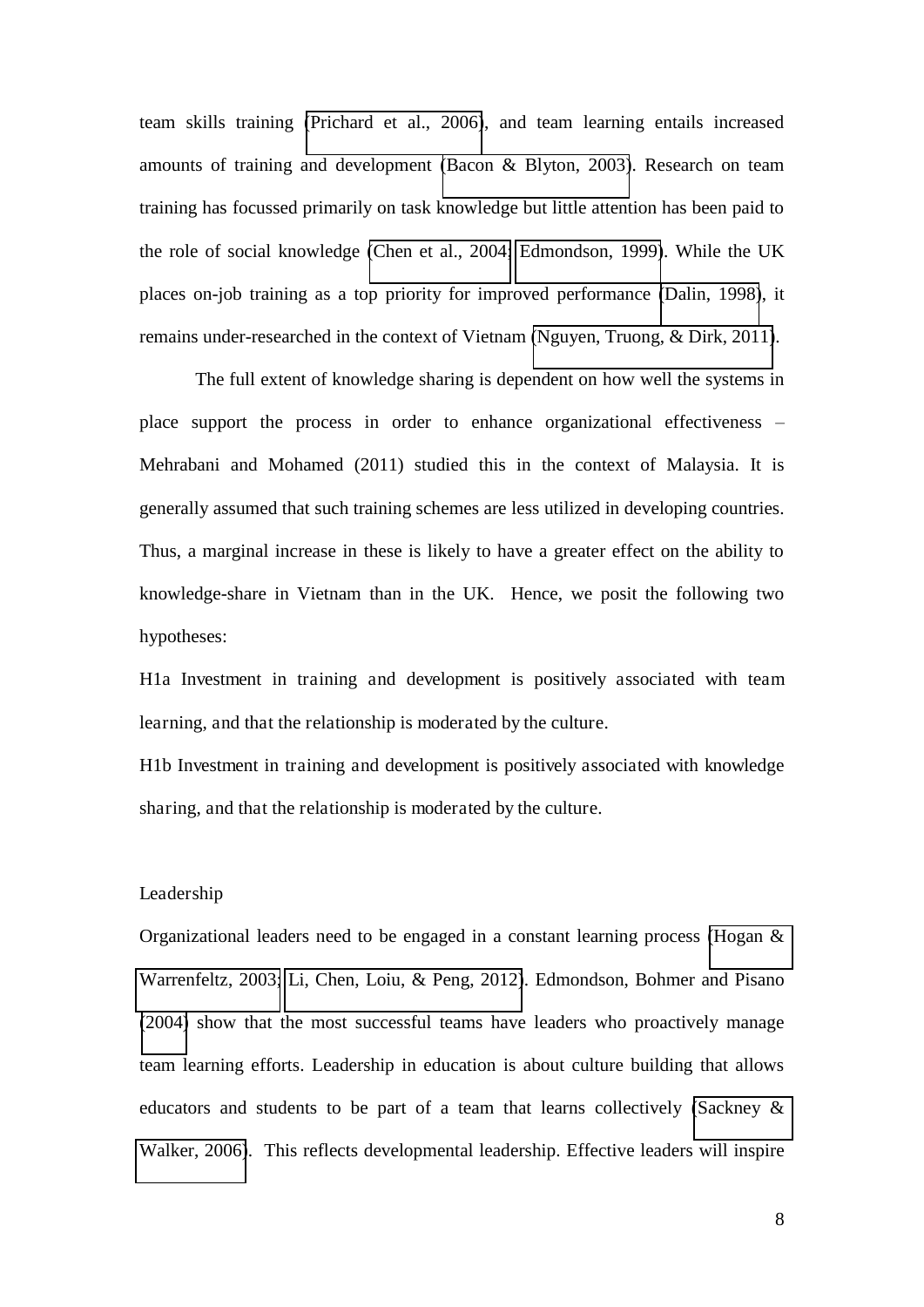innovation and creation of knowledge by and for the team members. Leadership should empower and release people's potential, allowing them to flourish and grow, to release their capacity for indefinite improvement [\(Bell & Harrison, 1998\)](#page-25-3). The more conscientious leaders are, the more their empowering behavior is contingent on their trust in follower integrity and performance [\(Hakima, Knippenberg, & Giessner,](#page-27-5)  [2010\)](#page-27-5). We extend this argument to knowledge sharing, in that developmental leadership is more likely to desire and facilitate knowledge sharing within an organization. Based on the contexts of a developed and a developing country, we propose the following hypotheses:

H2a. Developmental leadership is positively associated with team learning, and that the relationship is moderated by the culture.

H2b. Developmental leadership is positively associated with knowledge sharing, and that the relationship is moderated by the culture.

#### Team commitment

Because team learning is a process of aligning and developing the capacity of a team to create the results the whole team truly desires, it requires members' engagement and commitment. Although literature on organizational commitment has been well established [\(Meyer & Allen, 1991;](#page-30-6) [Porter, Steers, Mowday, & Boulian, 1974\)](#page-31-2), team commitment is a less developed research area [\(Bishop, Scott, & Burroughs, 2000\)](#page-25-4), particularly in higher education. The few existing studies suggest that teamwork motivate academics to become more committed to the team and the organization [\(Park, Henkin, & Egley, 2005;](#page-31-3) [West, 2004\)](#page-34-4): however, Bishop et al. (2000) do indicate that team commitment is highly associated with teamwork. Being committed means that more knowledge is shared to facilitate a continuous cycle of commitment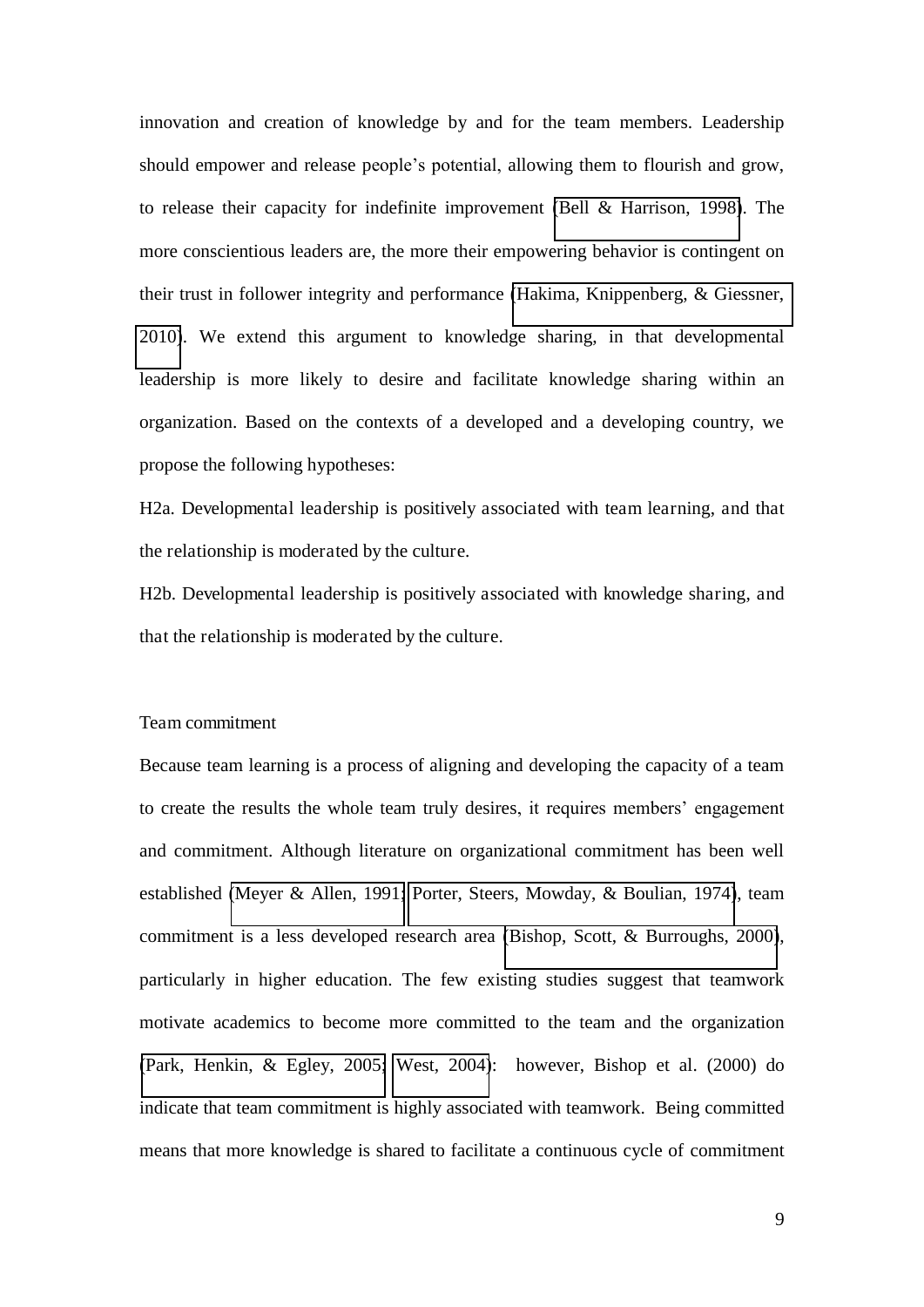in sharing to work together. Team commitment has been widely studied in the UK [\(Bennett & Barkensjo, 2005;](#page-25-5) [Strauss, Griffin, & Rafferty, 2009\)](#page-33-3) whereas it has rarely been explored within the context of Vietnam. Although team commitment has not been specifically studied in a Vietnamese context before there is no reason to doubt its value to be any less. Therefore, we hypothesize that:

H3a. Team commitment is positively associated with team learning, and that the relationship is moderated by the culture.

H3b. Team commitment is positively associated with knowledge sharing, and that the relationship is moderated by the culture.

#### Motivation

It seems that "models of learning are tied to models of motivation" [\(Hogan &](#page-28-5)  [Warrenfeltz, 2003, p. 77\)](#page-28-5), so motivation is inevitably a key factor in the learning process. Pintrich [\(2003\)](#page-31-4) links motivational science to learning science. He identified a number of factors that motivate learners, such as competence, adaptive attributions, control beliefs, goals, high level of interest and intrinsic motivation which can be applied to team learning. When team members share common goals and interests they are more likely to learn better in teams [\(Kostopoulos & Bozionelos, 2011\)](#page-29-0). We argue that embedded in a collectivist culture, Vietnamese employees are more likely to be intrinsically motivated to contribute to collective learning at work compared with their UK counterparts, who live in an individualist culture. By the same analogy, knowledge sharing also requires a high degree of motivation as it is based on the synergistic collaboration of individuals towards a common goal (Boland & Tenkasi, 1995); this by nature suggests that this would be more effective if the synergy is sustained (see also Gagne, 2009). Hence, we hypothesize that: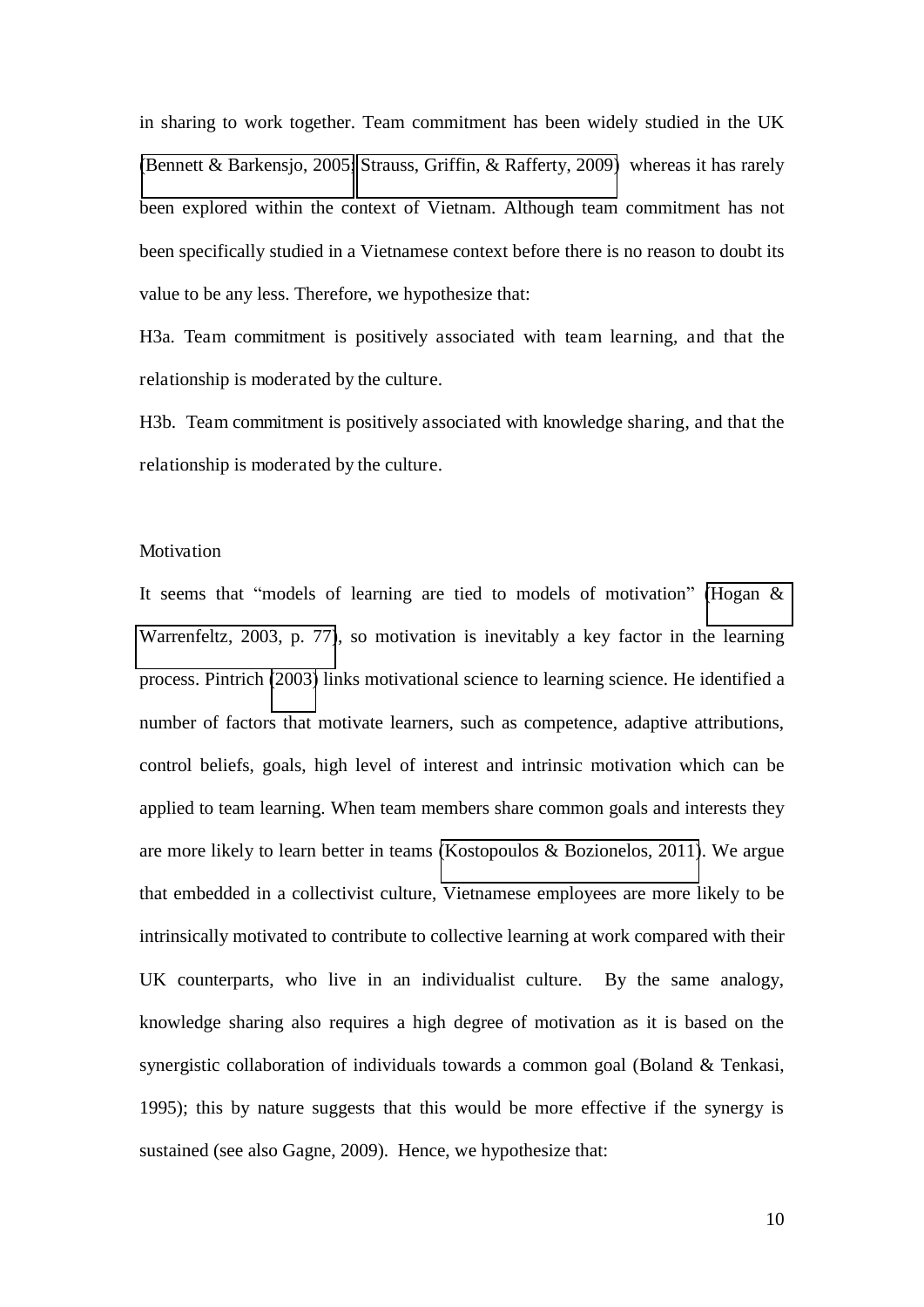H4a. Motivation is positively associated with team learning, and that the relationship is moderated by the culture.

H4b. Motivation is positively associated with knowledge sharing, and that the relationship is moderated by the culture.

#### **Antecedents of Self-efficacy**

Self-efficacy is a well-established principle from the field of psychology that recognizes the extent of belief that one has in being able to achieve something (Bandura, 1986). The strength of one's self-efficacy may be the reason for success, but this itself must be fuelled by other positive factors (Srivastava, Bartol, & Locke, 2006). We propose that these factors are predominantly team learning and knowledge sharing.

 Early research by Edmondson (1999) suggests that group security creates a psychological effect on positive learning behavior. While this is not interpreted in her report as team learning per se, the increased learning behavior is a likely proxy for self-efficacy and team learning due to effective group support. Particularly for a knowledge-based environment, it is likely that combined efforts in managing the knowledge acquired, either at the individual level or the group level (i.e., a proxy for knowledge sharing), can positively influence the belief that achieving various tasks is possible. There is no reason to suggest this to be any different in either the UK or Vietnamese contexts. Hence, we hypothesize that:

H5a. Team learning is positively associated with self-efficacy, and that the relationship is moderated by the culture.

H5b. Knowledge sharing is positively associated with self-efficacy, and that the relationship is moderated by the culture.

11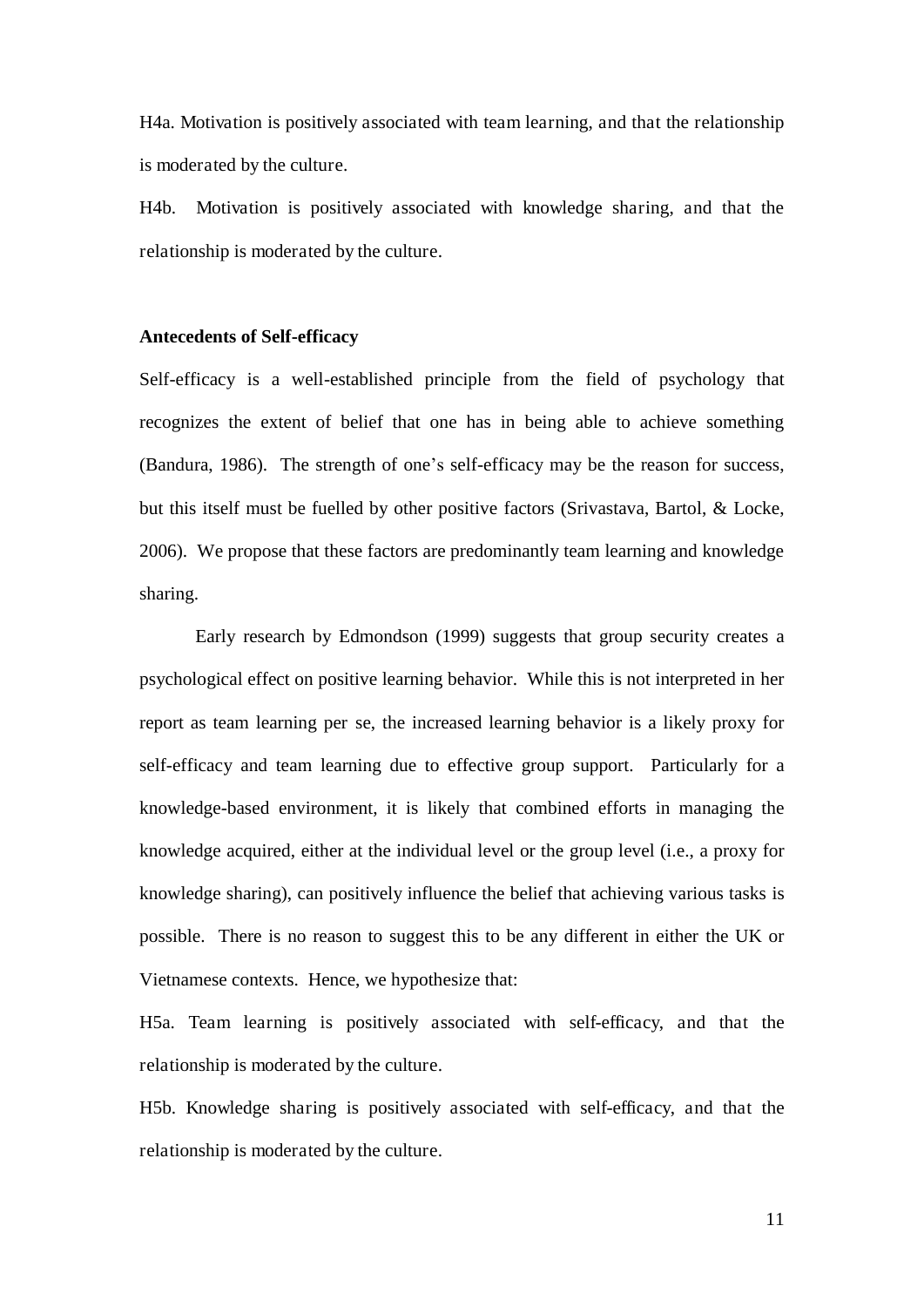#### **Consequences of Self-Efficacy**

The same work by Srivastava et al. (2006) recognized a direct positive link between (team) efficacy and (team) performance level. In a knowledge-based context where individual staff form the basis of performance, the impact on individual learning of self-efficacy is likely to be the same  $-$  i.e., also directly positive  $-$  and any performance at team level is the mere summation of the individual academics' performances. This is based on the premise that successes raise the level of selfefficacy, and that is likely to form a cycle for future success (see Bandura, 1986), leading to improved research performance, probably due to a higher 'coping behavior' (Bandura, 1977). Bandura's (1977, 1986) work reflects self-efficacy as not only how one sees his/her ability to control performance capacity, but also the cognitive processes, emotions and self-regulated behavior involved (Schunk, 1991), which are characteristics of individual learning behavior. These concepts were first developed and utilized in the Western context and only picked up later in Asia. Therefore, any relationship between them is more likely to be stronger in the UK compared with the Vietnamese counterpart. For this reason it is hypothesized that:

H6a. Self-efficacy is positively associated with research performance, and that the relationship is moderated by the culture.

H6b. Self-efficacy is positively associated with individual learning, and that the relationship is moderated by the culture.

#### **Mediating effects**

Based on the above rationale, we combine the above set of hypotheses to manifest the mediating nature of the model, where bringing together the antecedents of Team learning and Knowledge sharing and the impact of Team learning and Knowledge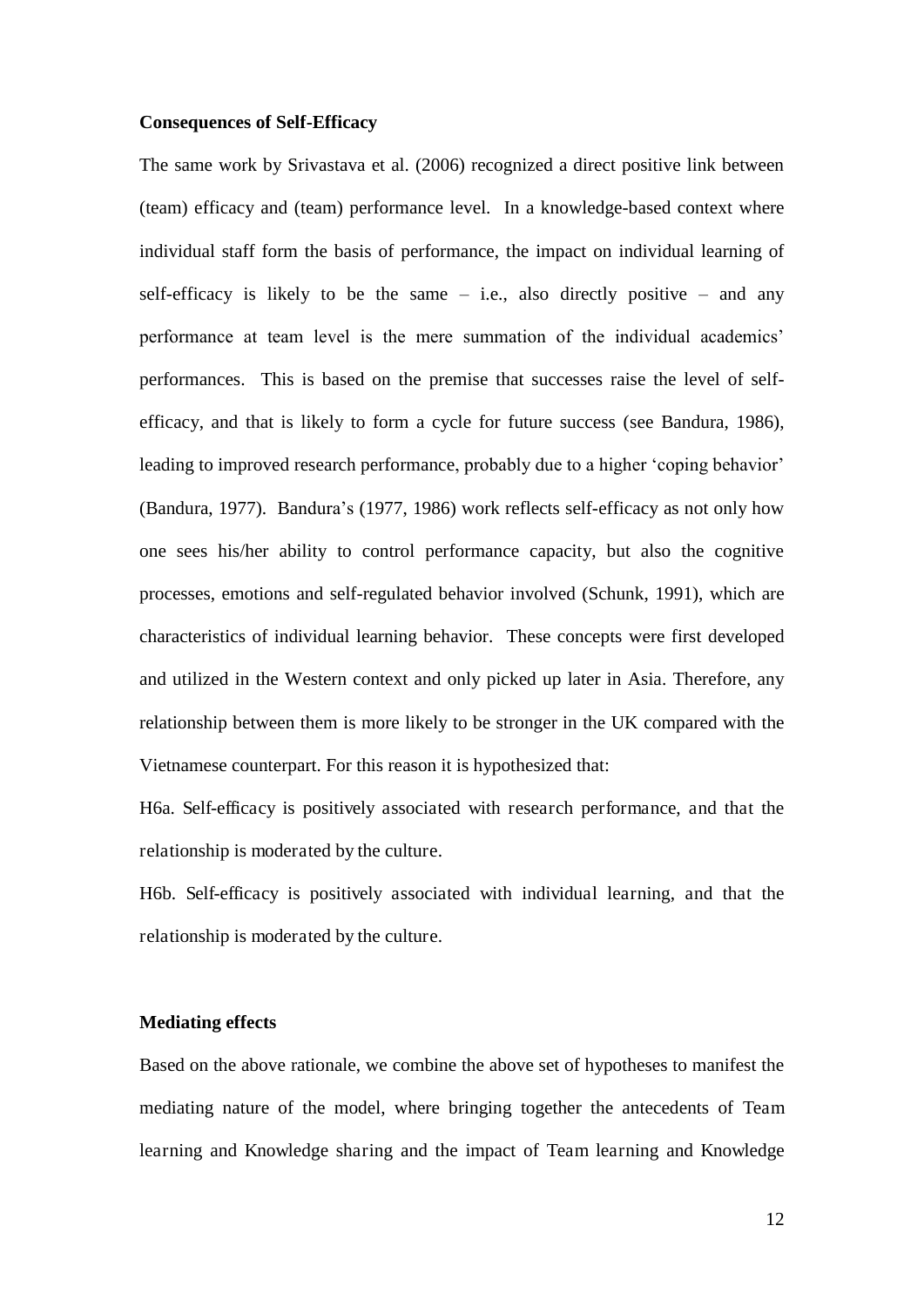sharing on self-efficacy means that Team learning and Knowledge sharing mediate the impact from those antecedents of self-efficacy. Similarly, self-efficacy would mediate the relationships between Team learning and Knowledge sharing and the outcomes of individual learning and performance. Further, following our discussion relating to cultural differences, we propose that the mediating effects may be varied in those two contexts because of the differences we have cited in developing the above hypotheses. Hence, we postulate that:

H7a: Team learning mediates the relationships between its antecedents and selfefficacy.

H7b: Knowledge sharing mediates the relationships between its antecedents and selfefficacy.

H7c: Self-efficacy mediates the relationships between team learning and research performance, and team learning and individual learning.

H7d: Self-efficacy mediates the relationships between knowledge sharing and research performance, and knowledge sharing and individual learning.

#### **Research Methods**

#### **Data and Sample**

We conducted a survey-based study with academic staff of two well-established universities, one in the UK and the other one in Vietnam. Both universities are of similar size in terms of both student and staff numbers. We employed a stratified random sample of staff from different schools in the UK university (similar schools within each university). We received and used 381 fully completed questionnaires from academics (204 in Vietnam and 179 in the UK) after deleting all missing-data questionnaires, which represents an effective response rate of 43%. Table 1 shows the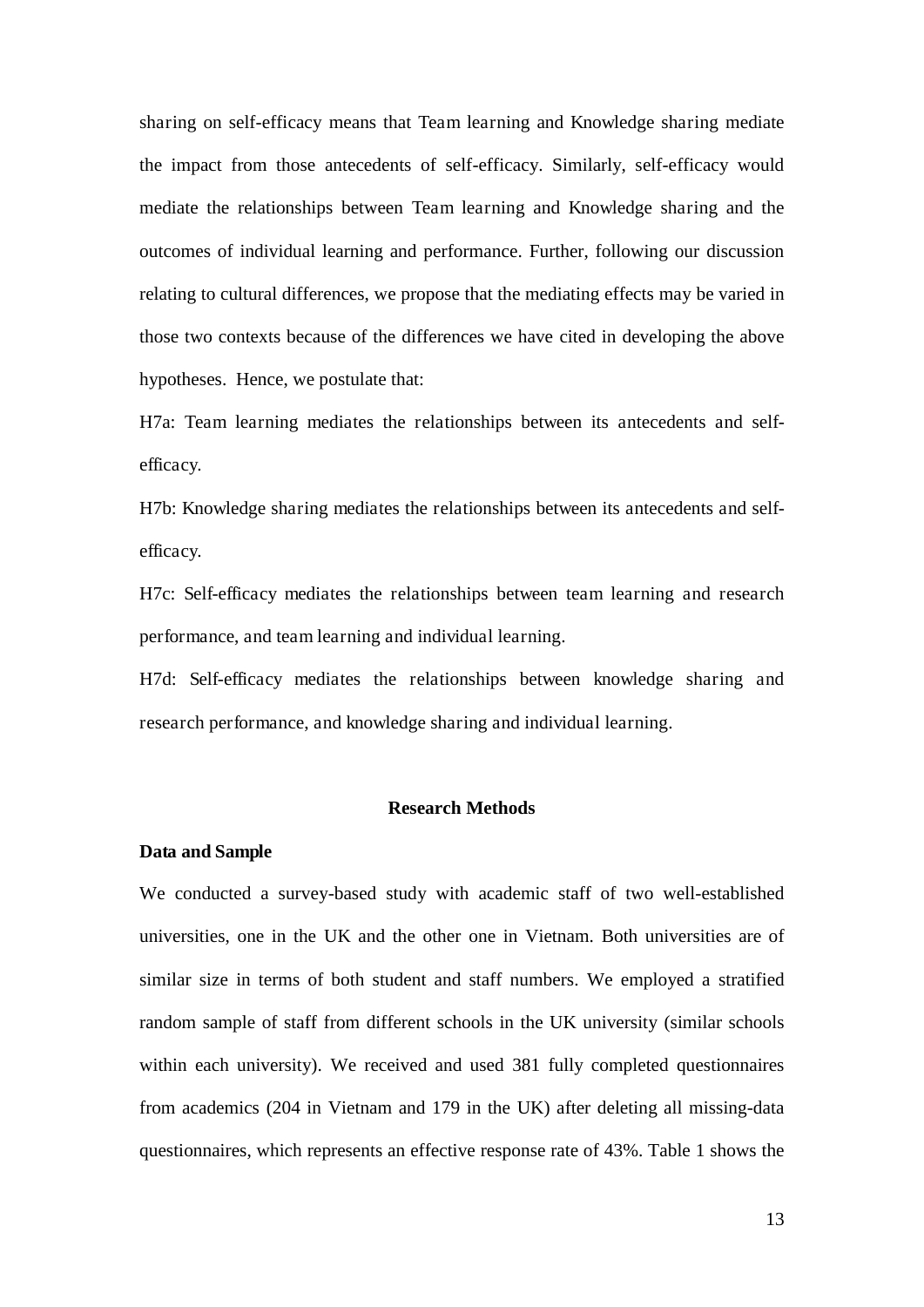main characteristics of the samples in the two countries. The average time that respondents worked for the Vietnam university was 9.1 years, and 7.7 years for the UK university. There were more doctorate holders in the UK sample than in the Vietnamese one (88.3% compared to 54.4%), and more professors in the UK one (17.9% compared to 2.5%).

#### **Context of team learning in higher education**

Teams in higher education operate in a slightly different way than is the case in other sectors, and the literature regarding academic teams is under-developed. Academic teams are formed internally in, or externally to, the specific context. An internal team refers to members who all belong to the same organization. For example, a teaching team consists of people who share teaching together. An external team refers to members who forms teams with colleagues from other institutions. Due to high pressures on staff to publish academic research, external teams characterize the UK HE context. Conversely, external teams are not popular in the context of Vietnam HE due to comparatively less pressure on research performance than is the case in its UK counterpart. Thus, team learning in the two specific contexts in our study is different, particularly when we associate it with research performance as an important outcome of this study's framework.

--------------------------------------

Insert Tables 1 about here

--------------------------------------

#### **Measures**

The following measures were utilized in this study. (The full list can be seen in the Appendix).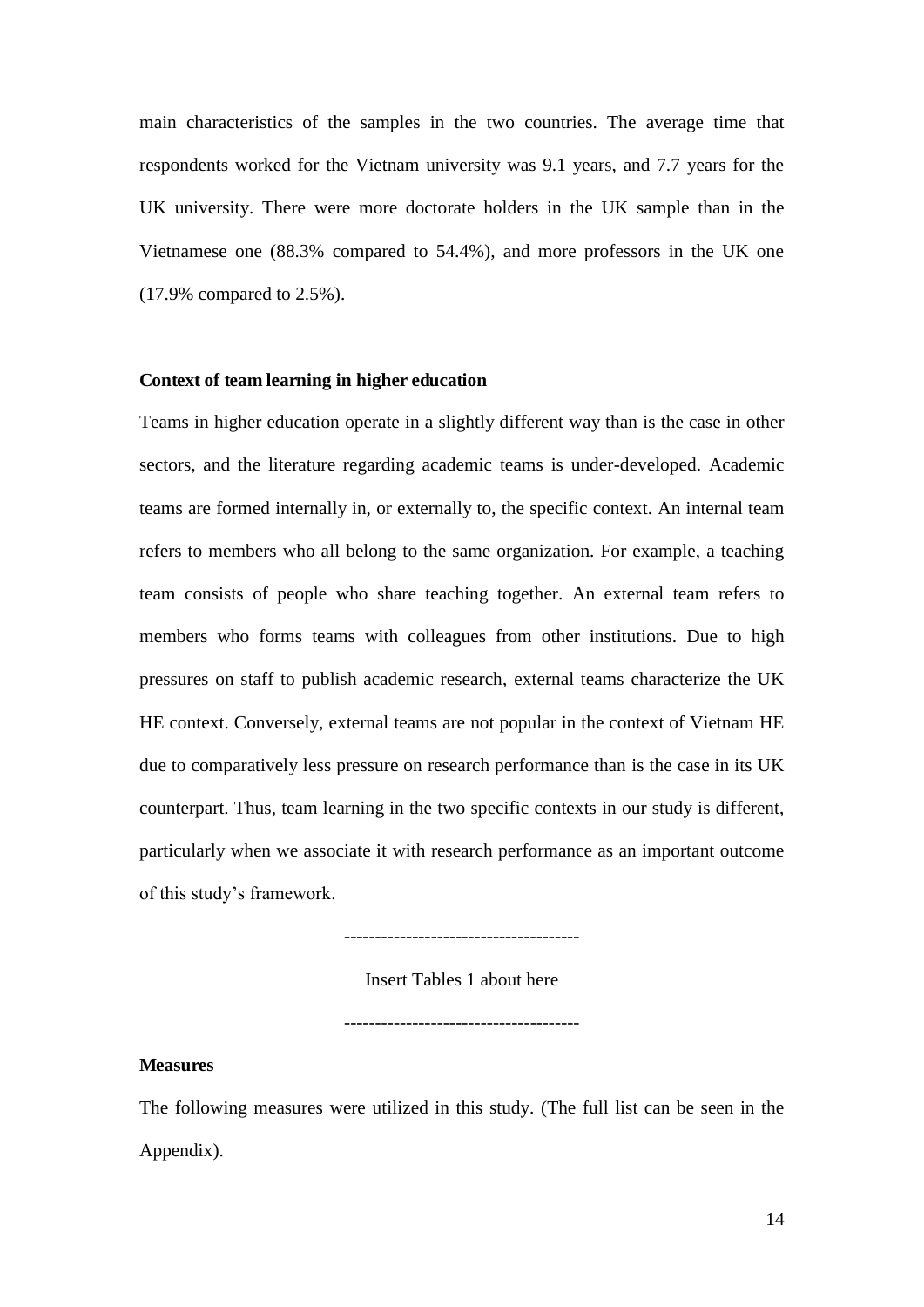Development and training: Four items for this measure were adopted from Bui and Baruch [\(2012\)](#page-26-7). A sample item is 'I receive the training I need to perform my current job effectively'. The Cronbach Alpha coefficient is .86.

Developmental leadership: Six items for this measure were adapted from Marsick and Watkins [\(2003\)](#page-30-7). A sample item is 'My direct manager usually empowers others to help carry out the organization's vision', with a Cronbach Alpha coefficient of .90.

Team commitment: Four items for this measure were taken from West [\(2004\)](#page-34-4). A sample item is 'At work, I let myself be guided by the goals of the team', with a Cronbach Alpha coefficient of .84.

Motivation: Four items for this measure were adopted from Siebold [\( 1994\)](#page-32-7). A sample item is 'I work hard and try to do as a good job as possible', with a Cronbach Alpha coefficient of .73.

Attitude towards team learning: Five items of team learning were adopted from Reed (2001). A sample item is 'I am encouraged to solve problems with my colleagues before discussing them with a manager', with a Cronbach Alpha coefficient of .86.

Knowledge sharing: Four items of micro knowledge sharing were adopted from Bock et al. [\(2005\)](#page-25-6). A sample item is 'Sharing my knowledge would help this organization achieve its objectives'. This had a high Cronbach Alpha coefficient of .94.

Self-efficacy: A three-item measure was taken from Tierney and Farmer [\(2002\)](#page-33-4). A sample item is 'I am confident in my ability to do my job', with a Cronbach Alpha coefficient of .76.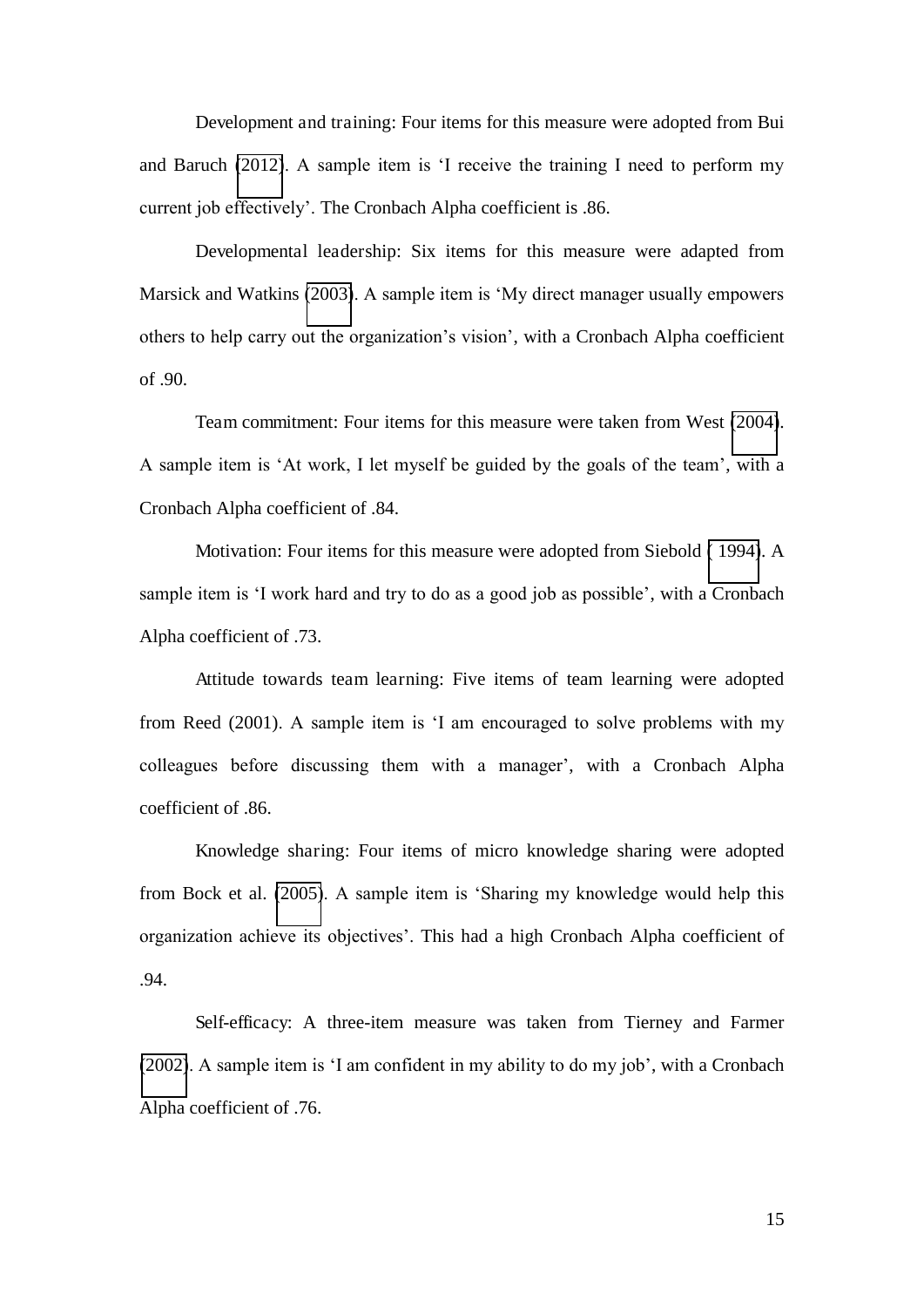Individual learning: Four items for this measure were adopted from Bui and Baruch (2012). A sample item is 'I like being on a steep learning curve at work'. The Cronbach Alpha coefficient is .86.

Research performance: In order to create an equivalent measure of performance between the two universities, we decided to select research performance because (1) both universities highly appreciated research as a core performance indicator, and (2) research performance was the only and the most objective performance indicator that we could collect in order to minimize research bias. Respondents' research performance was ranked into seven performance scores based on the UK-based system of evaluating research output levels (the Research Assessment Exercise - RAE) before distributing the questionnaires, enabling a crosscheck with the survey responses. The respondents' questionnaire answers and the actual individual research performance were found to be highly correlated  $(r = .53, )$ p<.05). The high correlation between the self-reported research performance and the actual performance suggests we can assume high reliability and validity for the selfevaluated performance. We use the actual research performance in our analysis to minimize research bias (Podsakoff, Mackenzie, Lee & Podsakoff, 2003).

The questionnaire was initially drafted in English. We strictly followed the committee approach, back-translation and pre-test procedure [\(Brislin, 1976;](#page-26-8) [Sperber,](#page-33-5)  [Devellis, & Boehlecke, 1994\)](#page-33-5) when we translated the questionnaire from English into Vietnamese. Seven people assisted in the translation process and 20 people assisted in the pre-test procedure to ensure that the questionnaire was of the highest level of translation and understanding.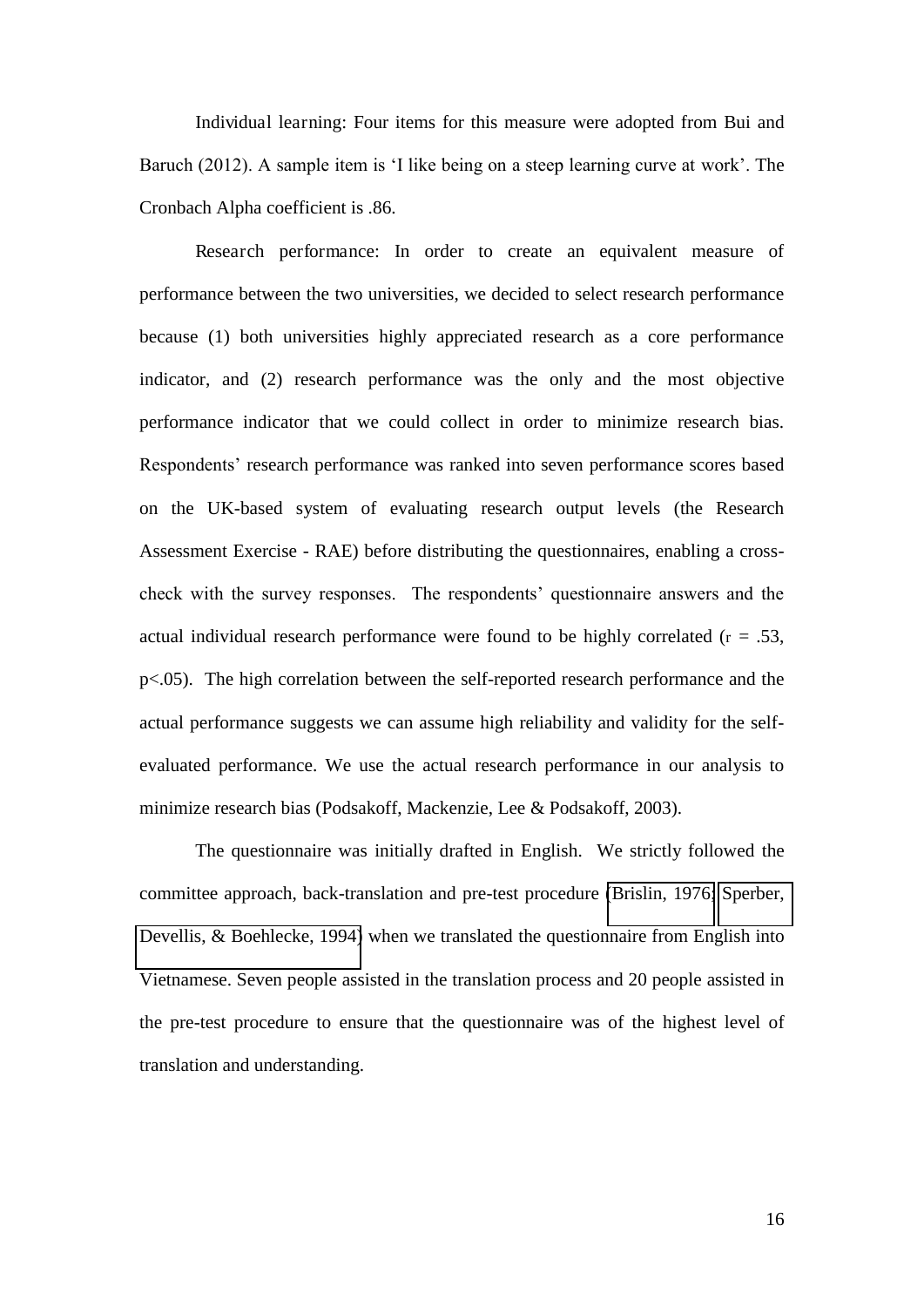#### **Results**

#### **Data screening**

Multivariate normality was examined through univariate distribution [\(Tabachnick &](#page-33-6)  [Fidell, 2001\)](#page-33-6). The Kolmogorov-Smirnov test was carried out to investigate the normality of the distribution along with the consideration of skewness, kurtosis values, and histograms. The Kolmogorov-Smirnov test results were all significant (.00). Skewness values ranged from /.03/ to /1.7/ with many negative values. Kurtosis values ranged from /.38/ to /4.7/. Kline (2006) suggests that extreme univariate nonnormality exists when absolute values of skewness indices are greater than 3.0 and absolute values of kurtosis indices are greater than 5.0. The results showed deviation from perfect normality, yet below these thresholds, and thus was not a concern as true normally distributed data are a fiction in the real world (Malgady, 2007).

In addition, the common method variance was examined by Harman's onefactor test (Podsakoff et al., 2003, 2012). The results indicate the presence of 32 factors whose eigenvalues start from .40%. The cumulative variance explained by the first seven factors accounted for 68.45% of the variance, while the first factor accounted for 31.56% of the variance. These results show the data are free from significant common method bias effects (Podsakoff et al., 2003).

Tables 2, 3 and 4 respectively present descriptive statistics, correlations and Cronbach alpha reliability coefficients of the aggregate sample as well as the subsamples of Vietnam and the UK. The hypotheses were tested using structural equation modeling (SEM) following the guidelines of Byrne (2012). The mediation effects follow the procedure advanced by Baron and Kenny [\(1986\)](#page-24-4).

--------------------------------------

17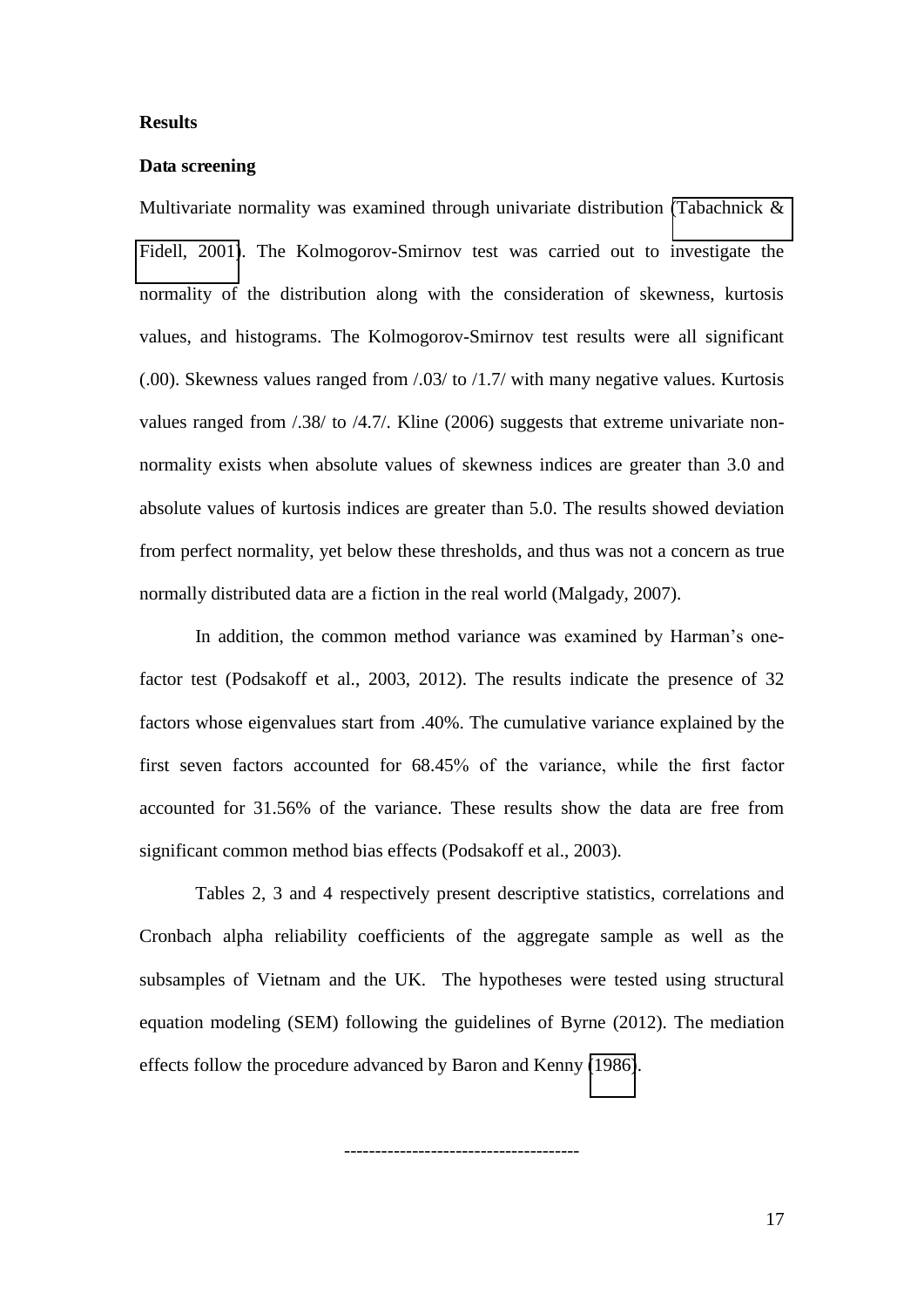#### Insert Tables 2, 3 and 4 about here

--------------------------------------

#### *Structural Equation Model*

We used Mplus 7 software (following Muthén & Muthén, 2012) to analyze the fitness of the SEM of our conceptual model with two separate samples from the UK and Vietnam. The overall relationships of the latent variables were also analyzed. Figures 1 and 2 show the results of those relationships expressed in the first six sets of hypotheses of the UK and Vietnam subsamples, respectively, while table 5 indicates the fitness indices of these two samples.

-----------------------------------------------------------

Insert Figures 2 and 3, and Table 5 about here

-----------------------------------------------------------

H1a states that investment in training and development is positively associated with team learning and that the relationship is stronger among the UK employees than is the case among their Vietnamese counterparts. The results show a significant relationship only in the Vietnam sample  $(\beta = .437***)$ . Thus, H<sub>1</sub>a is only partly supported.

H1b investigates the relationship between investment in training and development and knowledge sharing, and that the relationship is stronger among the UK employees than compared with Vietnamese counterparts. The results show insignificant relationships in both subsamples. Thus, H1b is rejected.

H2a investigates the relationship between developmental leadership and team learning and that the relationship is stronger among the UK employees than is the case among their Vietnamese counterparts. The results show insignificant relationships in both subsamples. Thus, H2a is rejected.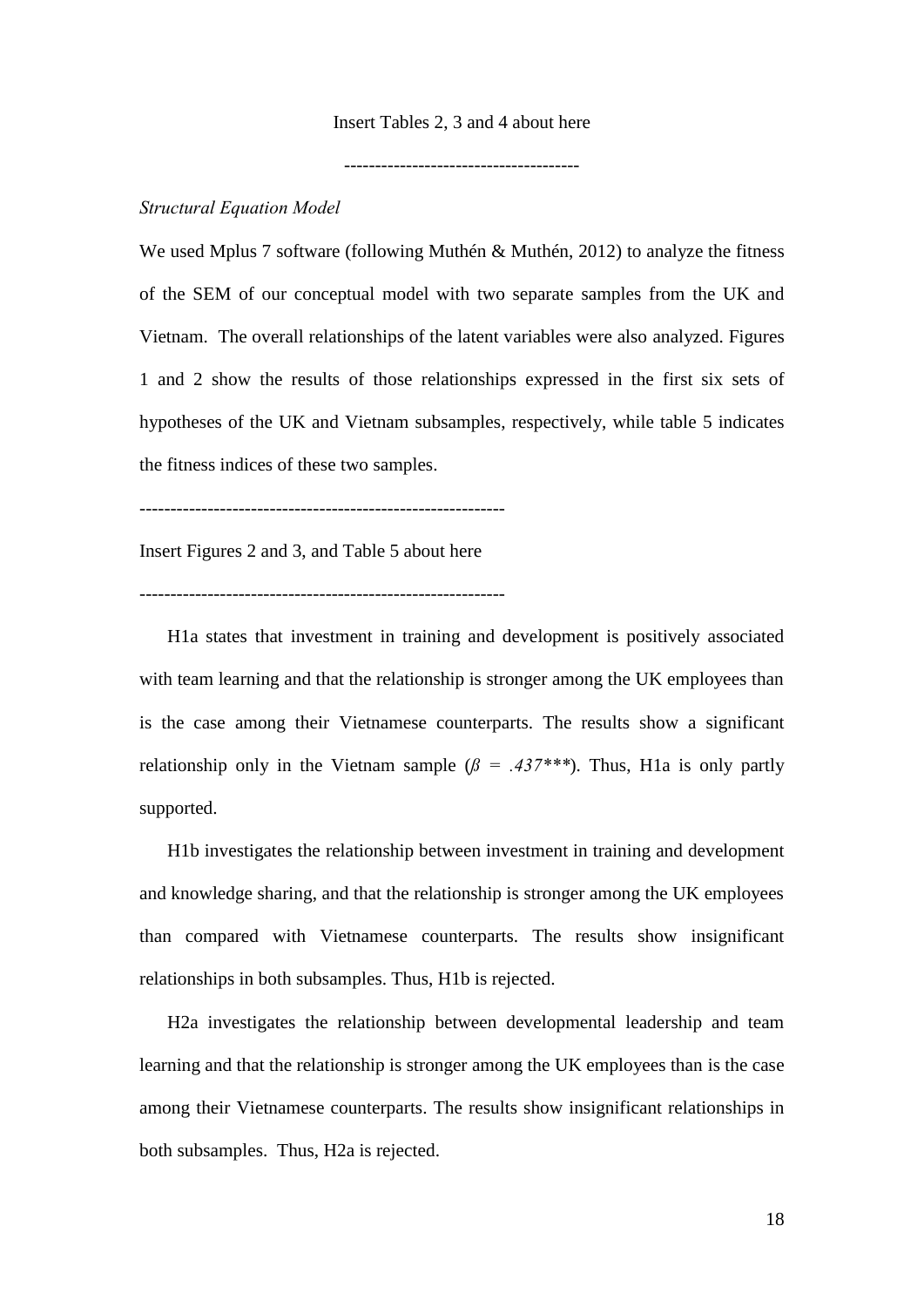H2b states that developmental leadership is positively associated with knowledge sharing and that the relationship is stronger among the UK employees than is the case among their Vietnamese counterparts. The results show a negative relationship among the UK employees  $(\beta = -.240^*)$  while it is insignificant among the Vietnamese counterparts. Thus, H2b is rejected.

H3a states that team commitment is positively associated with team learning and that the relationship is similar in both contexts. The relationship is seen positive among the UK employees  $(\beta = .303^{**})$  but insignificant among the Vietnamese counterparts. Thus, H3a is partly supported.

H3b investigates the positive relationship between team commitment and knowledge sharing, and the relationship is similar in both contexts. The results show a positive relationship among the Vietnamese employees  $(\beta = .424^{**})$ , but an insignificant one among the UK counterparts. Thus, H3b is partly supported.

H4a states that motivation is positively associated with team learning, and that the relationship is stronger among Vietnam employees than is the case among their UK counterparts. The results show significant result among the UK employees ( $\beta$  = .323\*). Thus, H4a is partly supported.

H4b states that motivation is positively associated with knowledge sharing, and that the relationship is stronger among Vietnam employees than is the case among their UK counterparts. The results indicate significant relationship in both subsamples, but higher among the UK employees ( $B = .619$ <sup>\*\*\*</sup> for the UK subsample and  $B = .424**$  for the Vietnam subsample). Thus, H4b is mainly supported.

H5a investigates the relationships between team learning and self-efficacy. The results show no significant relationship in both subsamples. Thus, H5a is rejected.

H5b states a positive relationship between knowledge sharing and self-efficacy.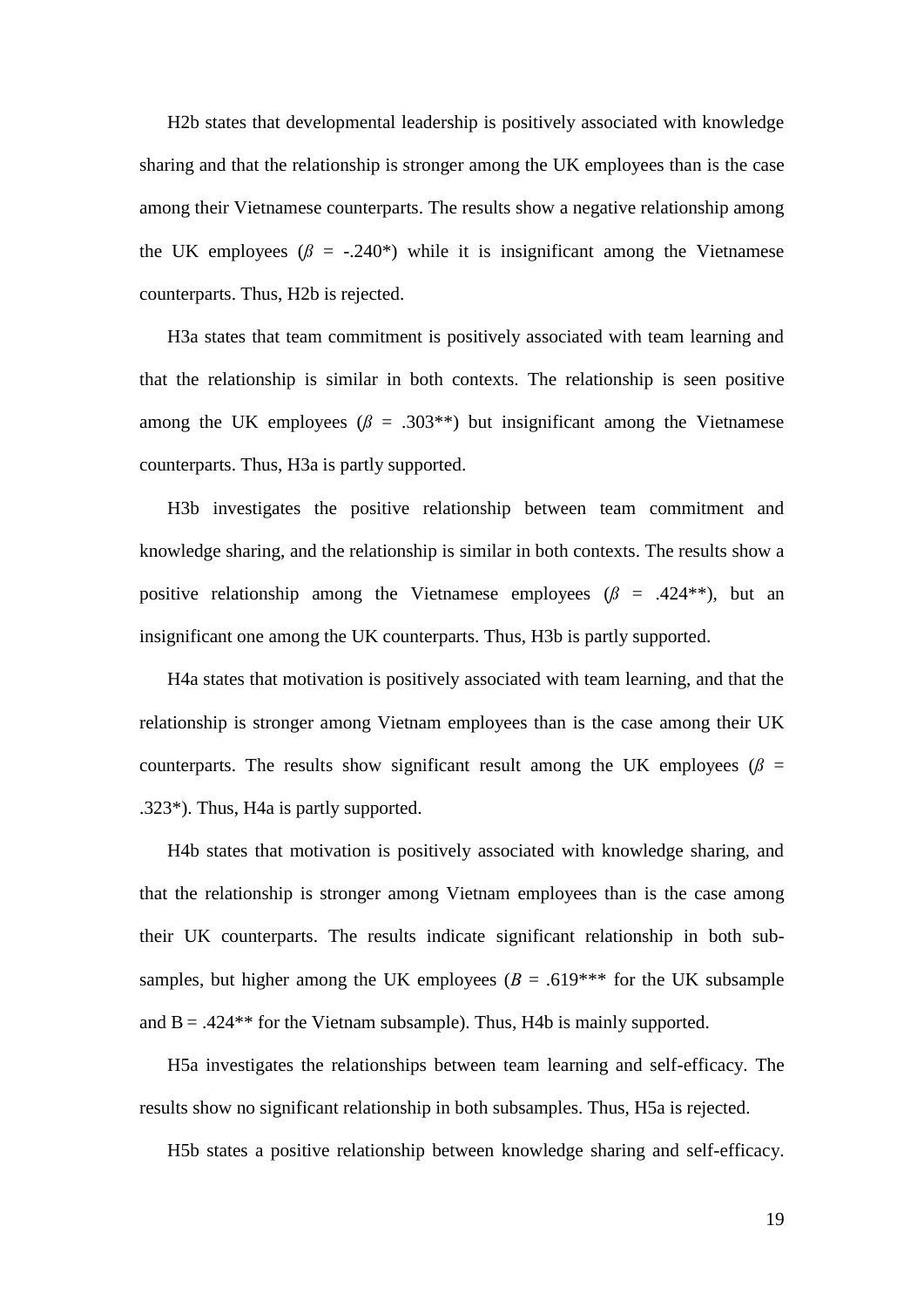The results are similar in both subsamples ( $\beta$  = .508<sup>\*\*\*</sup> for the UK subsample, and  $\beta$  $= .637$ <sup>\*\*\*</sup> for the Vietnam subsample). Thus, H5b is supported.

H6a states that self-efficacy is positively associated with research performance, and that the relationship is stronger among the UK employees than is the case among their Vietnamese counterparts. The results show significant relationship among the UK employees only  $(\beta = .670^{***})$ . Thus, H6a is partly supported.

H6b states that self-efficacy is positively associated with individual learning, and that the relationship is stronger among the UK employees than is the case among their Vietnamese counterparts. The results show a significant relationship in both subsamples. ( $\beta$  = .453\*\*\* for the UK's, and  $\beta$  = .430\*\*\* for Vietnam's). Thus, H6b is supported.

Based on the results of these above hypotheses and strictly following Baron and Kenny's (1986) requirements, we conducted an indirect model test to examine the mediating effects proposed in H7a, H7b, H7c, and H7d. Tables 6 and 7 show the results of mediating effects in H7s and the fit index of those mediating effect models.

Insert Tables 6 and 7 about here

----------------------------------------

The results show different mediating effects in the two subsamples. The Vietnam subsample shows that knowledge sharing mediates the relationships between motivation and self-efficacy ( $\beta$  = .383\*\*\*), and team commitment and self-efficacy ( $\beta$  $= .224$ <sup>\*\*</sup>), and self-efficacy mediates the relationship between knowledge sharing and individual learning ( $\beta$  = .518\*\*\*). The UK subsample shows that knowledge sharing mediates the relationships between motivation and self-efficacy ( $\beta$  = .316<sup>\*\*</sup>), selfefficacy mediates the relationships between knowledge sharing and individual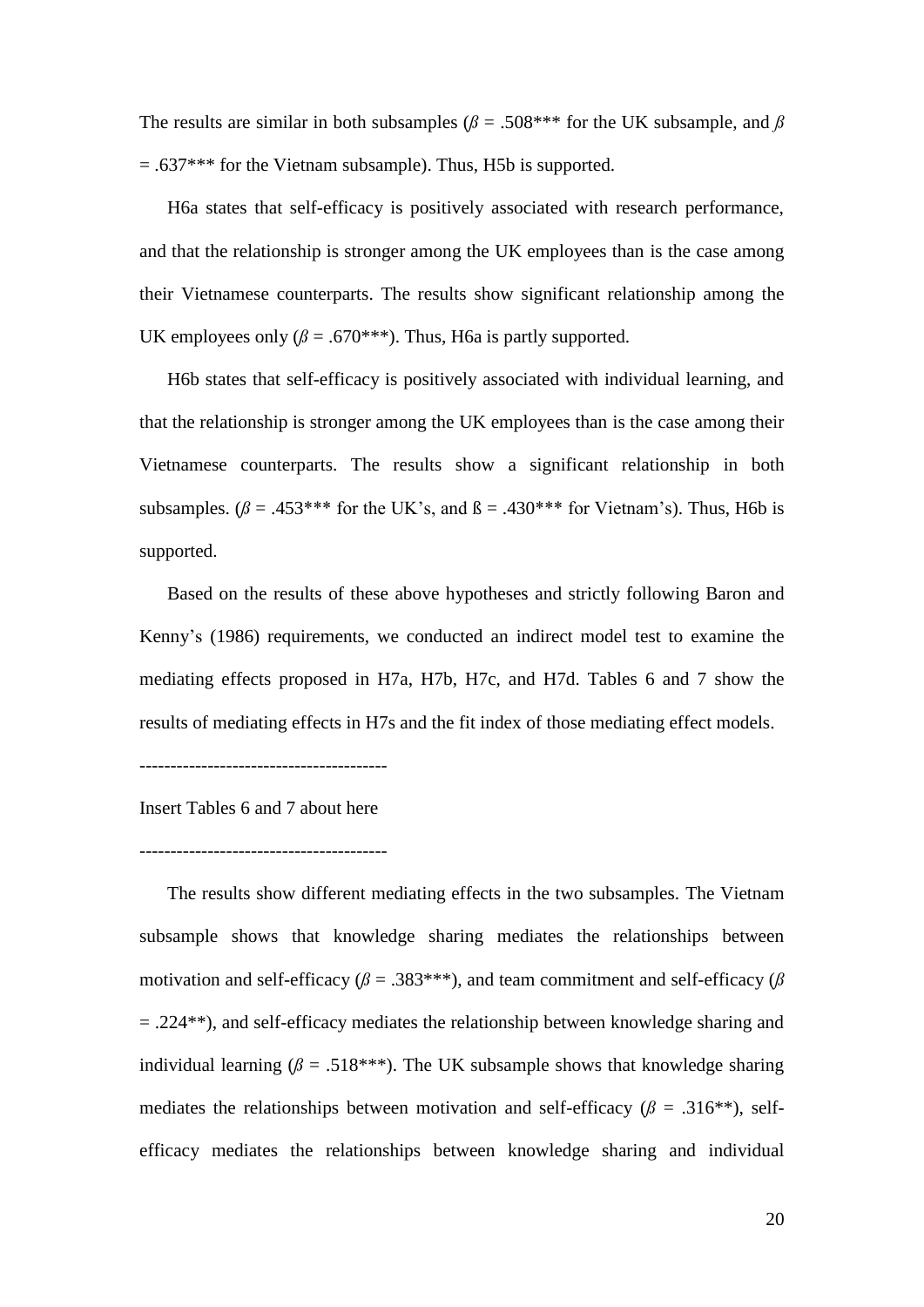learning ( $\beta$  = .329<sup>\*\*\*</sup>), and between knowledge sharing and research performance ( $\beta$  $= .378$ <sup>\*\*</sup>). Thus, H7s are partially supported.

#### **Discussion**

In this article, we studied team learning within the context of higher education in Vietnam and the UK, and used 'attitude towards team learning' as its proxy construct. We identified and measured a set of antecedents that were expected to influence team learning as well as the consequences of team learning (via the mediation of selfefficacy) - in particular, individual learning and research performance of academics. Providing insights of team learning within this sector, this study offers a more extensive understanding of team learning compared to the extant team learning literature. Our analysis reveals a number of important insights and contributions, which we discuss in turn.

The results generally support our suggested model, although not all the anticipated associations were verified, and the results are slightly different in the two contexts. Moderation of the culture (as represented by the nationality of the two institutions) was supported for a number of the associations, indicating that different factors influence individual learning and performance, and that the role knowledge sharing plays is important in generating self-efficacy. Self-efficacy, in line with existing knowledge, mediated the relationships between the intermediate variable knowledge sharing - and the outcomes of individual learning.

Some results were similar in both cultures; for example, team commitment and motivation were positively associated with team learning and knowledge sharing – supporting the general relevance of knowledge in institutions operating in a knowledge-intensive environment (Akbar, 2003; Nonaka & Takeuchi, 1995).

21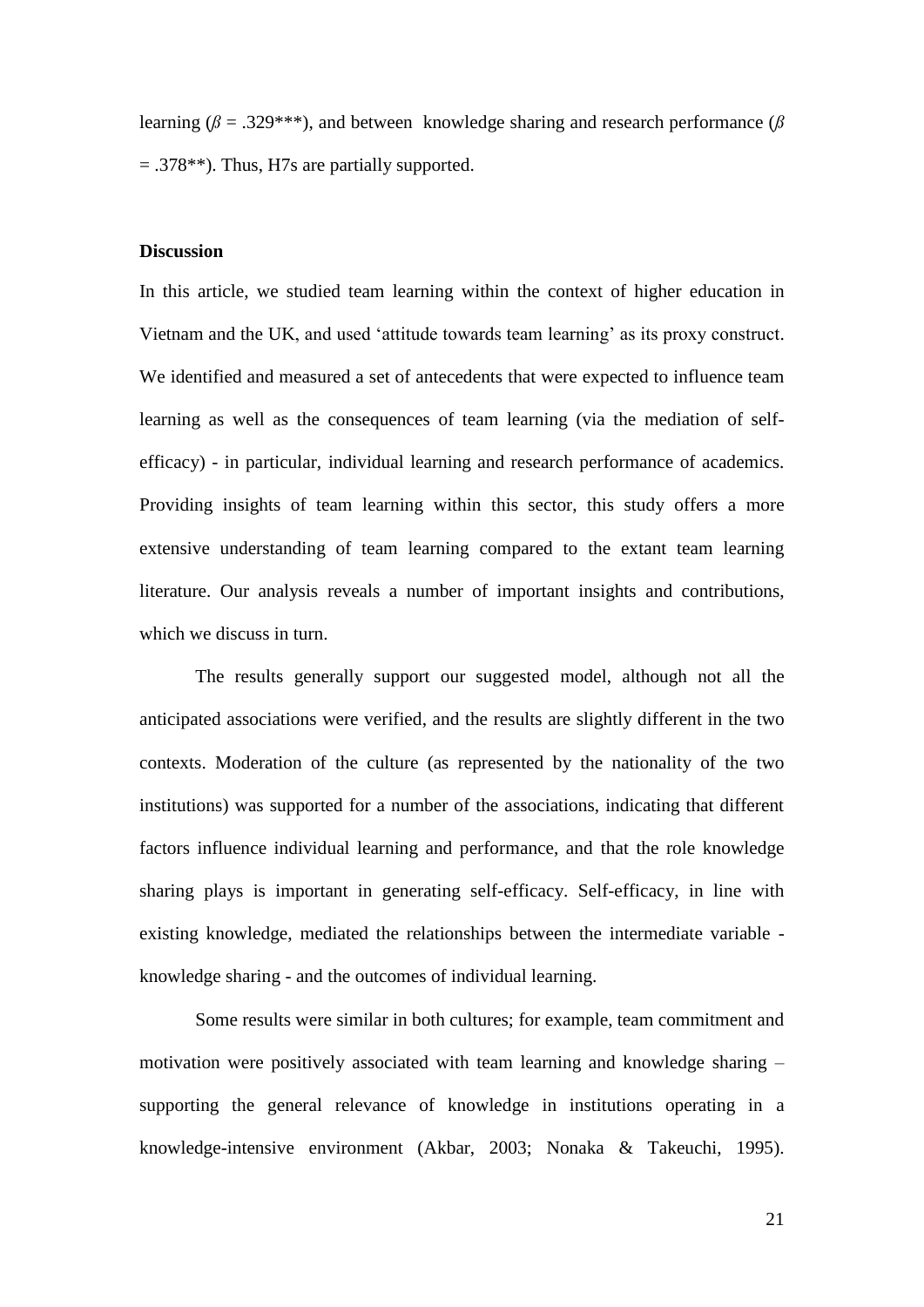Learning, including team learning, requires a high motivation level (Hogan & Warrenfeltz, 2003; Leung, Chen, & Chen, 2014).

Development and learning, and leadership were less influential, possibly due to the academic nature of the measures, where individual academics tend to develop and lead themselves (Baruch & Hall, 2004). 'Development and training' is associated with team learning only in the context of Vietnam. As we have argued in our hypothesis development, this finding shows a greater effect of development and training on team learning in the context of a developing country. Developmental leadership is associated with team learning only in the context of the UK. This finding reflects the reality of the under-developed area of leadership in the context of a developing country like Vietnam.

The study shows that knowledge sharing is associated with individual learning via full or partial mediation of self-efficacy. These relationships hold true in both cultures, manifesting the robustness of the association, and confirm the extant literature (Bartol & Srivastava, 2002; Ipe, 2003).

Surprisingly, team learning is not associated with either self-efficacy or research performance. This is possibly due to the pressures of internal competition in publishing among academics around the world [\(Xu, Yalcinkaya, & Seggie, 2008\)](#page-34-5). The relationships remain the same when looking at each culture separately. This important finding raises an issue in the higher education sector that they do not practice what they teach, i.e., building teamwork/team learning among their students

Finally, control variables can play a critical role in the framework. For example, high qualifications such as PhD degrees have highly significant impacts on research performance in both Vietnam and UK contexts.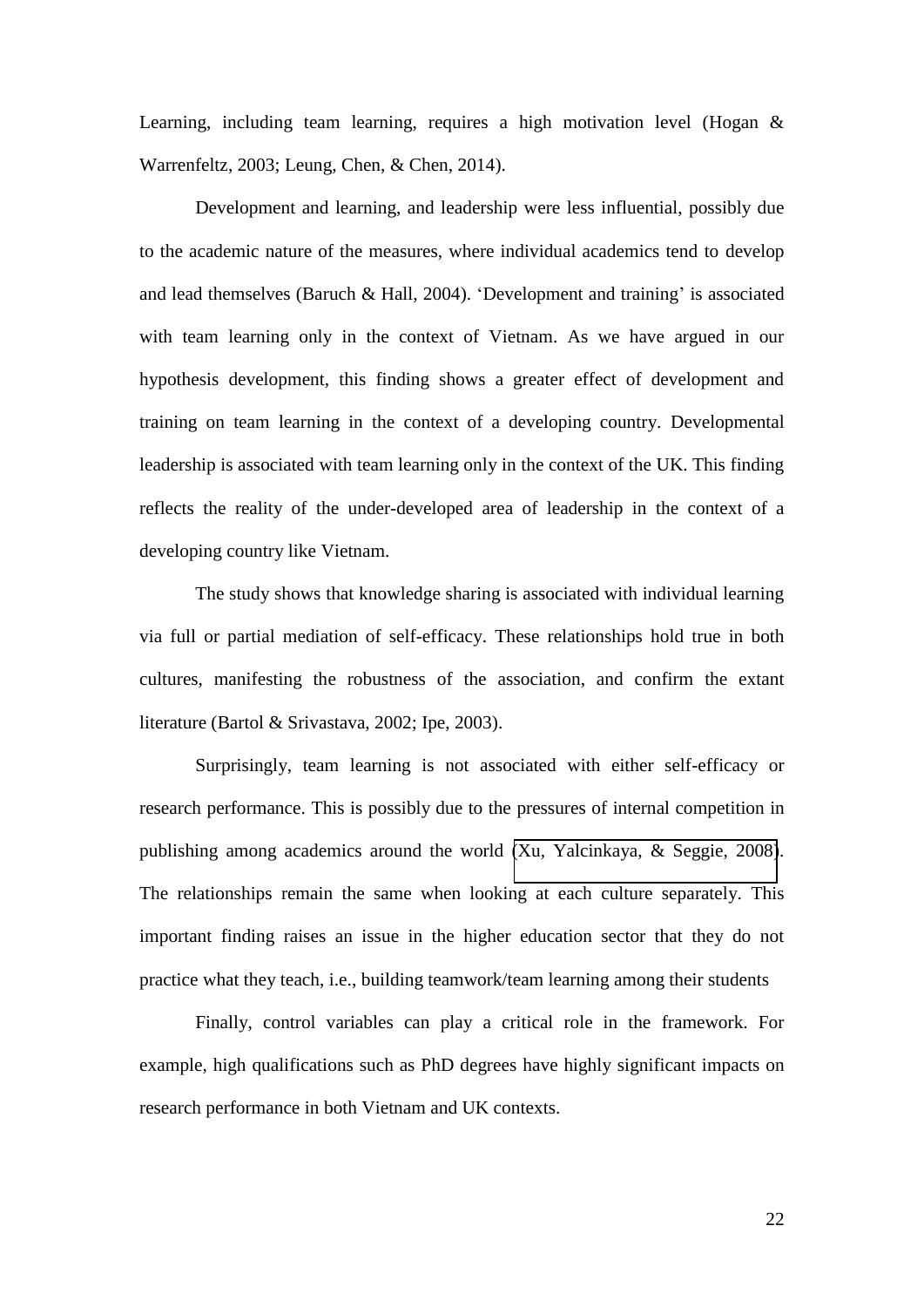Overall, our results contribute to organizational learning theory by indicating factors that lead to improved team learning, and the relevance of team learning on self-efficacy and academic performance.

#### **Practical implications**

Apart from the theoretical implications, we offer a number of practical implications that merit the attention of human resource managers in general, and in higher education in particular. First, team learning needs more attention from managers, particularly in the case of the higher education sector. Although the literature has shown the significance of team learning on organizational performance and organizational competitive advantage in other sectors (Ely, Padavic, & Thomas, 2012; Hirst, Van Knippenberg, & Zhou, 2009; Li, Chun, Ashkanasy, & Ahlstrom, 2012), higher education arguably fails to employ team learning in improving research performance. Thus, we suggest that higher education should change the mechanism of team learning in order to encourage and motivate more learning within internal teams to the same extent as learning within external teams is encouraged.

 Second, knowledge sharing demonstrates its critical role in higher education as it can help improve self-efficacy as well as individual learning. Managers should also be aware of the fact that the components of knowledge sharing can vary from one context to the other. Thus, they should learn carefully about characteristics of their teams in order to ensure knowledge sharing.

#### **Limitations and future research**

The data are drawn from two universities, one in Vietnam and one in the UK, both large and well-established institutions. Although this allowed for an in-depth analysis,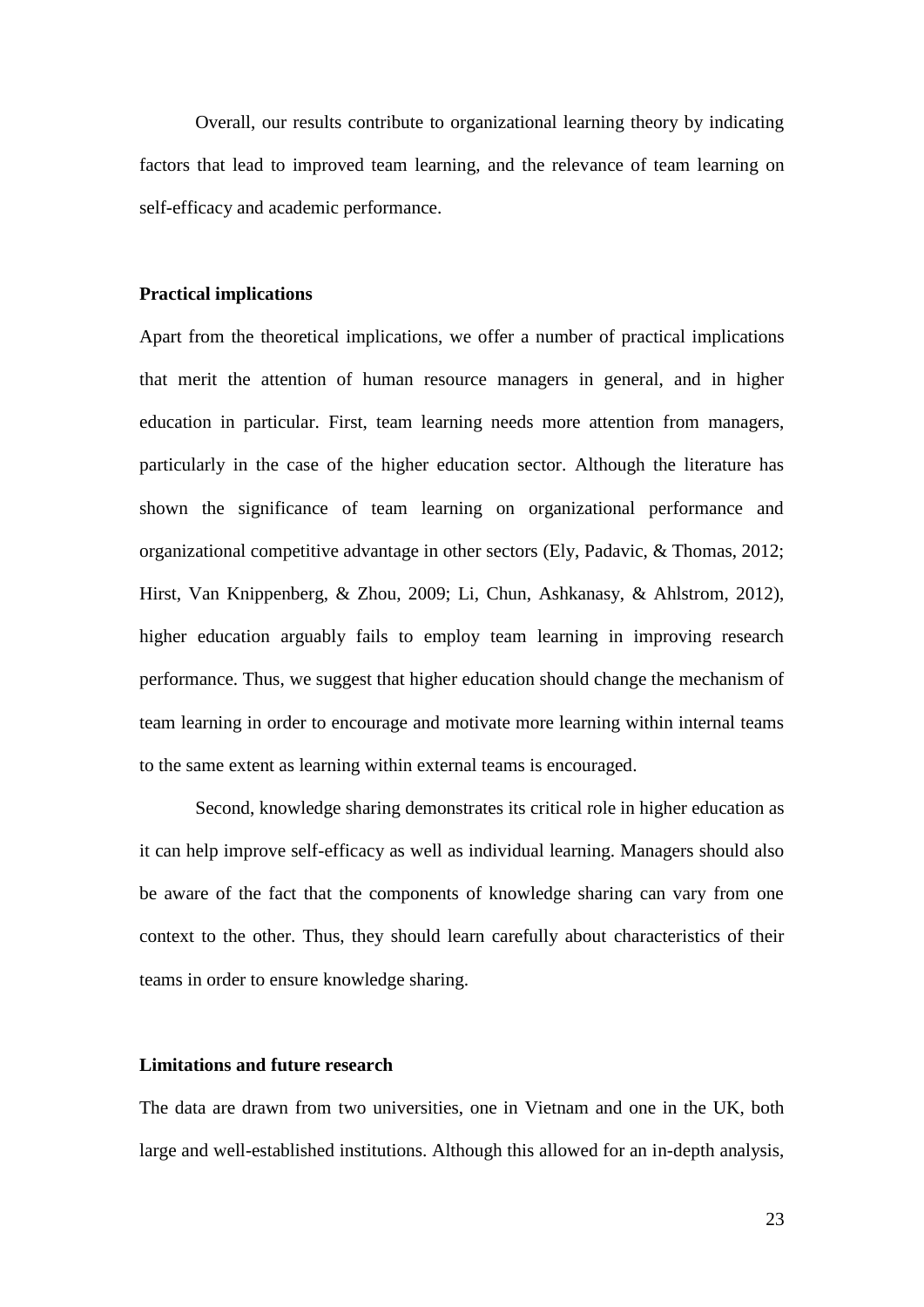<span id="page-24-2"></span>the uniqueness of our sample may limit the generalizability of the findings beyond that context. Using a cross-sectional design might be associated with common method bias, although we tested for the Harman Single Factor. To validate and strengthen this framework, future research should also clarify and examine the roles of internal and external teams on academics' collective team learning. In addition, this model would benefit from being tested outside the higher education sector to conform more widely to its applicability. Furthermore, we used individual respondents to draw team-level inferences. Lastly, the differences between the two contexts found through this study indicate that team learning in different contexts is a hidden charm that needs exploring further.

#### <span id="page-24-3"></span><span id="page-24-1"></span>**Conclusion**

<span id="page-24-4"></span><span id="page-24-0"></span>This paper contributes to learning theory and literature at both the team and organizational levels, beyond individual level learning [\(Klein & Kozlowski, 2000\)](#page-29-4). It also offers ideas about the specific role of knowledge sharing, not just team learning, in generating individual performance within both cultures, individualistic and collectivist. We have identified the highly relevant mediating role of knowledge sharing on the consequences of self-efficacy. These findings have emerged from examining the higher education sector in the two different contexts of the UK and Vietnam. Hence, the suggested model offers a new perspective of team learning theory as well as related practical implications, from perspectives of not just typical Western, but also Asia-Pacific, management.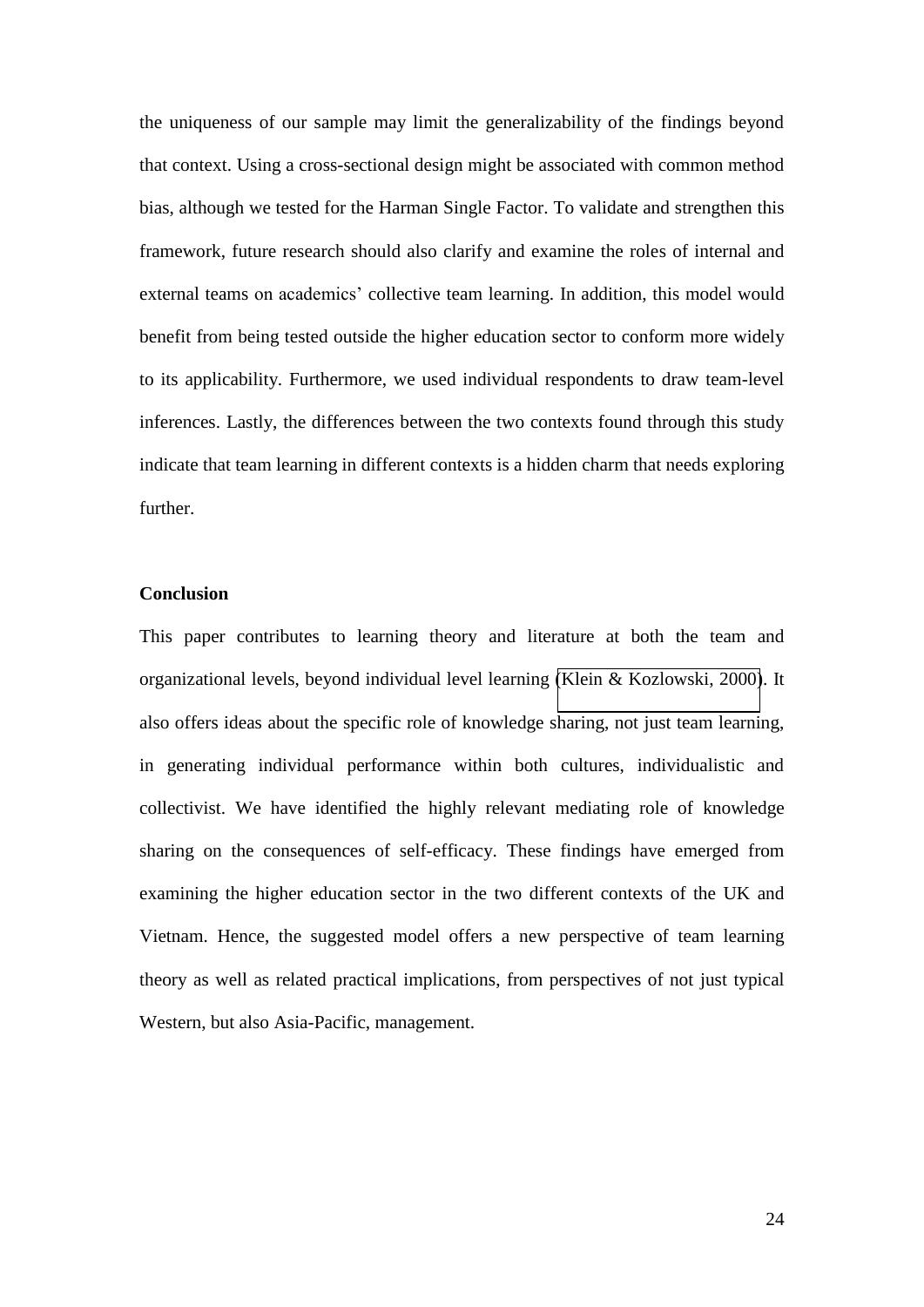#### <span id="page-25-1"></span>**References**

- Ahlstrom, D. 2012. On the types of papers the Asia Pacific Journal of Management generally publishes. **Asia Pacific Journal of Management**, 29: 1-7.
- <span id="page-25-3"></span>Akbar, H. 2003. Knowledge levels and their transformation: towards the integration of knowledge creation and individual learning. **Journal of Management Studies**, 40: 1997–2021.
- <span id="page-25-5"></span>Akgun, A. E., Lynn, G. S., Keskin, H., & Dogan, D. 2013. Team learning in IT implementation projects: Antecedents and consequences. **International Journal of Inofrmation Management**, 34(1): 37-47.
- <span id="page-25-4"></span>Alvesson, M., & Sandberg, J. 2013. Has management studies lost its way? Ideas for more imaginative and innovative research. **Journal of Management Studies**, 50: 128-152.
- <span id="page-25-6"></span>Bacon, N., & Blyton, P. 2003. The impact of teamwork on skills: Employee perceptions of who gains and who loses. **Human Resource Management Journal**, 13(2): 13-29.
- Bandura, A. 1986. **Social Foundation of Thought and Action: A Social Cognitive Theory**. Englewood Cliffs, NJ: Prentice-Hall
- Bandura, A. 1977. **Self-efficacy: The Exercise of Control**. New York: Freeman.
- <span id="page-25-2"></span>Baron, K. E., & Kenny, D. A. 1986. The moderator-mediator variable distinction in social psychological research: conceptual, strategic, and statistical considerations. **Journal of Personality and Social Psychology**, 51: 1173- 1182.
- <span id="page-25-0"></span>Bartol, K. M., & Srivastava, A. 2002. Encouraging knowledge sharing: The role of organizational reward systems. **Journal of Leadership & Organizational Studies**, 9(1): 64-76.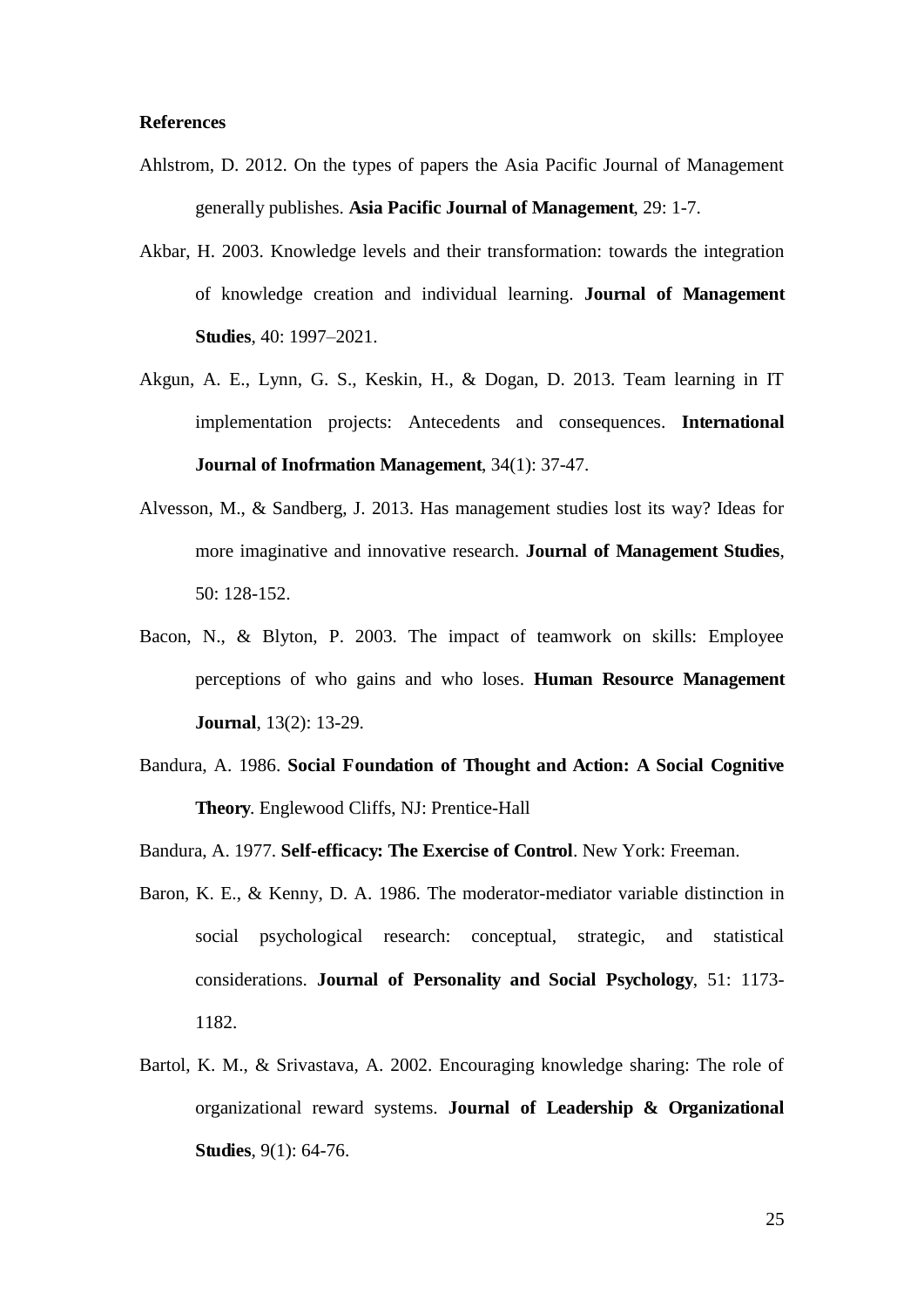- <span id="page-26-8"></span>Baruch, Y. 2013. Careers in Academe: The Academic Labour Market as an Eco-System. **Career Development International**, 18: 196-210.
- <span id="page-26-7"></span>Baruch, Y., & Hall, D. T. 2004. The academic career: A model for future careers in other sectors? **Journal of Vocational Behavior**, 64: 241-262.
- Bell, J., & Harrison, B. T. 1998. **Leading People: Learning from People**. Buckingham: Open University Press.
- <span id="page-26-1"></span>Bennett, R., & Barkensjo, A. 2005. Internal marketing, negative experiences, and volunteers' commitment to providing high-quality services in a UK helping and caring charitable organization. **International Journal of Voluntary and Nonprofit Organizations**, 16: 251-274.
- <span id="page-26-3"></span>Bishop, J., Scott, K. D., & Burroughs, S. M. 2000. Support, commitment, and employee outcomes in a team environment. **Journal of Management**, 26: 1113-1132.
- <span id="page-26-5"></span><span id="page-26-2"></span>Bock, G.-W., Zmud, R. W., Kim, Y.-G., & Lee, J.-N. 2005. Behavioral intention formation in knowledge sharing: examining the roles of extrinsic motivators, social-psychological forces, and organizational climate. **MIS Quarterly**, 29: 87-111.
- <span id="page-26-4"></span><span id="page-26-0"></span>Boland, R. J. & Tenkasi, R. V. 1995. Perspective making and perspective taking in communities of knowing. **Organization Science**, 6: 350-372
- <span id="page-26-6"></span>Bowen, D. D. 1998. Team frames: the multiple realities of the team. **Journal of Management Education**, 22: 95-103.
- Bresman, H., & Zellmer-Bruhn, M. 2013. The structural context of team learning: Effects of organizational and team structure on internal and external learning. **Organization Science**, 24: 1120-1139.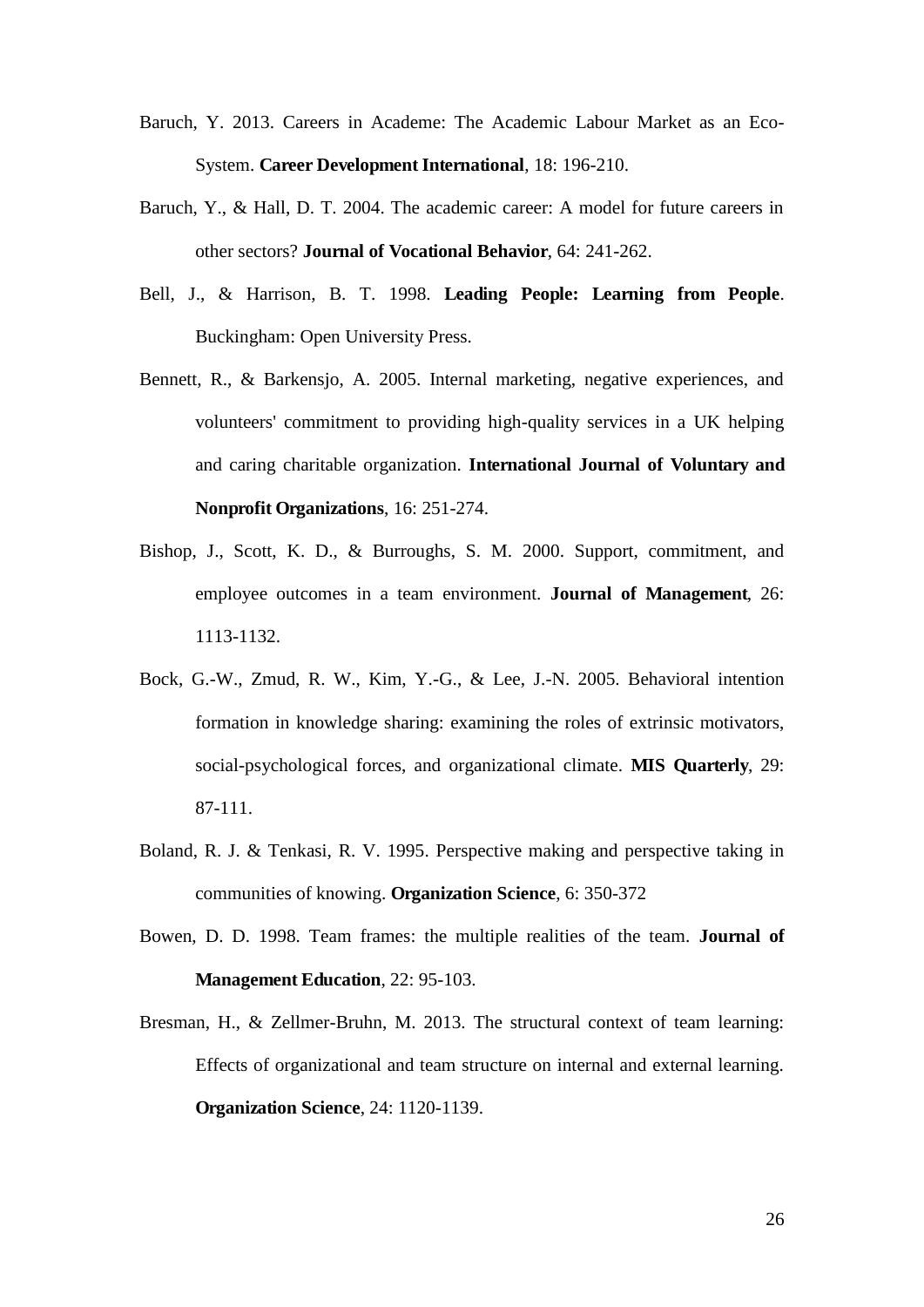- <span id="page-27-2"></span>Brislin, R. W. (Ed.). 1976. **Translation Applications and Research**. New York: Gouldner Press.
- <span id="page-27-0"></span>Bui, H. T. M., & Baruch, Y. 2012. Learning organizations in higher education: An empirical evaluation within an international context. **Management Learning**, 43: 515-544.
- Byrne, B. M. (2012). **Structural Equation Modeling with Mplus: Basic Concepts, Applications and Programming**. New York: Routledge
- Chen, G., Donahue, L. M., & Klimoski, R. J. 2004. Training undergraduates to work in organizational teams. **Academy of Management, Learning and Education**, 3: 27-40.
- <span id="page-27-4"></span>Collings, D. G., Morley, M. J., & Gunnigle, P. 2008. Composing the top management team in the international subsidiary: Qualitative evidence on international staffing in US MNCs in the Republic of Ireland. **Journal of World Business**, 43: 197-212.
- Dalin, P. 1998. **School Development Theories and Strategies**. London: Cassell.
- <span id="page-27-5"></span>De Geus, A. P. 1988. Planning as learning. **Harvard Business Review**, 66(2): 70-74.
- Edmondson, A. C. 1999. Psychological safety and learning behavior in work teams. **Administrative Science Quarterly**, 44: 350-383.
- <span id="page-27-3"></span>Edmondson, A. C. 2002. The local and variegated nature of learning in organizations: A group-level perspective. **Organization Science**, 13: 128-146.
- <span id="page-27-1"></span>Edmondson, A. C., Bohmer, R., & Pisano, G. 2004. Speeding up team learning, **Harvard Business Review in Teams That Succeed**: 77-98. Boston: Harvard Business School Publishing Corporation.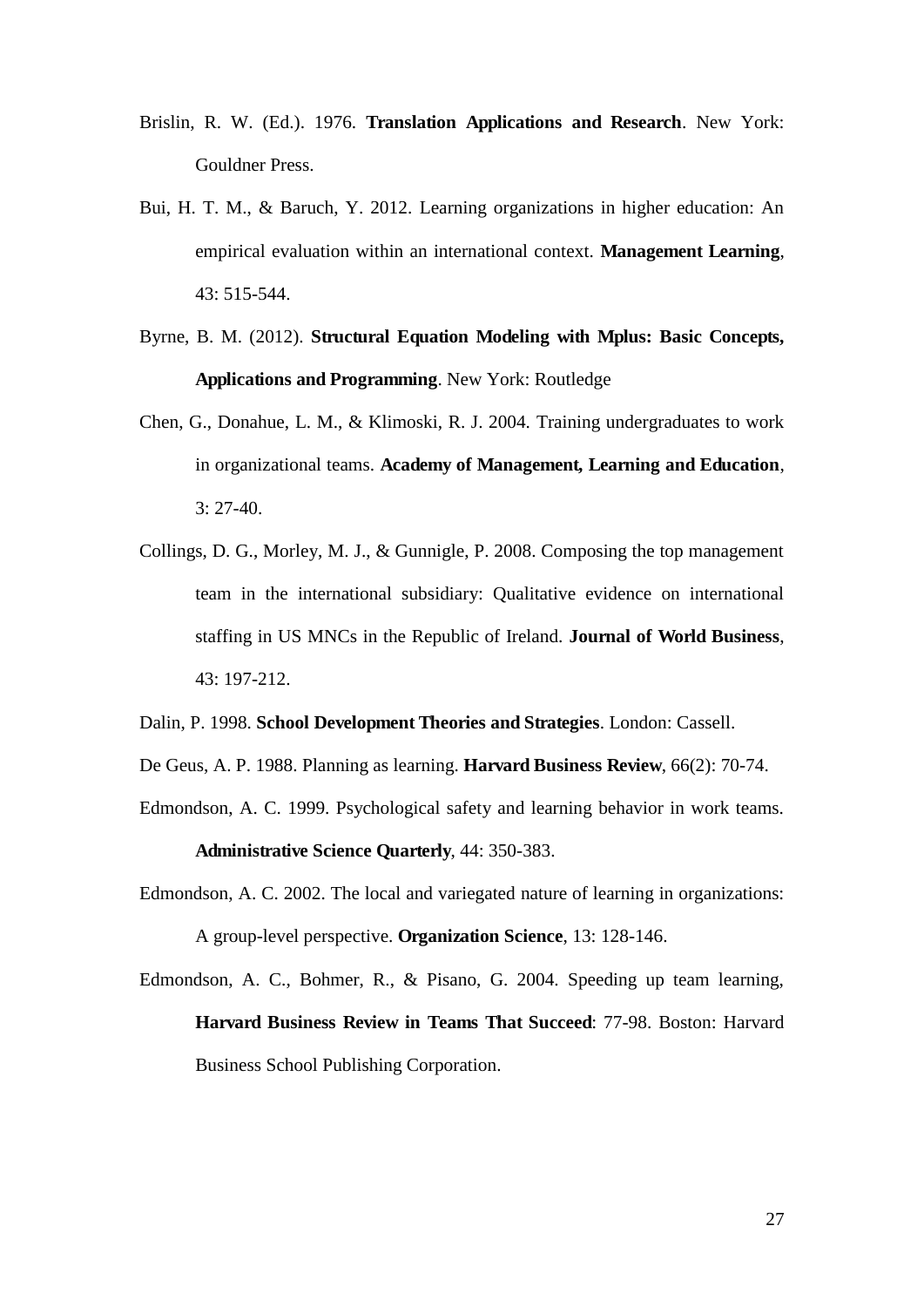- Edmondson, A. C., Bohmer, R. M., & Pisano, G. P. 2001. Disrupted routines: Team learning and new technology implementation in hospitals. **Administrative Science Quarterly**, 46: 685-716.
- Ely, R. J., Padavic, I., & Thomas, D. A. 2012. Racial diversity, racial asymmetries, and team learning environment: Effects on performance. **Organization Studies**, 33: 341-362.
- <span id="page-28-4"></span><span id="page-28-2"></span>Faraj, S. & Sproull, L. 2000. Coordinating expertise on software development team. **Management Science**, 46: 1554-1568.
- <span id="page-28-5"></span>Gagne, M. 2009. A model of knowledge sharing motivation. **Human Rresource Management**, 48: 571-589.
- <span id="page-28-3"></span>Gibson, C. & Vermeulen, F. 2003. A health divide: Subgroup as a stimulus for team learning behavior. **Adminstrative Science Quarterly**, 48: 202-239.
- Graen, G. B., Hui, C., & Taylor, E. A. 2006. Experience-based learning about LMX leadership and fairness in project teams: A dyadic directional approach. **Academy of Management, Learning and Education**, 5: 448-460.
- Hakima, N., Knippenberg, D. V., & Giessner, S. 2010. Leader empowering behaviour: The leader's perspective. **British Journal of Management**, 21: 701-716.
- <span id="page-28-1"></span>Han, T. W., & Williams, K. J. 2008. Multilevel investigation of adaptive performance: individual- and team-level relationships. **Group & Organization Management**, 33: 657-584.
- <span id="page-28-0"></span>He, H., Baruch, Y., & Lin, C. P. 2014. Modeling team knowledge sharing and team flexibility: The role of within-team competition. **Human Relations**, 57, 947- 978.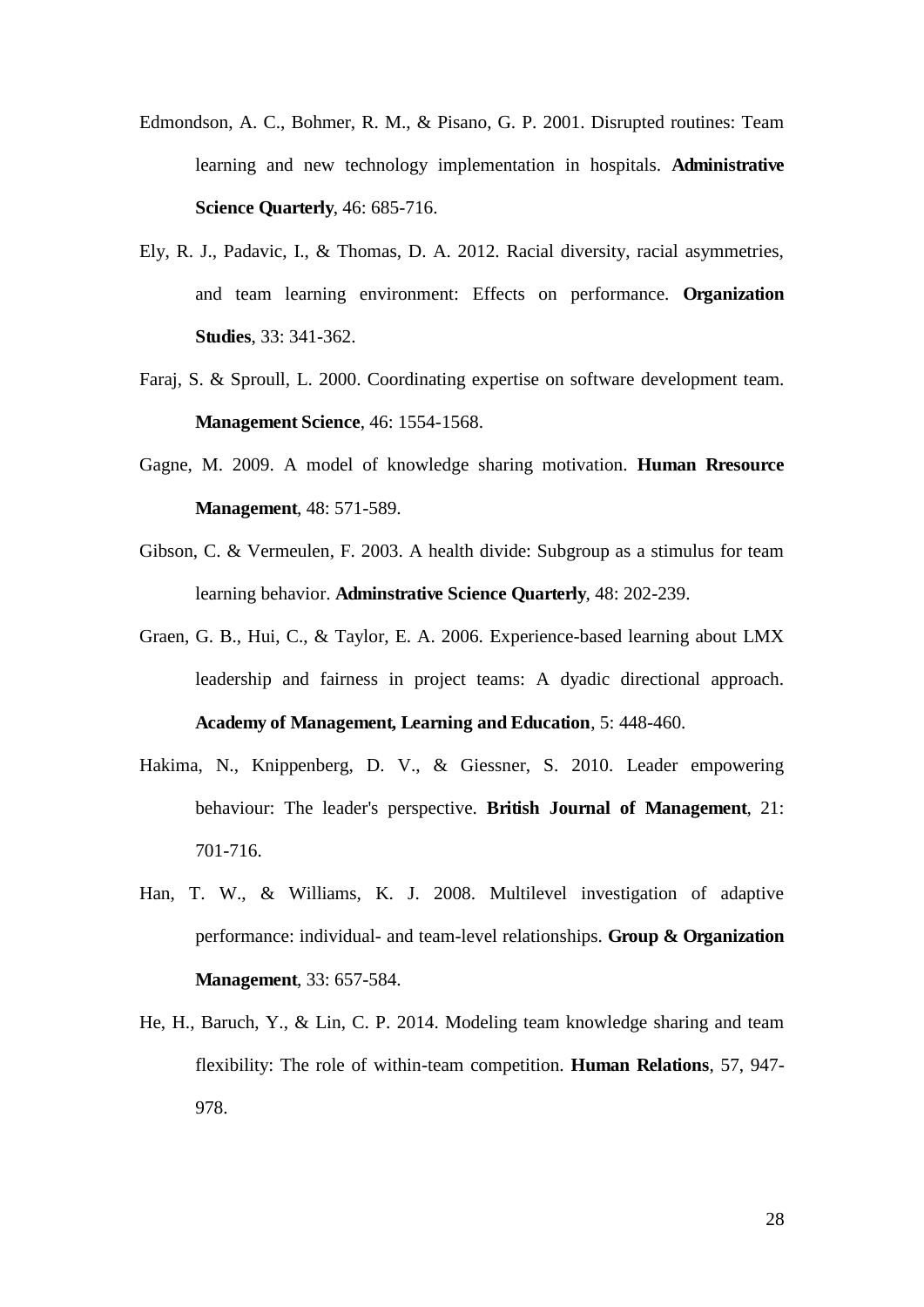- <span id="page-29-4"></span>Hendriks, P. 1999. Why share knowledge? The influence of ICT on the motivation for knowledge sharing. **Knowledge and Process Management**, 6: 91-100.
- Hirst, G., Van Knippenberg, V., & Zhou, Z. 2009. A cross-level perspective on employee creativity: Goal orientation, team learning behavior, and individual creativity. **Academy of Management Journal**, 52: 280-293.
- <span id="page-29-0"></span>Hofstede, G. 1984. Cultural dimensions in management and planning. **Asian Pacific Journal of Management**, 1(2): 81-99.
- Hofstede, G. 2001. **Culture's Consequences**. Thousand Oaks, CA: Sage Publications.
- <span id="page-29-1"></span>Hogan, R., & Warrenfeltz. 2003. Educating the modern manager. **Academy of Management, Learning and Education**, 2: 74-84.
- House, R. J., Hanges, P. J., Javidan, M., Dorfman, P. W., & Gupta, V. (Eds.). 2004. **Culture, Leadership, and Organizations: The GLOBE Study of 62 Societies**. London: Sage.
- Hülsheger, U. R., Anderson, N., & Salgado, J. F. 2009. Team-level predictors of innovation at work: a comprehensive meta-analysis spanning three decades of research. **Journal of Applied psychology**, 94(5): 1128-1145.
- <span id="page-29-3"></span>Ipe, M. 2003. Knowledge sharing in organizations: A conceptual framework. **Human Resource Development Review**, 2(4): 337-359.
- <span id="page-29-2"></span>Jassawalla, A., Sashittal, H., & Malshe, A. 2009. Students' perceptions of social loafing: Its antecedents and consequences in undergraduate business classroom teams. **Academy of Management, Learning and Education**, 8: 42- 54.
- Kinchin, I. M., Lygo-Baker, S., & Hay, D. B. 2008. Universities as centres of nonlearning. **Studies in Higher Education**, 33: 89-103.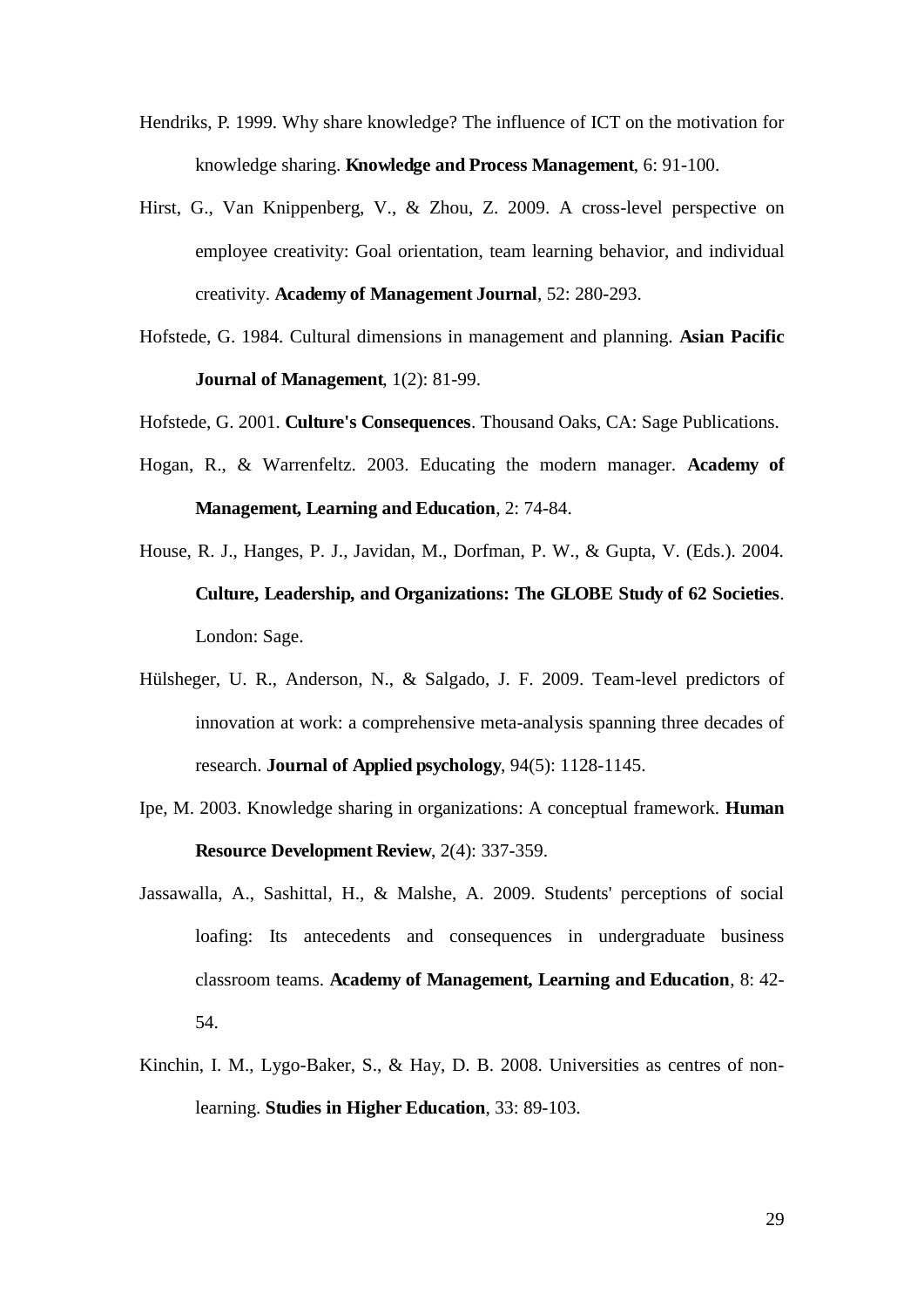- <span id="page-30-7"></span>Klein, K. J., & Kozlowski, S. W. J. 2000. **Multilevel Theory, Research, and Methods in Organizations: Foundations, Extensions, and New Directions**. New York: Wiley.
- <span id="page-30-6"></span>Kline, R. B. 2006. **Principles and Practice of Structural Equation Modeling** (2nd ed.). New York: Guilford Press.
- <span id="page-30-2"></span>Kostopoulos, K. C., & Bozionelos, N. 2011. Team exploratory and exploitative learning: Psychological safety, task conflict, and team performance **Group & Organization Management**, 36: 385-415.
- <span id="page-30-4"></span>Kostopoulos, K. C., Spanos, Y. E., & Prastacos, G. P. 2013. Structure and function of team learning emergence: A multilevel empirical validation. **Journal of Management**, 39: 1430-1461.
- Lee, P., Gillsepie, N., Mann, L. & Wearing, A. 2010. Leadership and trust: Their effect on knowledge sharing and team performance. **Management Learning**, 28: 473-491.
- <span id="page-30-5"></span>Leung, K., Chen, T., & Chen, G. 2014. Learning goal orientation and creative performance: The differential mediating roles of challenge and enjoyment intrinsic motivations. **Asia Pacific Journal of Management**, 31: 811-834.
- <span id="page-30-1"></span>Li, Y., Chen, H., Loiu, Y., & Peng, M. W. 2012. Managerial ties, organizational learning, and opportunity capture: A social capital perspective. **Asia Pacific Journal of Management**. 31: 271-291.
- <span id="page-30-0"></span>Li, Y., Chun, H., Ashkanasy, N., & Ahlstrom, D. 2012. A multi-level study of emergent group leadership: Effects of emotional stability and group conflict. **Asia Pacific Journal of Management**, 29: 351-366.
- <span id="page-30-3"></span>Malgady, R. G. 2007. How skewed are psychological data? A standardized index of effect size. **The Journal of General Psychology**, 134(3): 355-359.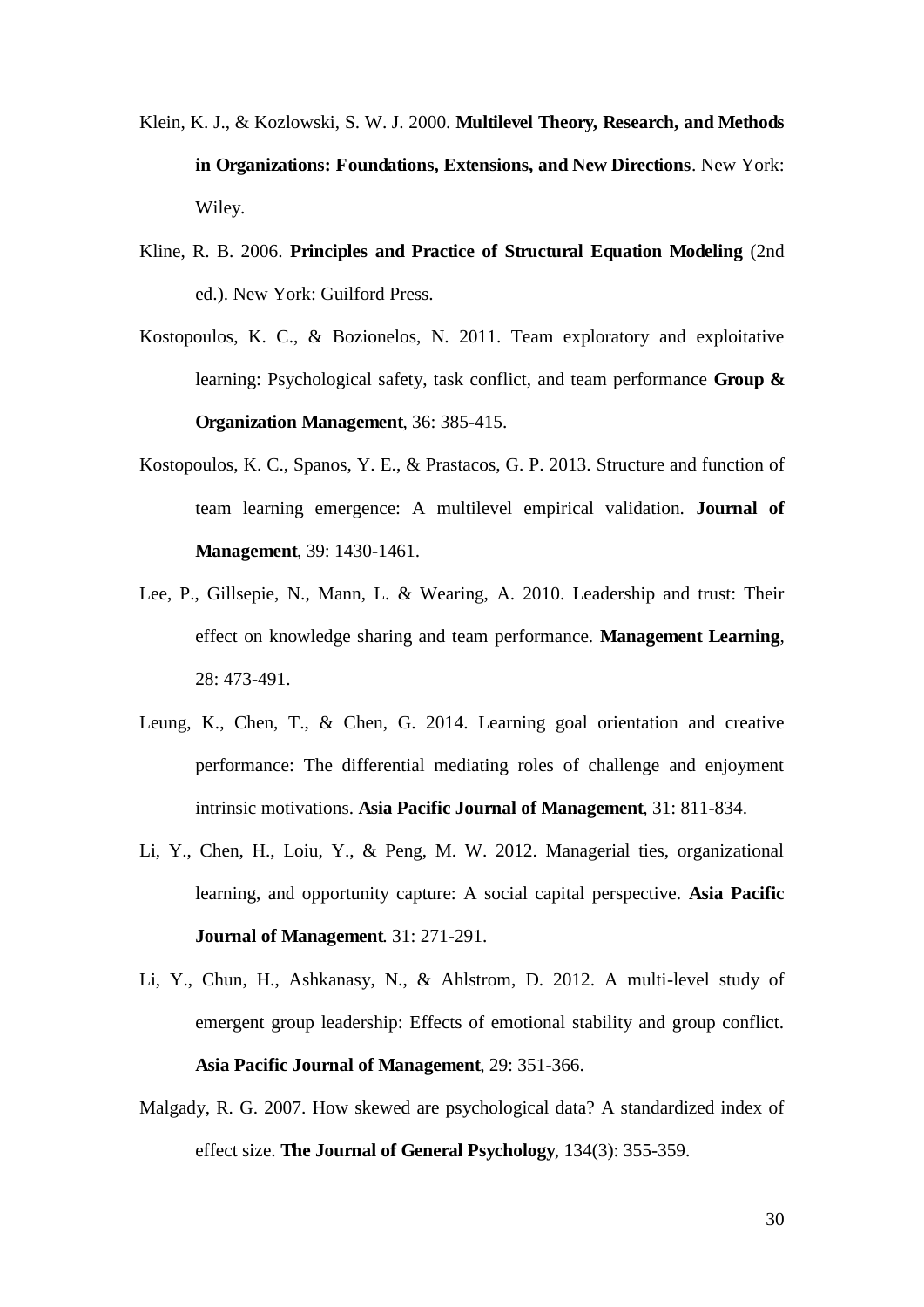- <span id="page-31-3"></span>Marsick, V. J., & Watkins, K. E. 2003. Demonstrating the value of an organization's learning culture: the dimensions of the learning organization questionnaire. **Developing Human Resources** 5: 132-151.
- Meyer, J. P., & Allen, N. J. 1991. A three components conceptualization of organizational commitment. **Human Resource Management Review**, 1: 61- 89.
- <span id="page-31-4"></span>Milia, L. D., & Birdi, K. 2010. The relationship between multiple levels of learning practices and objective and subjective organizational financial performance. **Journal of Organizational Behavior**, 31: 481-498.
- Molnar, E., & Mulvihill, P. R. 2003. Sustainability-focused organizational learning: recent experiences and new challenges. **Journal of Environmental Planning and Management**, 46: 167-176.
- Muthén, L. K., & Muthén, B. O. (2012). **Mplus. The Comprehensive Modelling**  *Program for Applied Researchers: User's guide, 5*.
- <span id="page-31-2"></span>Nguyen, T. N., Truong, Q., & Dirk, B. 2011. Training and firm performance in economies in transition: A comparison between Vietnam and China. **Asia Pacific Business Review**, 17: 103-119.
- <span id="page-31-0"></span>Nissala, S.-P. 2005. Individual and collective reflection: how to meet the needs of development in teaching. **European Journal of Teacher Education**, 28: 209- 219.
- <span id="page-31-1"></span>Nonaka, I., & Takeuchi, H. 1995. **The Knowledge Creating Company**. Oxford: Oxford University Press.
- Ooi, K.-B., Cheah, W.-C., Lin, B., & Teh, P.-L. 2012. TQM practices and knowledge sharing: An empirical study of Malaysia's manufacturing organizations. **Asia Pacific Journal of Management**, 29: 59-78.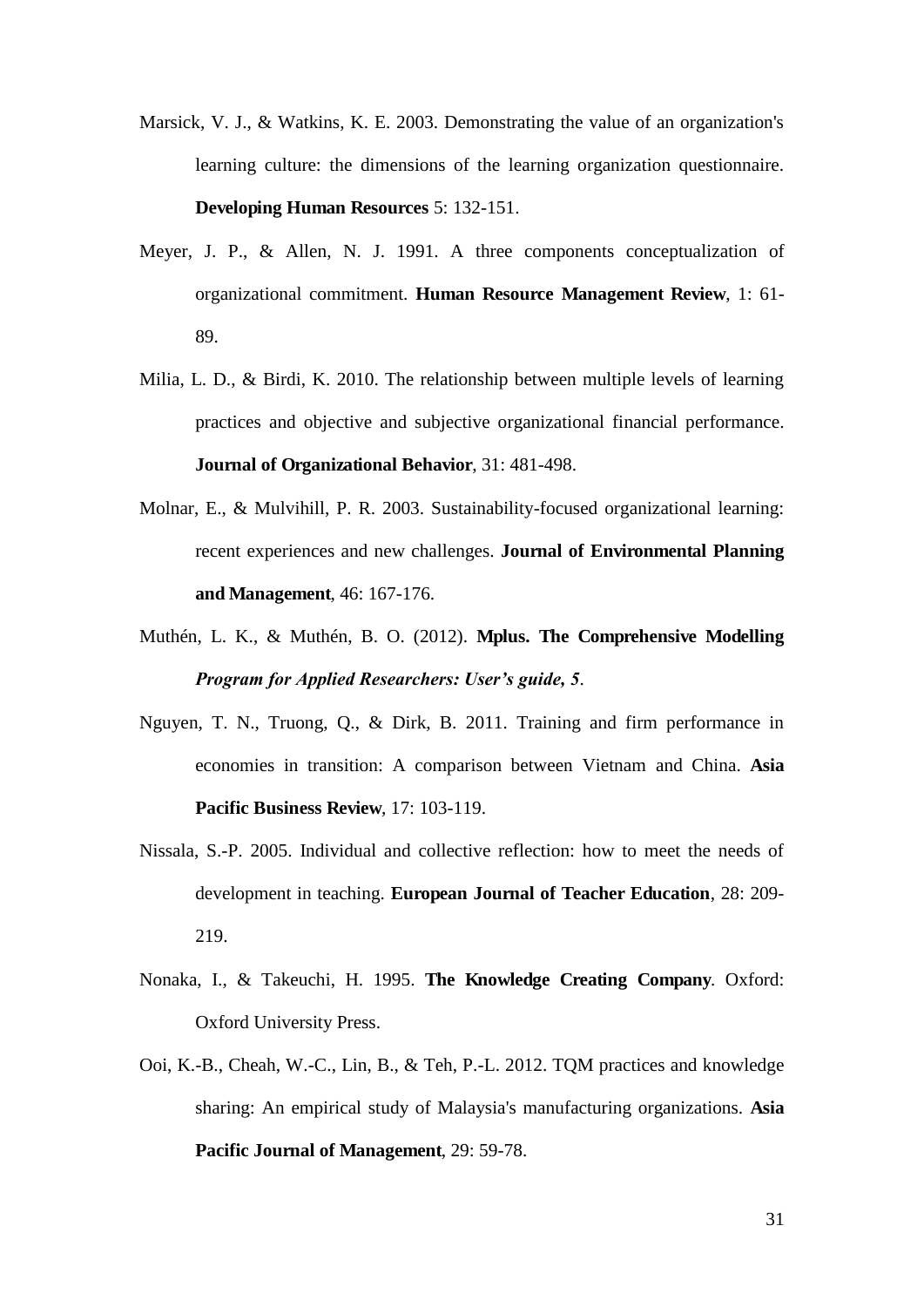- <span id="page-32-2"></span>Park, S., Henkin, A. B., & Egley, R. 2005. Teacher team commitment, teamwork and trust: exploring associations. **Journal of Educational Administration**, 43: 462-479.
- <span id="page-32-3"></span>Pichault, F. 2007. HRM-based reforms in public organization: Problems and perspectives. **Human Resource Management Journa**l, 17:265-282.
- <span id="page-32-6"></span>Pintrich, P. R. 2003. A motivational science perspective on the role of student motivation in learning and teaching contexts. **Journal of Educational Psychology**, 95: 667-686.
- Podsakoff, P. M., MacKenzie, S. B., Podsakoff, N. P. 2012. Sources of method bias in social science research and recommendations on how to control it. **Annual Review of Psychology**, 63 (2012), pp. 539–569
- <span id="page-32-4"></span>Podsakoff, P. M., Mackenzie, S. B., Lee, J.-Y., & Podsakoff, N. P. 2003. Common method biases in behavioral reseach: a critical review of the literature and recommendation remedies. **Journal of Applied Psychology**, 88(5): 879-903.
- <span id="page-32-1"></span><span id="page-32-0"></span>Porter, L. W., Steers, R. M., Mowday, R. T., & Boulian, P. V. 1974. Organizational commitment, job satisfaction and turnover among psychiatric technicians. **Journal of Applied Psychology**, 59: 603-609.
- <span id="page-32-7"></span>Prichard, J., & Ashleigh, M. 2012. An integrative model of trust's role in transactive memory development. **Group & Organization Management**. 38: 696-726.
- Prichard, J. S., Stratford, R. J., & Bizo, L. A. 2006. Team-skills training enhances collaborative learning. **Learning and Instruction**, 16: 256-265.
- <span id="page-32-5"></span>Reed, H. A. 2001. **Ukrop's as a learning organization: Senge's five disciplines realized in a medium-sized company**. University of Virginia, Charlottesville.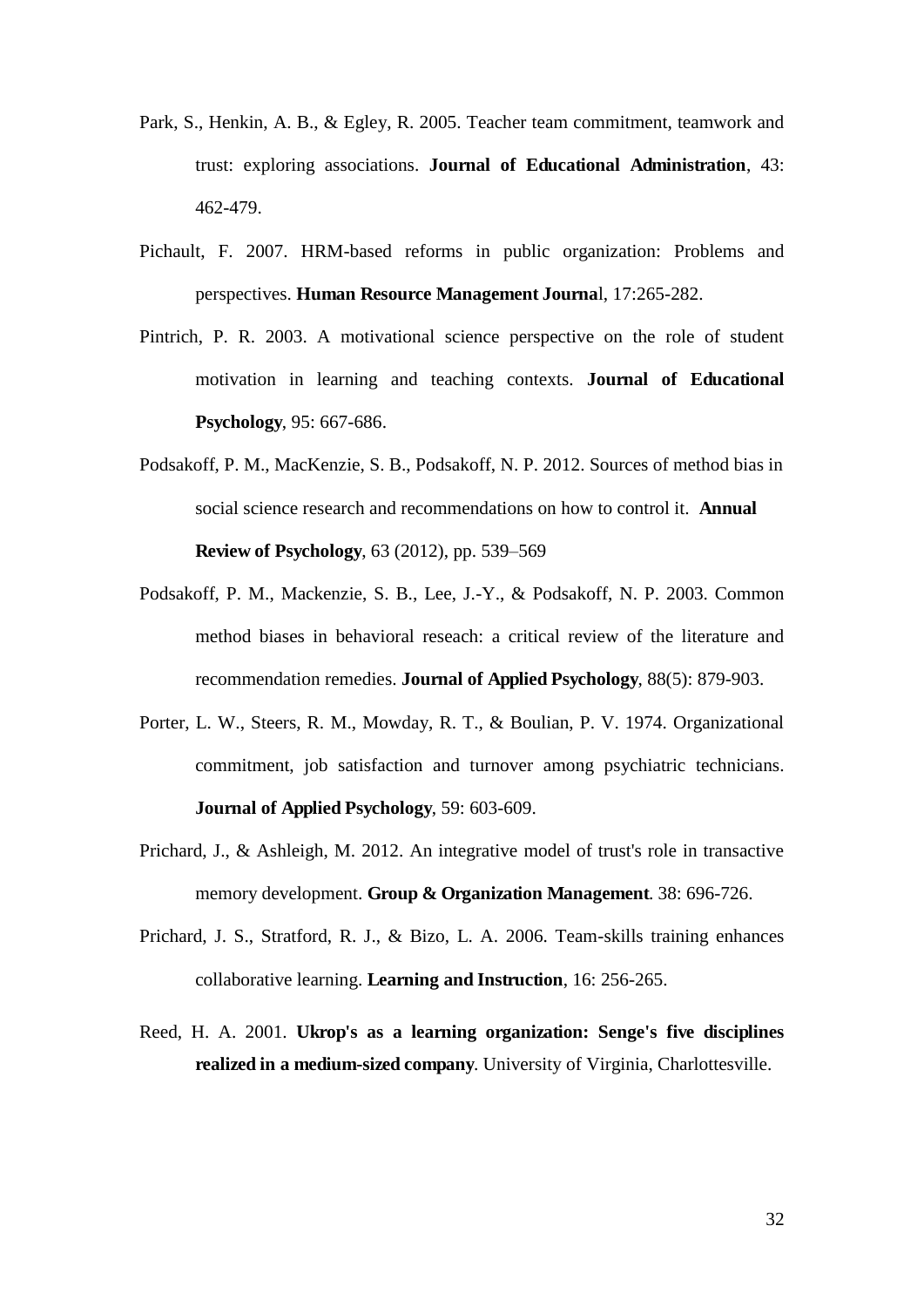- <span id="page-33-5"></span>Quian, C., Cao, Q., & Takeuchi, R. 2013. Top management team functional diversity and organizational innovation in China: The moderating effects of environment. **Strategic Management Journal**, 34: 110-120.
- Raes, A. M., Bruch, H., & De Jong, S. B. 2013. How top management team behavioural integration can impact employee work outcomes: Theory development and first empirical tests **Human Relations**, 66: 167-192.
- <span id="page-33-3"></span>Sackney, L., & Walker, K. 2006. Canadian perspectives on beginning principals: their role in building capacity for learning communities **Journal of Educational Administration**, 44: 341-358.
- <span id="page-33-6"></span>Schunk, D. H. 1991. Self-efficacy and academic motivation. **Educational Psychologist**, 26: 207-231.
- <span id="page-33-0"></span>Senge, P. 1990. **The Fifth Discipline the Art & Practice of the Learning Organization**. NSW: Random House Australia.
- <span id="page-33-2"></span>Senge, P. M. 2006. **The Fifth Discipline: The Art and Practice of the Learning Organization** (2<sup>nd</sup> ed.). London: Random House.
- Seo, M. 2003. Overcoming emotional barriers, political obstacles, and control imperatives in the action-science approach to individual and organizational learning. **Academy of Management, Learning and Education**, 2: 7-21.
- <span id="page-33-4"></span>Siebold, G. L. 1994. The relation between soldier motivation, leadership, and small unit performance. In H. F. O'Neil, & J. M. Drillings (Eds.), **Motivation Theory and Research**: 171-190. Hove, UK: Lawrence Erlbaum Associates.
- <span id="page-33-1"></span>Smith, E. D., & Pham, C. 1996. Doing business in Vietnam: a cultural guide. **Business Horizon**, 39(3): 47-52.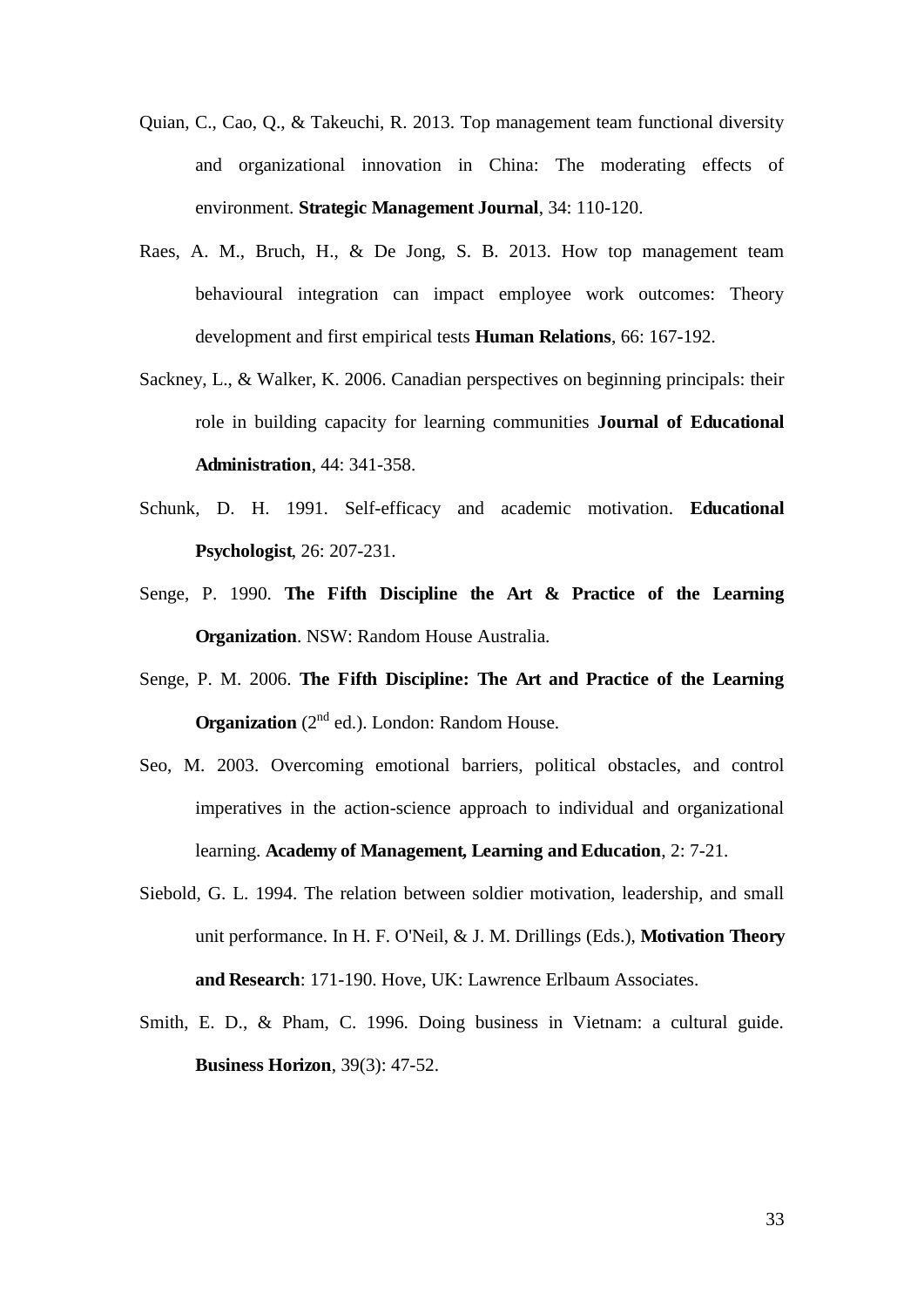- <span id="page-34-2"></span>Sperber, A. D., Devellis, R. R., & Boehlecke, B. 1994. Cross-cultural translation: methodology and validation. **Journal of Cross-Cultural Psychology**, 25: 501- 524.
- <span id="page-34-4"></span><span id="page-34-3"></span>Srivastava, A., Bartol, K. M., & Locke, E. A. 2006. Empowering leadership in management teams: Effects on knowledge sharing, efficacy, and performance. **Academy of Management**, 49: 1239-1251.
- Strauss, K., Griffin, M. A., & Rafferty, A. E. 2009. Proactivity directed toward the team and organization: The role of leadership, commitment and role-breadth self-efficacy. **British Journal of Management**, 20: 279-291.
- Tabachnick, B. G., & Fidell, L. S. 2001. **Using Multivariate Statistics** (4<sup>th</sup> ed.). Boston: Allyn & Bacon.
- <span id="page-34-0"></span>Tashchian, A., Forrester, W. R., & Kalamas, M. 2014. The effects of extroversion on conflict resolution in student teams: A cross-cultural comparison. **Journal of International Education Research**, 10: 29-35.
- <span id="page-34-5"></span>Tsai, F. S., Baugh, G. S., Fang, S. C., & Lin, J. L. 2014. Contingent contingency: Knowledge heterogeneity and new product development performance revisited. Asia Pacific Journal of Management, 31: 149-169.
- <span id="page-34-1"></span>Thêm, T. N. 1999. **Fundamental Vietnamese Culture**. Ho Chi Minh: Education Publishing.
- Tierney, P., & Farmer, S. 2002. Creative self-efficacy: its potential antecedents and relationship to creative performance. **Academy of Management Journal**, 45: 1137-1148.
- Tjosvold, D., Yu, Z., & Hui, C. 2004. Team learning from mistakes: The contribution of cooperative goals and problem-solving. **Journal of Management Studies**, 41: 1223-1245.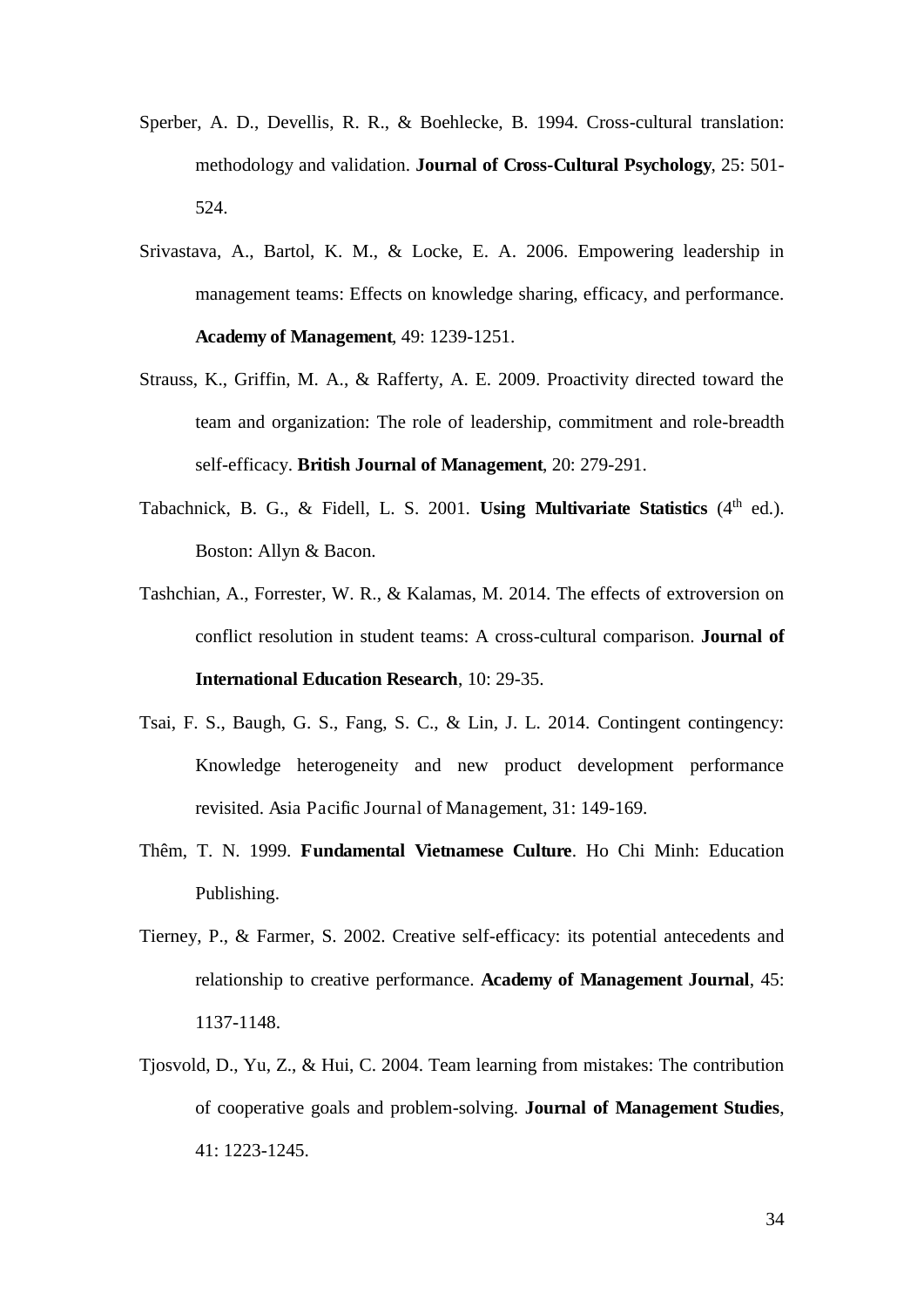- Vuong, T. Q. 2001. **Vietnamese Culture: Exploring and Understanding**. Hanoi: Literature Publishing.
- Vuong, T. Q., Thanh, T. N., Ben, N. C., Dzung, L. M., & Anh, T. T. 1999. **Fundamental Vietnamese Culture**. Hanoi: Education Publishing.
- Wang, Z., Tjosvold, D., Chen, Y. F. N., & Luo, Z. (2014). Cooperative goals and team performance: Examining the effects of advice network. **Asia Pacific Journal of Management**, 31: 835-852.
- Wilson, J., Goodman, P. S. & Cronni, M. A. 2007. Group learning. **Academy of Management Review**, 32: 1041-1059.
- West, M. A. 2004. **Effective Teamwork: Practical Lessons from Organizational Research** (2nd ed.). Oxford: BPS Blackwell.
- Woodfield, S., & Kennie, T. 2008. 'Teamwork' or 'working as a team'? The theory and practice of top team working in UK Higher Education. **Higher Education Quarterly**, 62(4): 397-415.
- Xu, S., Yalcinkaya, G., & Seggie, S. H. 2008. Prolific authors and institutions in leading international business journals. **Asia Pacific Journal of Management**, 25: 189-207.
- Yang, H., Sun, S. L., Lin, Z. J., & Peng, M. W. 2011. Behind M&As in China and the United States: Networks, learning, and institutions. **Asia Pacific Journal of Management**, 28: 239-255.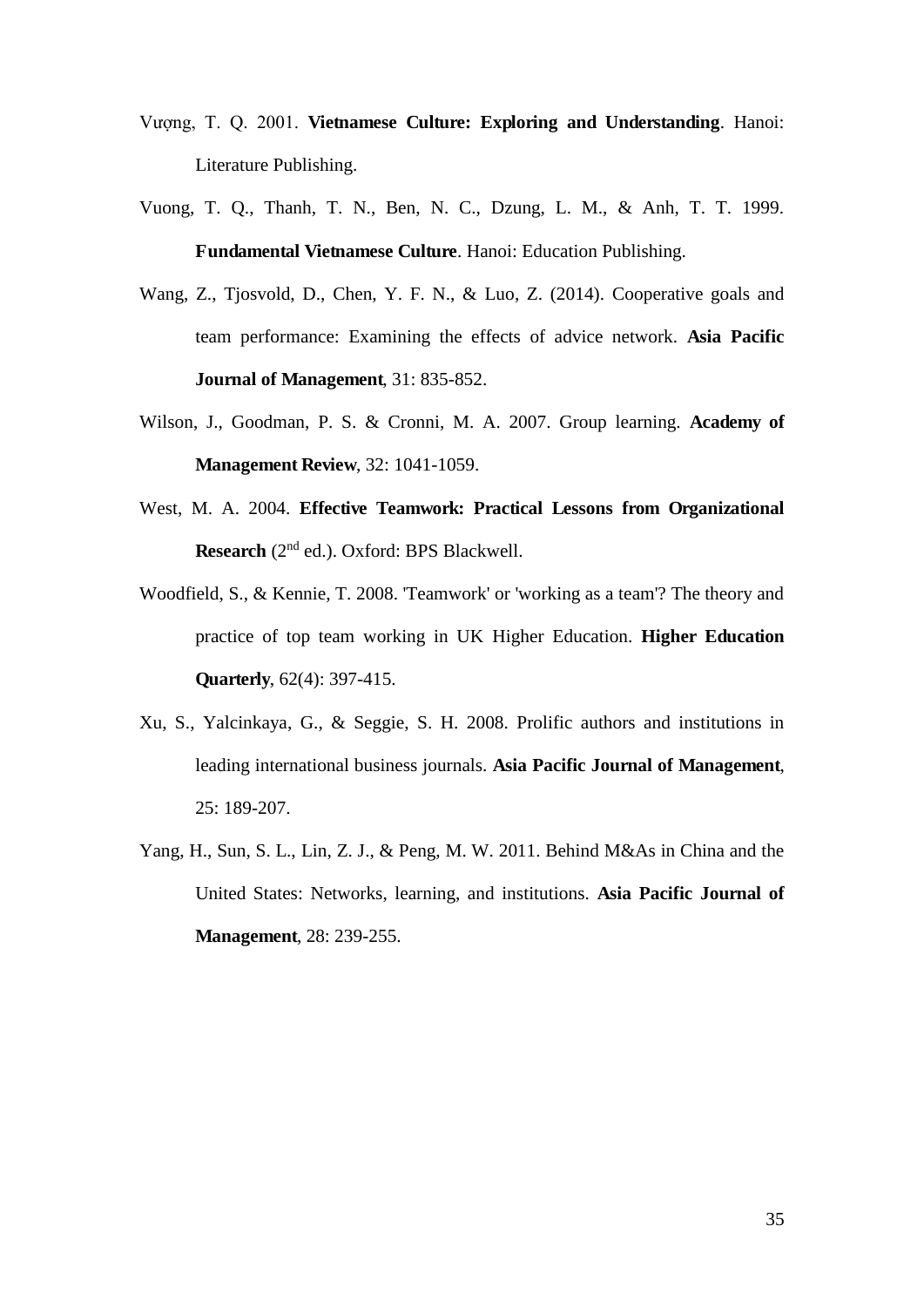## Figure 1: Conceptual model

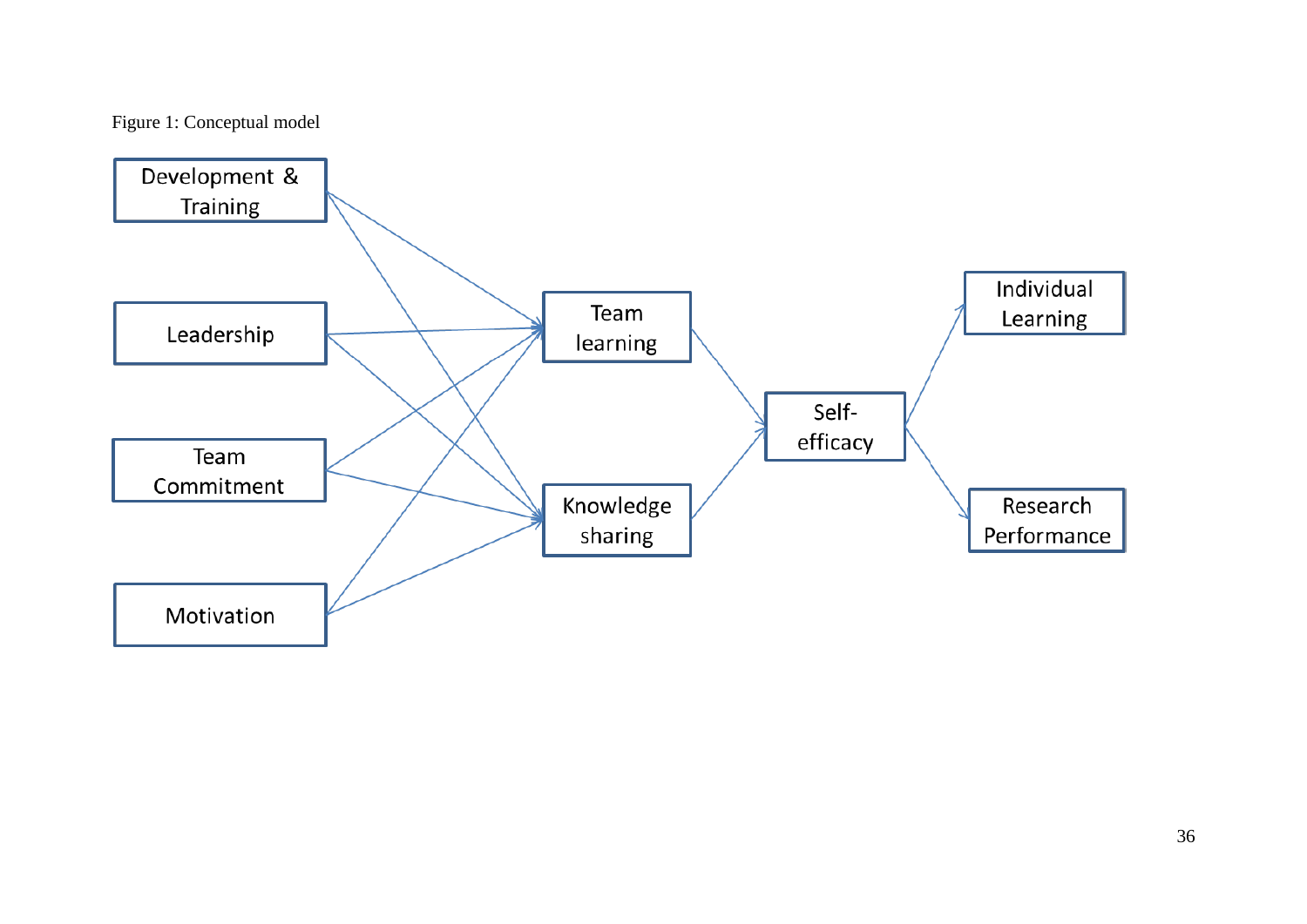|  |  | Table 1. Sample table |  |
|--|--|-----------------------|--|
|--|--|-----------------------|--|

|           | Total | Response | PhD | MS <sub>c</sub> | PG   | Degree | Lecturer | Senior   | Reader | Professor | Researcher | Academic |
|-----------|-------|----------|-----|-----------------|------|--------|----------|----------|--------|-----------|------------|----------|
|           |       | rate     |     |                 | Cert |        |          | lecturer |        |           |            | manager  |
|           |       |          |     |                 |      |        |          |          |        |           |            |          |
| <b>VN</b> | 204   | 45.3%    | 113 | 60              | ⌒    | 29     | 97       | 39       | 47     |           | 18         | 28       |
|           |       |          |     |                 |      |        |          |          |        |           |            |          |
| <b>UK</b> | 197   | 44.7%    | 164 |                 |      |        | 46       | 33       | 16     | 35        | 50         |          |
|           |       |          |     |                 |      |        |          |          |        |           |            |          |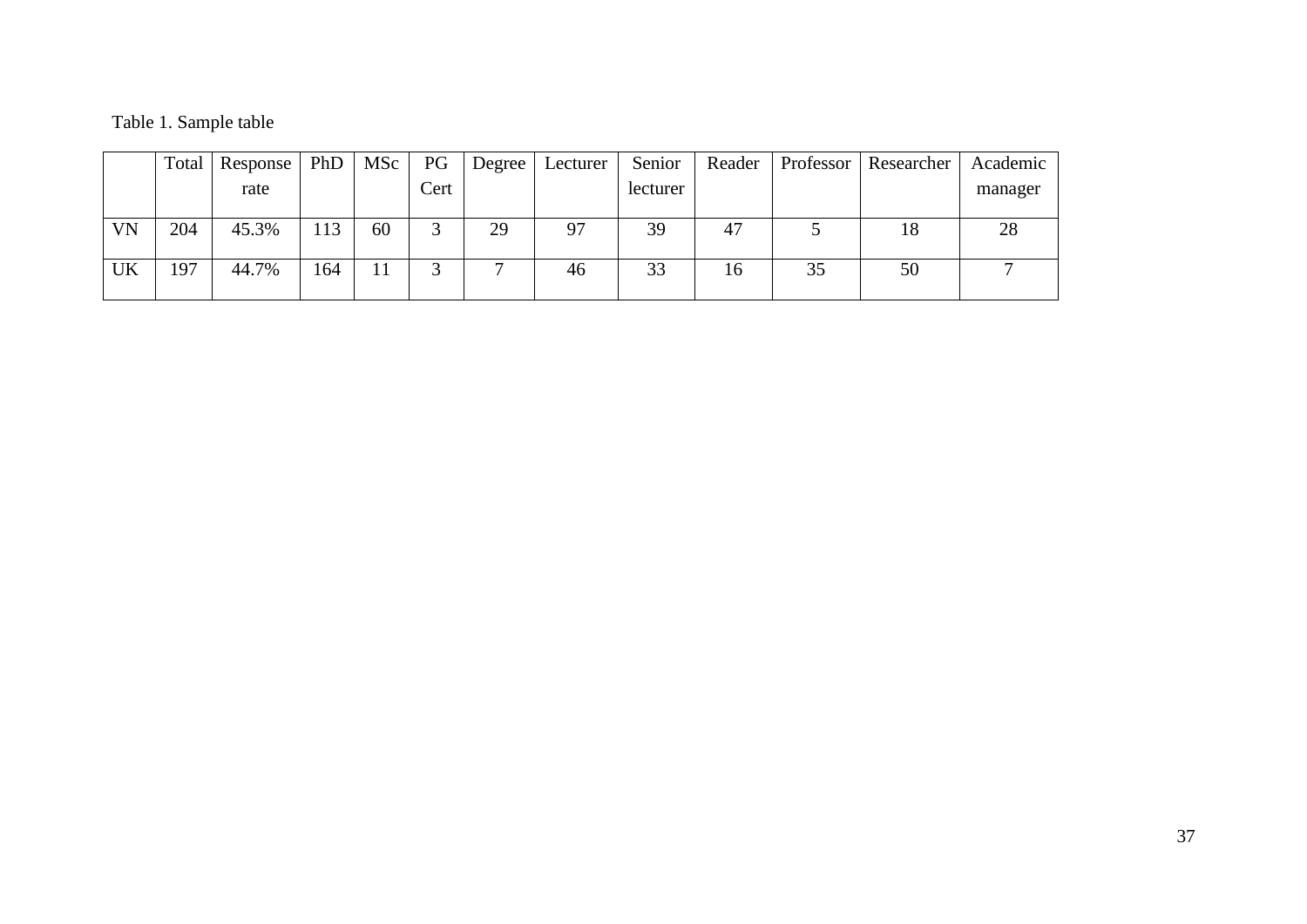|                                | Mean | Std deviation | PA3      | DT       | L        | <b>TC</b> | <b>SE</b> | <b>KS</b> | IL       | M        | <b>TL</b> |
|--------------------------------|------|---------------|----------|----------|----------|-----------|-----------|-----------|----------|----------|-----------|
| Research performance           | 3.78 | 1.943         |          |          |          |           |           |           |          |          |           |
| Development & training         | 4.69 | 1.427         | $-.097$  | (.86)    |          |           |           |           |          |          |           |
| Developmental leadership       | 4.87 | 1.303         | $-.042$  | $.465**$ | (.90)    |           |           |           |          |          |           |
| Team commitment                | 5.67 | 1.113         | $-0.040$ | .433**   | $.377**$ | (.84)     |           |           |          |          |           |
| Self-efficacy                  | 5.61 | .913          | $.209**$ | $.149**$ | $.161**$ | $.323**$  | (.76)     |           |          |          |           |
| Knowledge sharing              | 5.46 | 1.180         | $-.025$  | $.359**$ | $.224**$ | .490**    | $.448**$  | (.94)     |          |          |           |
| Individual learning            | 6.06 | .935          | $-0.019$ | $.284**$ | $.150**$ | $.432**$  | $.398**$  | $.544**$  | (.90)    |          |           |
| Motivation                     | 5.96 | .895          | $.112*$  | $.308**$ | $.277**$ | .447**    | $.438**$  | $.446**$  | $.550**$ | (.73)    |           |
| Attitude towards team learning | 4.68 | 1.113         | $.105*$  | $.362**$ | $.422**$ | $.416**$  | $.362**$  | $.294**$  | $.234**$ | $.407**$ | (.86)     |

Table 2. Correlation table (aggregate sample  $N = 383$ )

\*\*. Correlation is significant at the 0.01 level (2-tailed).

\*. Correlation is significant at the 0.05 level (2-tailed).

(): Cronbach Alpha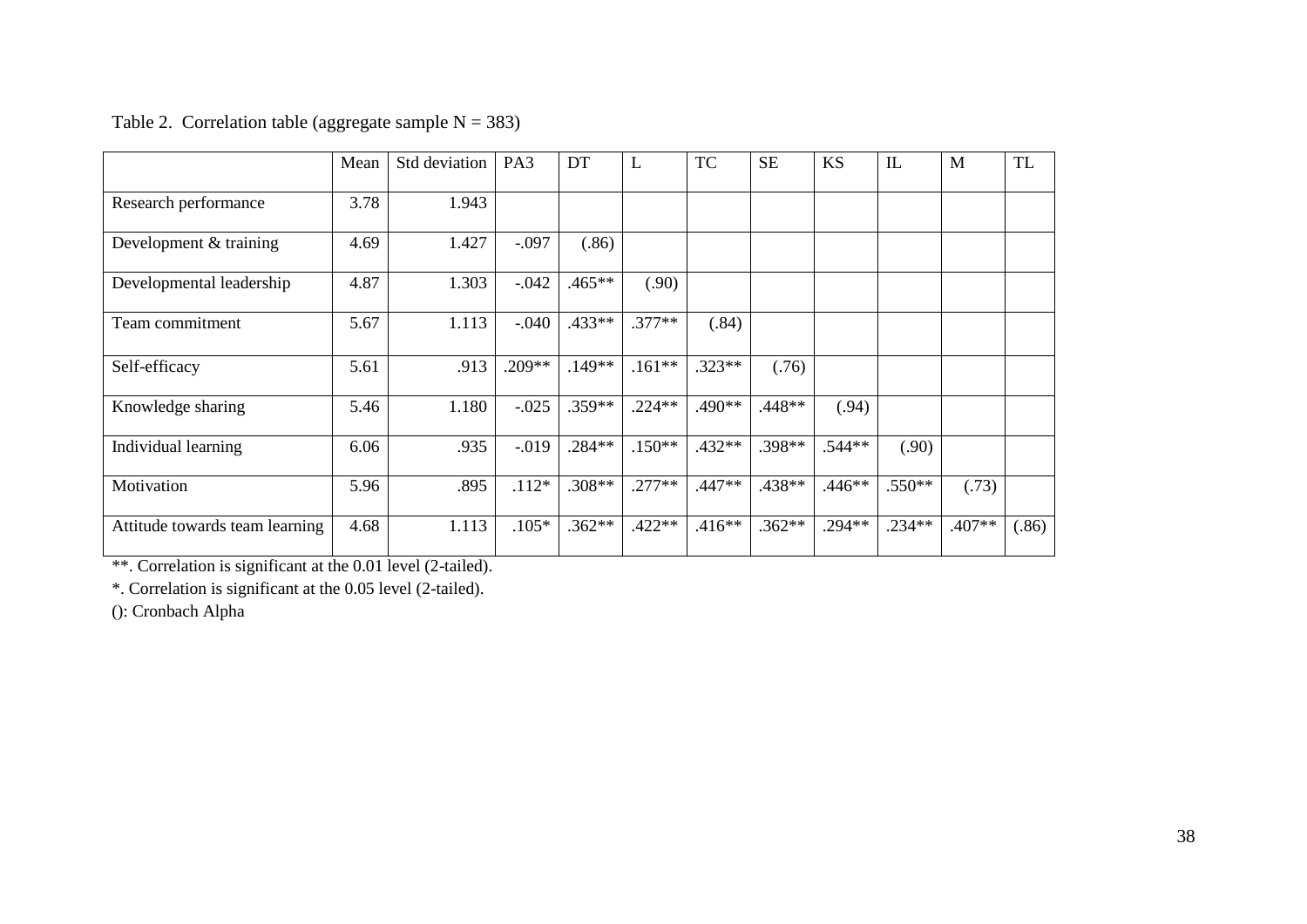## Table 3. Correlations (VN sample  $N = 204$ )

|                                | Mean | Std deviation | PA <sub>3</sub> | DT       | L        | <b>TC</b> | <b>SE</b> | <b>KS</b> | IL       | M      | <b>TL</b> |
|--------------------------------|------|---------------|-----------------|----------|----------|-----------|-----------|-----------|----------|--------|-----------|
| Research performance           | 3.42 | 1.957         |                 |          |          |           |           |           |          |        |           |
| Development & training         | 5.32 | 1.285         | .014            | (.79)    |          |           |           |           |          |        |           |
| Developmental leadership       | 4.99 | 1.401         | $-.057$         | .490**   | (.92)    |           |           |           |          |        |           |
| Team commitment                | 5.94 | 1.094         | $-.009$         | $.364**$ | $.332**$ | (.91)     |           |           |          |        |           |
| Self-efficacy                  | 5.59 | .993          | $.175*$         | $.249**$ | $.253**$ | .449**    | (.80)     |           |          |        |           |
| Knowledge sharing              | 5.89 | 1.125         | .053            | $.324**$ | $.308**$ | $.605**$  | $.567**$  | (.94)     |          |        |           |
| Individual learning            | 6.29 | .944          | .054            | $.240**$ | .112     | $.543**$  | $.402**$  | $.572**$  | (.90)    |        |           |
| Motivation                     | 5.88 | .947          | $.141*$         | $.387**$ | $.216**$ | .494**    | .475**    | $.585**$  | $.600**$ | (.82)  |           |
| Attitude towards team learning | 4.70 | 1.126         | .132            | .539**   | $.464**$ | $.372**$  | .469**    | $.379**$  | $.204**$ | .443** | (.82)     |

\*\*: significant at the 0.01 level (2-tailed).

\*: significant at the 0.05 level (2-tailed).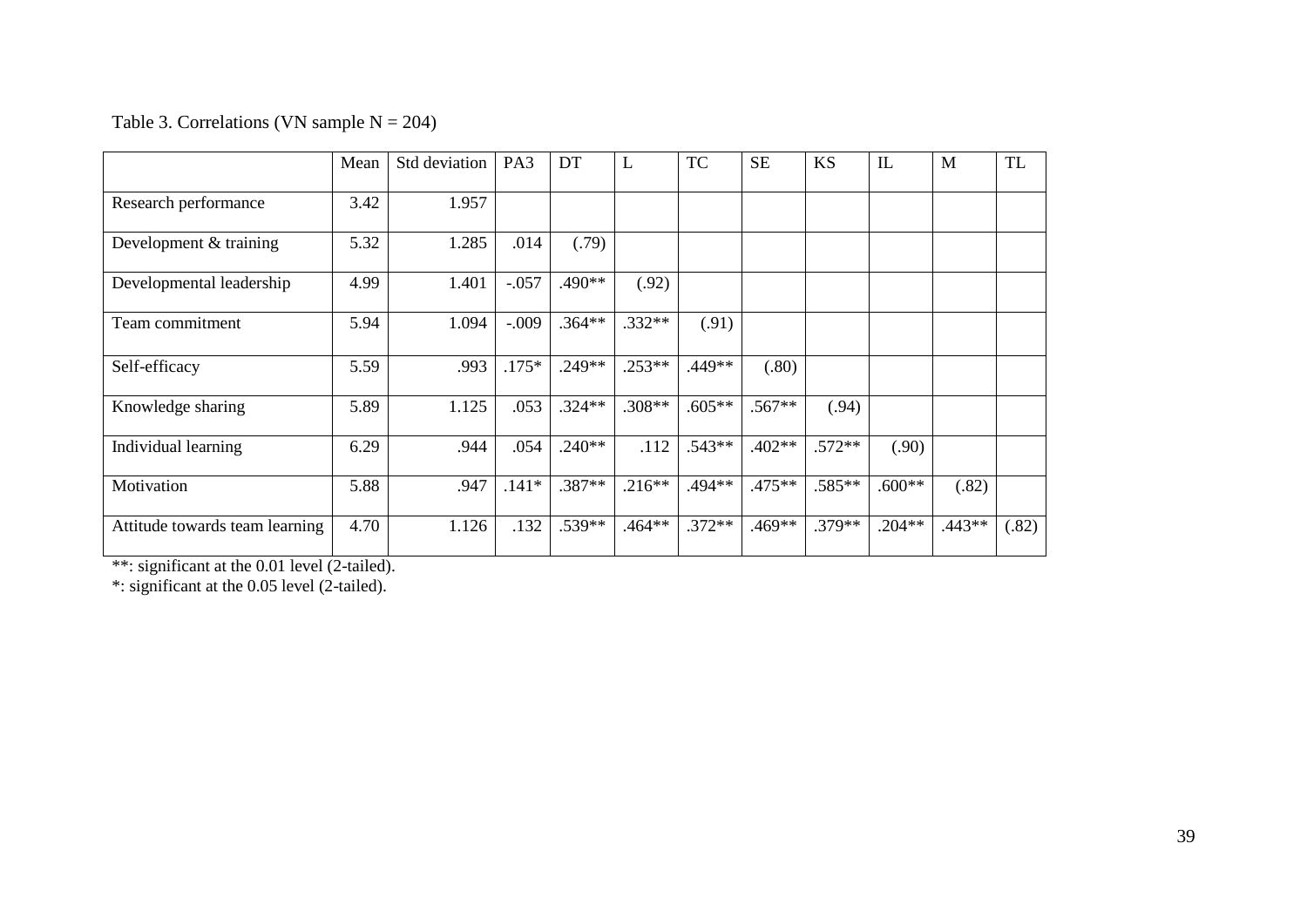#### Table 4. Correlations (UK sample  $N = 179$ )

|                                | Mean | Std deviation | PA <sub>3</sub> | DT       | L        | <b>TC</b> | <b>SE</b> | <b>KS</b> | $\mathbf{I}$ | M      | <b>TL</b> |
|--------------------------------|------|---------------|-----------------|----------|----------|-----------|-----------|-----------|--------------|--------|-----------|
| Research performance           | 4.18 | 1.85          |                 |          |          |           |           |           |              |        |           |
| Development & training         | 3.97 | 1.23          | $-.029$         | (.71)    |          |           |           |           |              |        |           |
| Developmental leadership       | 4.74 | 1.17          | .023            | $.467**$ | (.86)    |           |           |           |              |        |           |
| Team commitment                | 5.36 | 1.05          | .039            | $.362**$ | $.419**$ | (.76)     |           |           |              |        |           |
| Self-efficacy                  | 5.63 | .81           | $.258**$        | .83      | .018     | $.189*$   | (.67)     |           |              |        |           |
| Knowledge sharing              | 4.97 | 1.05          | .060            | .087     | .055     | $.223**$  | $.392**$  | (.90)     |              |        |           |
| Individual learning            | 5.80 | .86           | .005            | .127     | $.160*$  | $.196**$  | $.446**$  | .399**    | (.82)        |        |           |
| Motivation                     | 5.72 | .82           | .065            | $.306**$ | $.413**$ | $.429**$  | $.349**$  | $.316**$  | .485**       | (.65)  |           |
| Attitude towards team learning | 4.41 | 1.00          | .087            | .328**   | $.369**$ | $.518**$  | $.266**$  | $.343**$  | $.362**$     | .489** | (.68)     |

\*\*: significant at the 0.01 level (2-tailed).

\*: significant at the 0.05 level (2-tailed).

#### Table 5. Fit index of the modified models

| Fit index      | Chi-square | Degree of freedom | <b>RMSEA</b> | CFI  | <b>TLI</b> | <b>SMRM</b> |
|----------------|------------|-------------------|--------------|------|------------|-------------|
| Vietnam sample | 556.858*   | 333               | .057         | .923 | .913       | .073        |
| UK sample      | 658.472*   | 417               | .057         | .881 | .868       | .075        |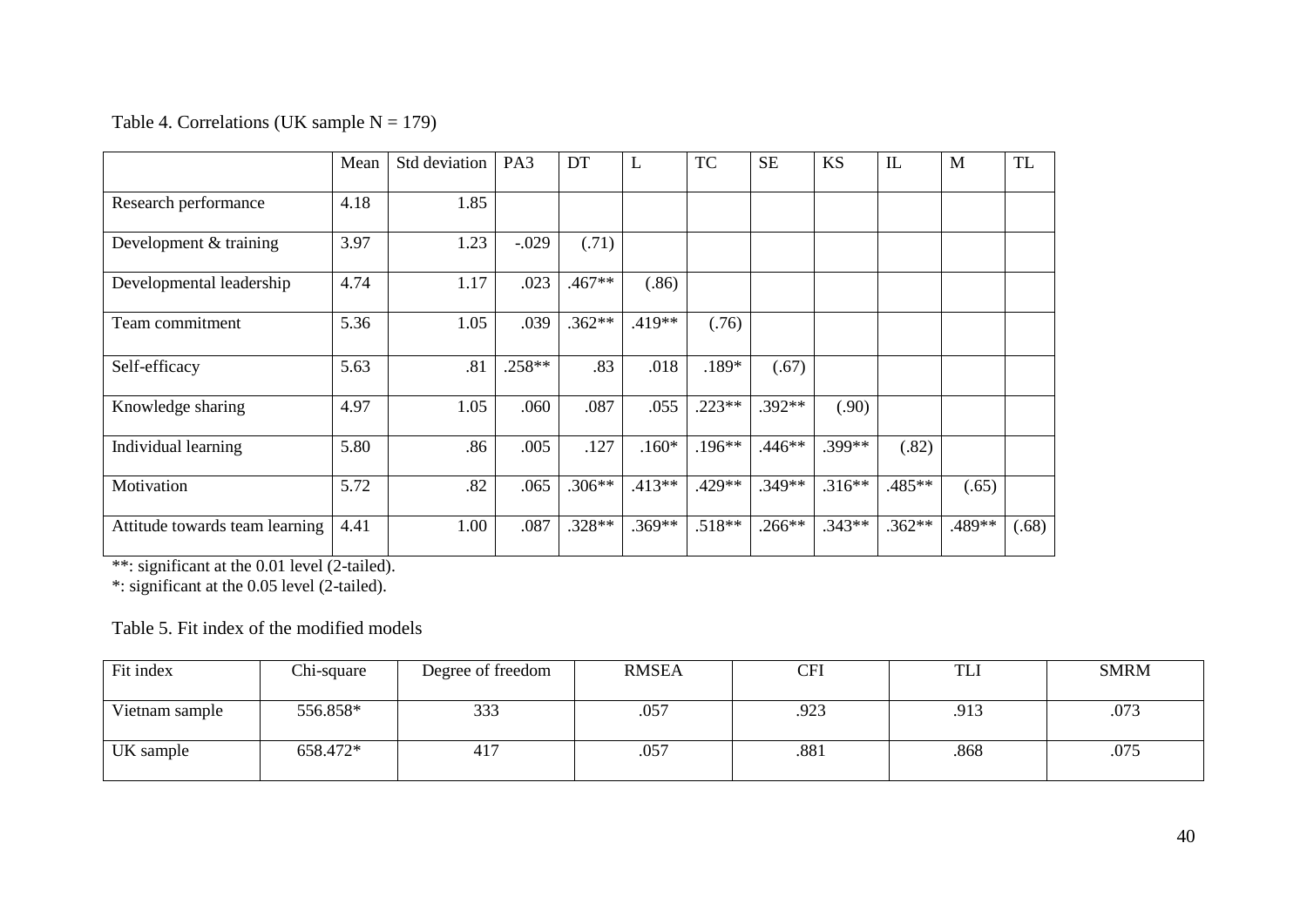## Table 6. Results of mediating effects

|           | Total indirect effect                                  | Estimates | S.E  | Est./S.E | Two-tailed P value |
|-----------|--------------------------------------------------------|-----------|------|----------|--------------------|
| Vietnam   | Effects from motivation to self-efficacy               | .383      | .094 | 4.092    | .000               |
|           | Effects from team commitment to self-efficacy          | .224      | .071 | 3.160    | .002               |
|           | Effects from knowledge sharing to individual learning  | .518      | .121 | 4.275    | .000               |
| <b>UK</b> | Effects from leadership to self-efficacy               | $-.097$   | .053 | $-1.846$ | .065               |
|           | Effects from motivation to self-efficacy               | .316      | .130 | 2.435    | .015               |
|           | Effects from knowledge sharing to individual learning  | .329      | .082 | 3.921    | .000               |
|           | Effects from knowledge sharing to research performance | .378      | .148 | 2.558    | .011               |

## Table 7. Fit index of mediating effect models

| Fit index | Chi-square | Degree of freedom | <b>RMSEA</b> | CFI  | TLI  | <b>SMRM</b> |
|-----------|------------|-------------------|--------------|------|------|-------------|
| Vietnam   | 265.559    | 143               | .065         | .936 | .924 | .074        |
| UK        | 365.666*   | 200               | .068         | .887 | .869 | .083        |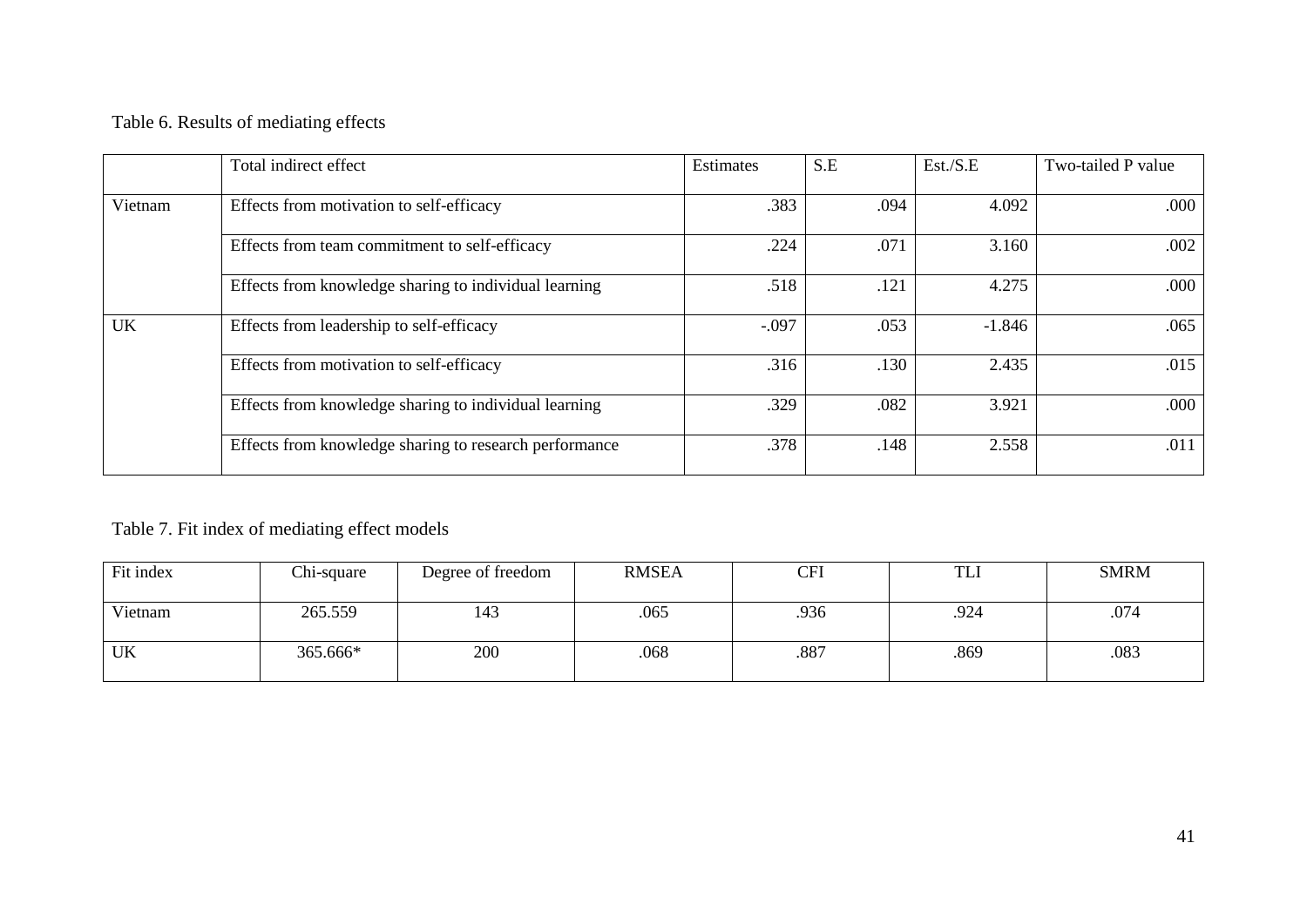Figure 2: Results of the UK subsample



Note: Only significant paths shown Significance codes: \*\*\*  $p < 0.001$ ; \*\*  $p < 0.01$ ; \*  $p < 0.05$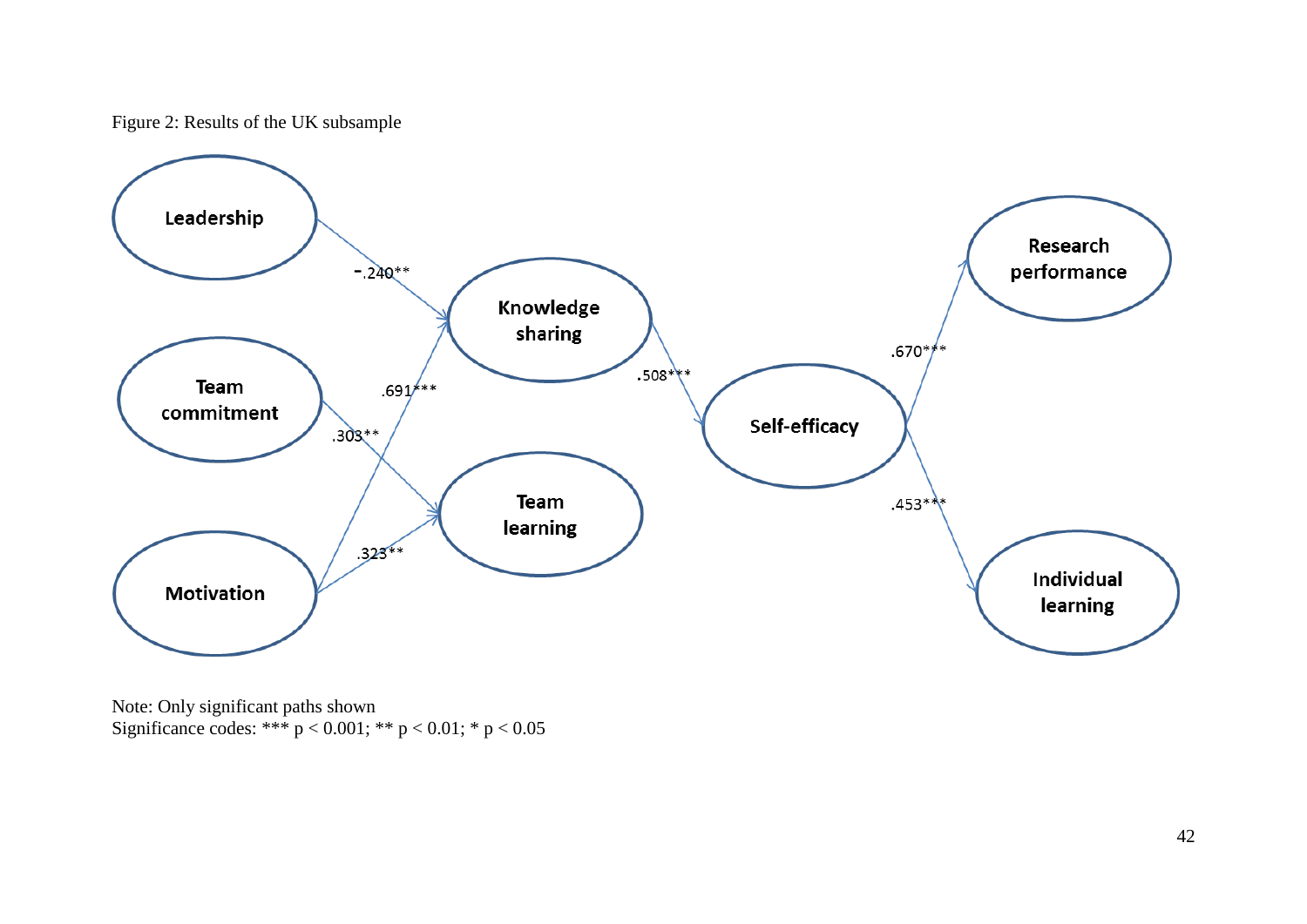Figure 3: Results of the Vietnam subsample



Note: Only significant paths shown Significance codes: \*\*\*  $p < 0.001$ ; \*\*  $p < 0.01$ ; \*  $p < 0.05$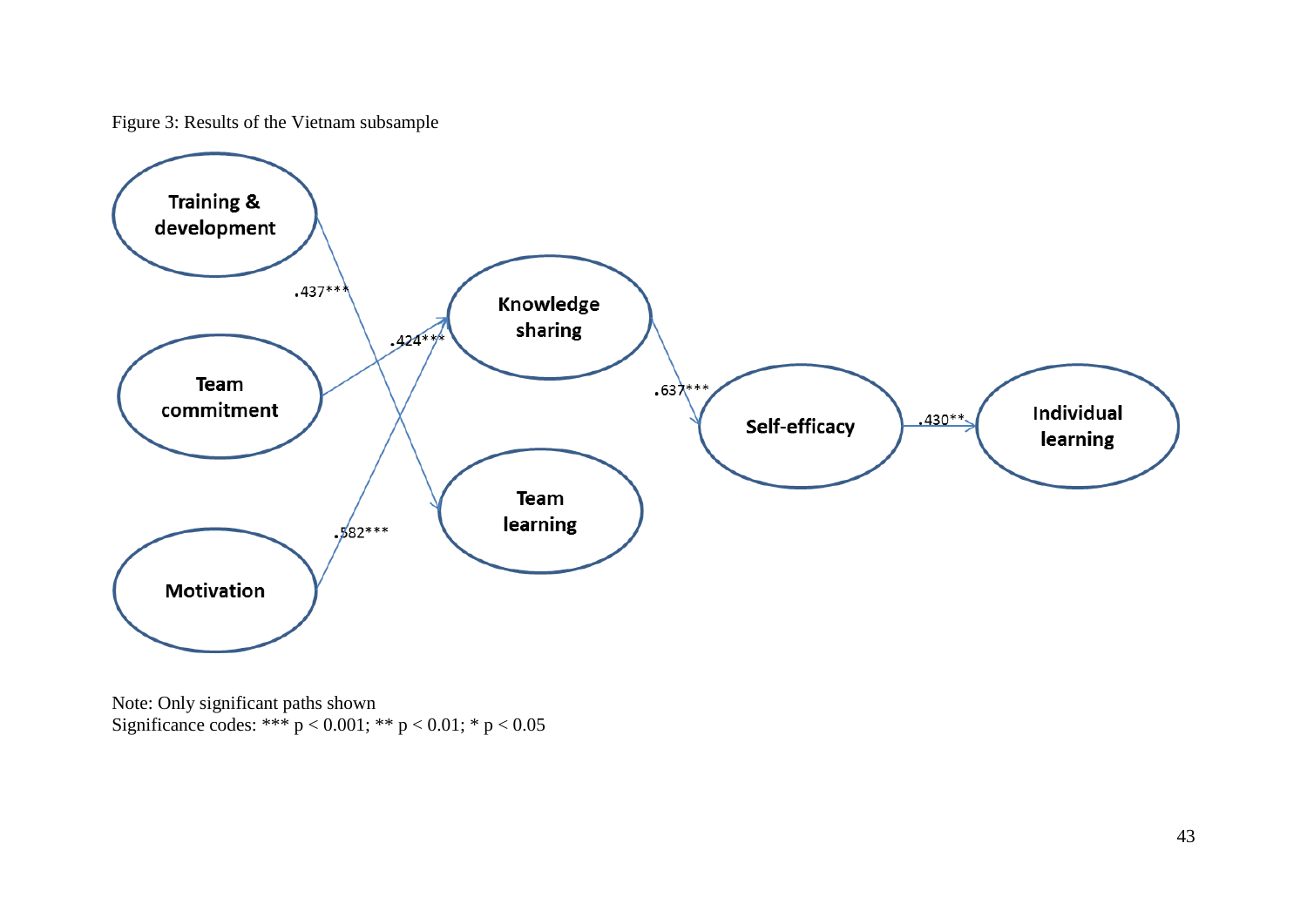#### Appendix: Measurements

#### **Team learning**:

- 1. People on my team work well together.
- 2. I am encouraged to solve problems with my colleagues before discussing them with a manager.
- 3. This organization encourages team learning and working.
- 4. We sometimes form informal groups on our own to solve problems within.
- 5. I solve most problems with help from people from different departments.

#### **Development & training**:

- 1. I receive the training I need to perform my current job effectively.
- 2. I was mentored when I first took up the job here.
- 3. At this university, staff are encouraged to identify skills they need to adapt to changes.
- 4. Staff are encouraged to develop team-working skills.

#### **Motivation**:

- 1. I work hard and try to do as good a job as possible.
- 2. I look forward to coming to work every day.
- 3. I am very personally involved in my work.
- 4. I don't mind taking on extra duties and responsibilities in my work.

#### **Team commitment**:

- 1. At work, I let myself be guided by the goals of my team.
- 2. I feel at home among my colleagues at work.
- 3. I try to invest effort into a good atmosphere in my team.
- 4. When there is social activity with my team, I usually help to organize it.

#### **Knowledge sharing**:

- 1. My knowledge sharing would help other members solve problems.
- 2. My knowledge sharing would improve work processes at work.
- 3. My knowledge sharing would increase knowledge creation within the organization.